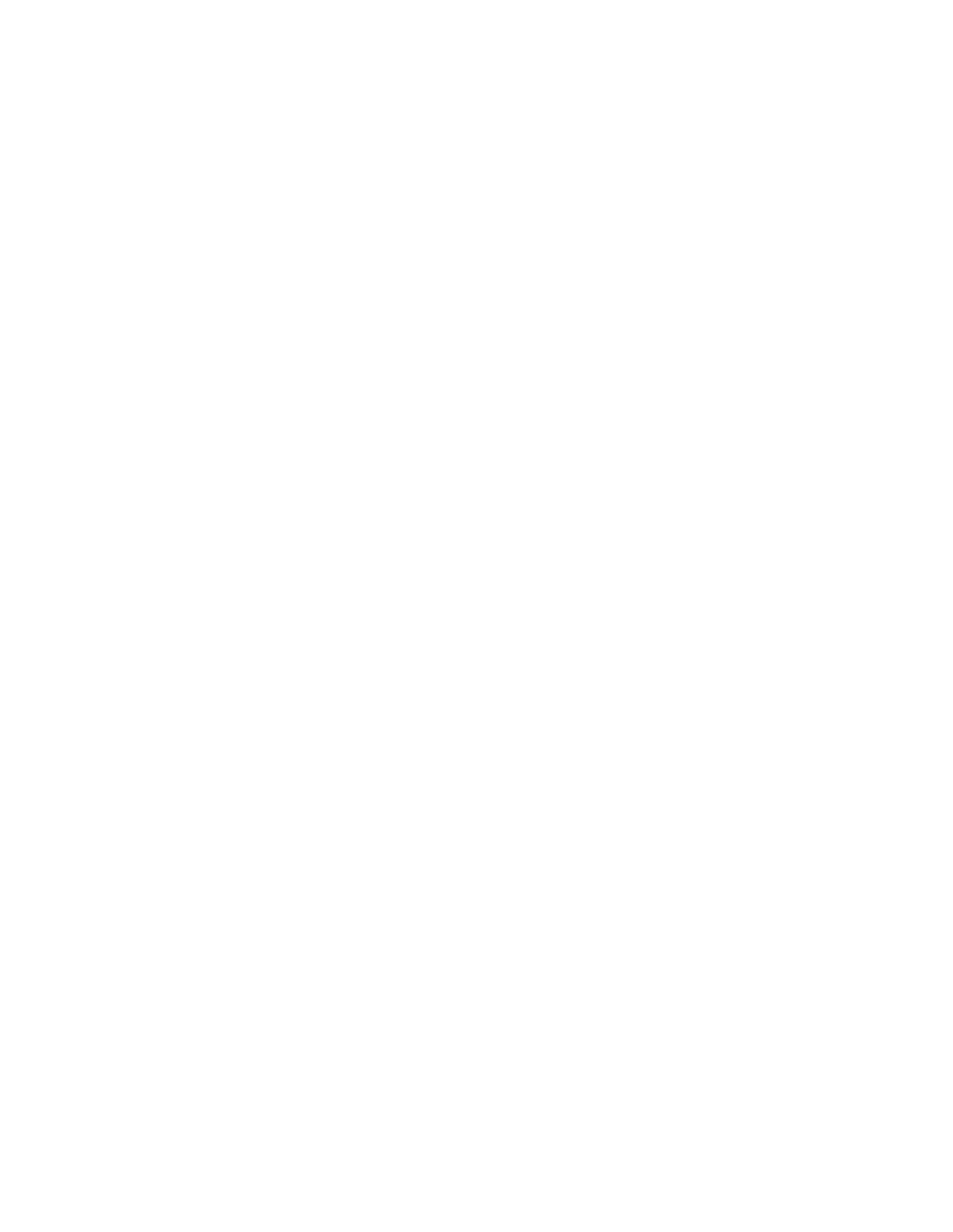## **TABLE OF CONTENTS**

| 1.1               |  |  |  |  |
|-------------------|--|--|--|--|
| 1.2               |  |  |  |  |
| 1.3               |  |  |  |  |
|                   |  |  |  |  |
| <b>ARTICLE 2:</b> |  |  |  |  |
| 2.1               |  |  |  |  |
| 2.2               |  |  |  |  |
| 2.3               |  |  |  |  |
| 2.4               |  |  |  |  |
| 2.5               |  |  |  |  |
| 2.6               |  |  |  |  |
| 2.7               |  |  |  |  |
| 2.8               |  |  |  |  |
| 2.9               |  |  |  |  |
| 2.10              |  |  |  |  |
|                   |  |  |  |  |
| <b>ARTICLE 3:</b> |  |  |  |  |
| 3.1               |  |  |  |  |
| 3.2               |  |  |  |  |
| 3.3               |  |  |  |  |
| 3.4               |  |  |  |  |
| 3.5               |  |  |  |  |
| 3.6               |  |  |  |  |
| 3.7               |  |  |  |  |
| 3.8               |  |  |  |  |
| 3.9               |  |  |  |  |
| 3.10              |  |  |  |  |
| 3.11              |  |  |  |  |
| 3.12              |  |  |  |  |
| <b>ARTICLE 4:</b> |  |  |  |  |
|                   |  |  |  |  |
| 4.1               |  |  |  |  |
| 4.2               |  |  |  |  |
| 4.3               |  |  |  |  |
| 4.4<br>4.5        |  |  |  |  |
| 4.6               |  |  |  |  |
| 4.7               |  |  |  |  |
| 4.8               |  |  |  |  |
| 4.9               |  |  |  |  |
| 4.10              |  |  |  |  |
| 4.11              |  |  |  |  |
| 4.12              |  |  |  |  |
| 4.13              |  |  |  |  |
| 4.14              |  |  |  |  |
| 4.15              |  |  |  |  |
| 4.16              |  |  |  |  |
| 4.17              |  |  |  |  |
| 4.18              |  |  |  |  |
|                   |  |  |  |  |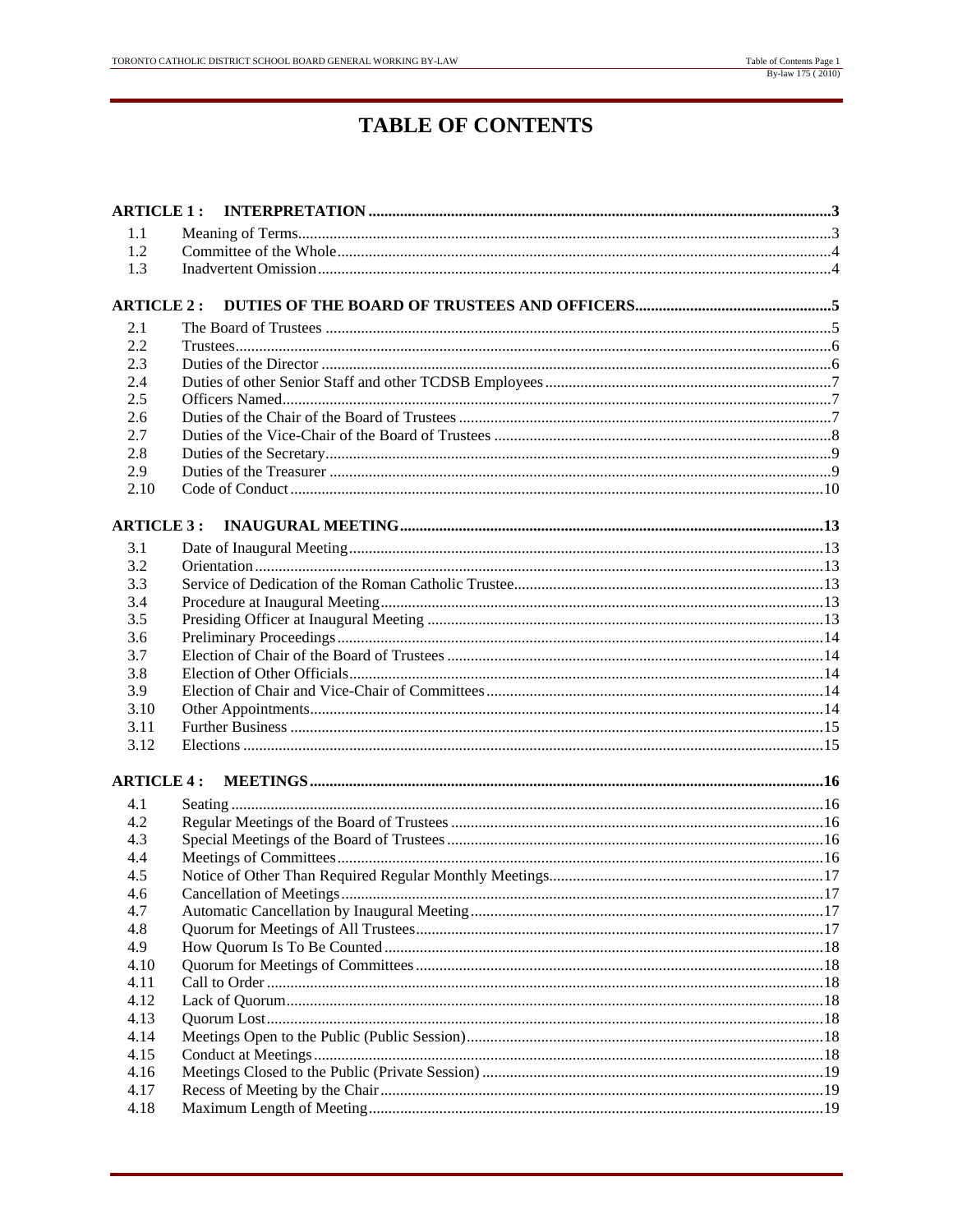| 4.19<br>4.20      |  |
|-------------------|--|
| 4.21              |  |
|                   |  |
| <b>ARTICLE 5:</b> |  |
| 5.1               |  |
| 5.2               |  |
| 5.3               |  |
| 5.4               |  |
| 5.5               |  |
| 5.6               |  |
| 5.7               |  |
| 5.8               |  |
| 5.9               |  |
| 5.10              |  |
| 5.11              |  |
| 5.12              |  |
| 5.13              |  |
| 5.14              |  |
| 5.15              |  |
| 5.16              |  |
|                   |  |
| <b>ARTICLE 6:</b> |  |
| 6.1               |  |
| 6.2               |  |
| 6.3               |  |
|                   |  |
| <b>ARTICLE 7:</b> |  |
| 7.1               |  |
| 7.2               |  |
| 7.3               |  |
| 7.4               |  |
| 7.5               |  |
| 7.6               |  |
|                   |  |
| <b>ARTICLE 8:</b> |  |
| 8.1               |  |
| 8.2               |  |
| 8.3               |  |
|                   |  |
| <b>ARTICLE 9:</b> |  |
| 9.1               |  |
|                   |  |
| 9.2               |  |
| 9.3               |  |
| 9.4               |  |
| 9.5               |  |
| 9.6               |  |
| 9.7               |  |
|                   |  |
|                   |  |
| 10.1              |  |
| 10.2              |  |
| 10.3<br>10.4      |  |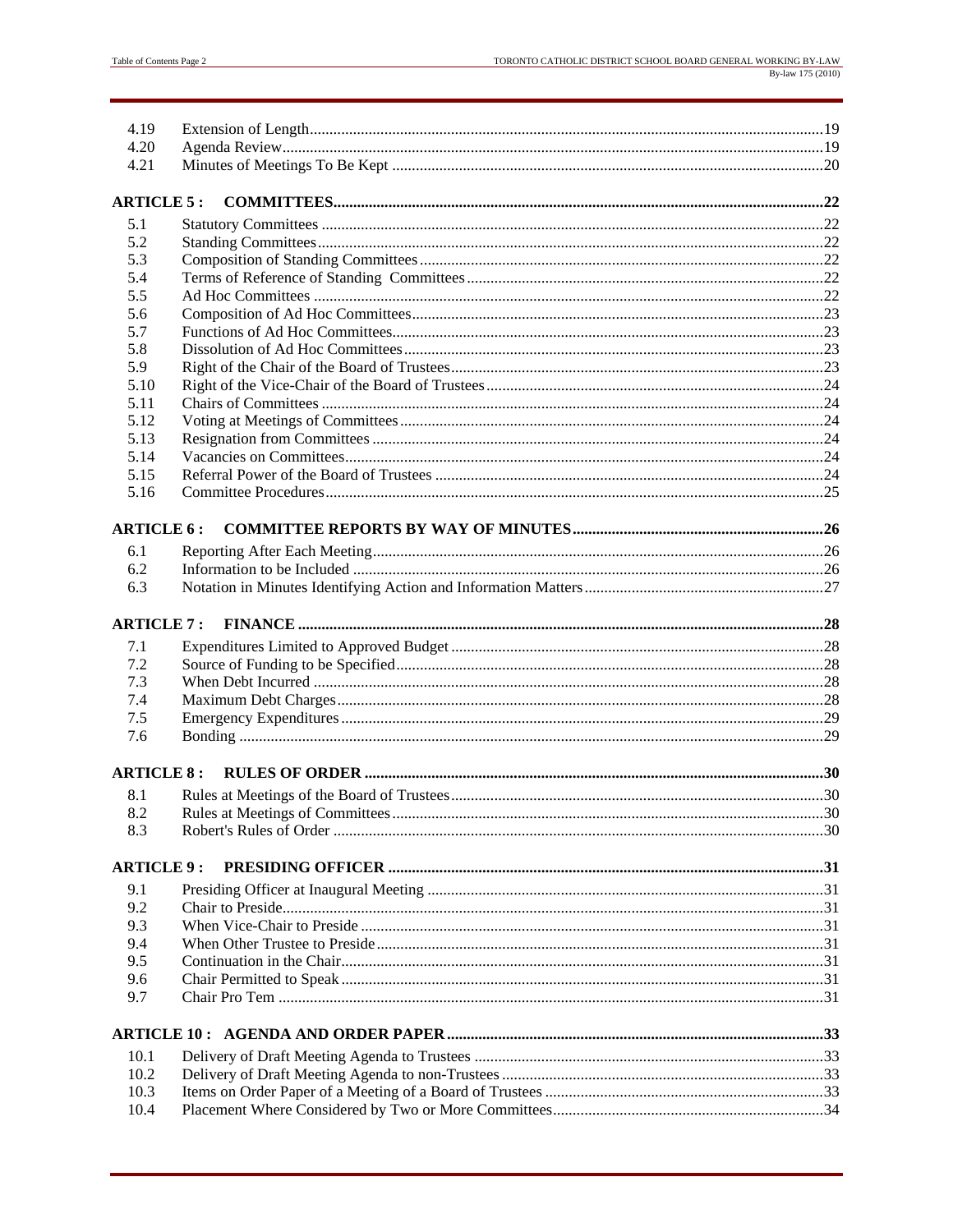| 10.5  |  |  |  |  |
|-------|--|--|--|--|
| 10.6  |  |  |  |  |
| 10.7  |  |  |  |  |
| 10.8  |  |  |  |  |
| 10.9  |  |  |  |  |
| 10.10 |  |  |  |  |
| 10.11 |  |  |  |  |
| 10.12 |  |  |  |  |
| 10.13 |  |  |  |  |
| 10.14 |  |  |  |  |
| 10.15 |  |  |  |  |
| 10.16 |  |  |  |  |
|       |  |  |  |  |
| 11.1  |  |  |  |  |
| 11.2  |  |  |  |  |
| 11.3  |  |  |  |  |
| 11.4  |  |  |  |  |
| 11.5  |  |  |  |  |
| 11.6  |  |  |  |  |
|       |  |  |  |  |
| 12.1  |  |  |  |  |
| 12.2  |  |  |  |  |
| 12.3  |  |  |  |  |
| 12.4  |  |  |  |  |
| 12.5  |  |  |  |  |
| 12.6  |  |  |  |  |
| 12.7  |  |  |  |  |
| 12.8  |  |  |  |  |
| 12.9  |  |  |  |  |
| 12.10 |  |  |  |  |
| 12.11 |  |  |  |  |
| 12.12 |  |  |  |  |
|       |  |  |  |  |
| 13.1  |  |  |  |  |
| 13.2  |  |  |  |  |
| 13.3  |  |  |  |  |
| 13.4  |  |  |  |  |
| 13.5  |  |  |  |  |
| 13.6  |  |  |  |  |
| 13.7  |  |  |  |  |
| 13.8  |  |  |  |  |
| 13.9  |  |  |  |  |
| 13.10 |  |  |  |  |
| 13.11 |  |  |  |  |
| 13.12 |  |  |  |  |
|       |  |  |  |  |
| 14.1  |  |  |  |  |
| 14.2  |  |  |  |  |
| 14.3  |  |  |  |  |
| 14.4  |  |  |  |  |
| 14.5  |  |  |  |  |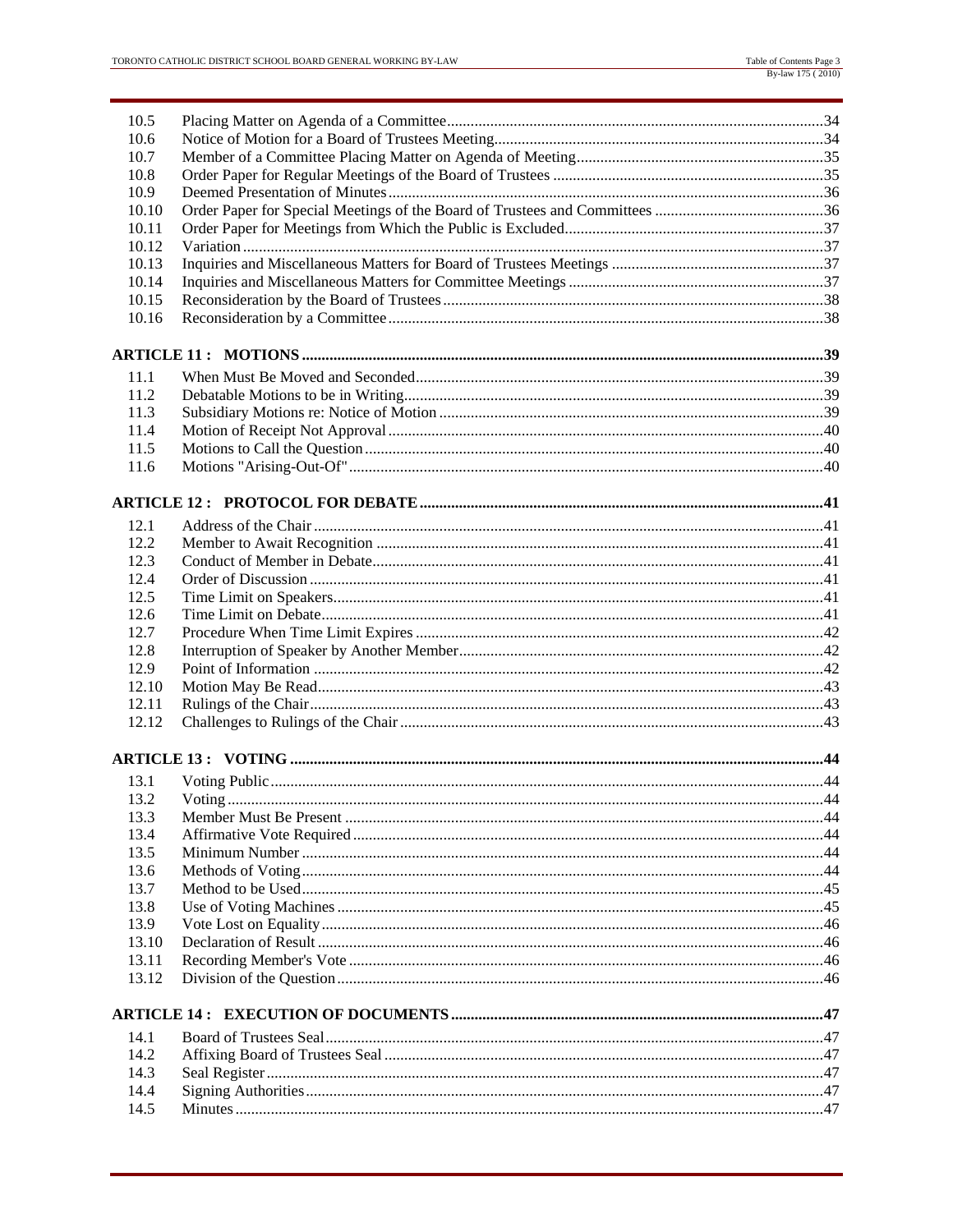| 14.6 |                                                                                                |  |
|------|------------------------------------------------------------------------------------------------|--|
| 14.7 |                                                                                                |  |
|      |                                                                                                |  |
| 15.1 |                                                                                                |  |
| 15.2 |                                                                                                |  |
| 15.3 |                                                                                                |  |
|      |                                                                                                |  |
| 16.1 |                                                                                                |  |
|      |                                                                                                |  |
| 17.1 |                                                                                                |  |
| 17.2 |                                                                                                |  |
| 17.3 |                                                                                                |  |
|      |                                                                                                |  |
| 18.1 | Reimbursement for Costs and Expenses Relating to Municipal Conflict of Interest Proceedings 51 |  |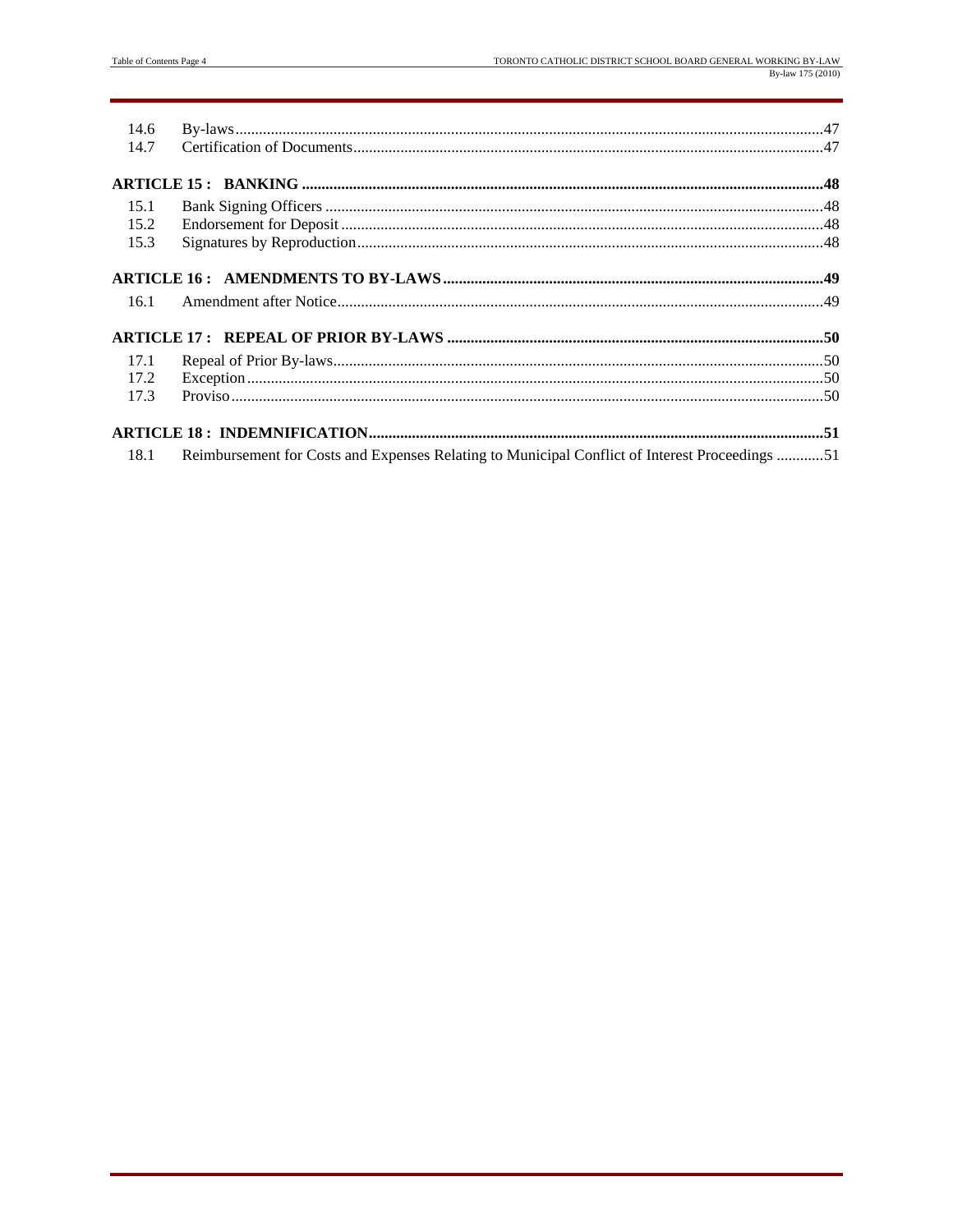## **MISSION**

#### **Our Mission**

In a school community formed by Catholic beliefs and traditions, our Mission is to educate students to their full potential by providing:

- leadership in the shared responsibility for education that exists among schools, students, families, parishes and the community;
- a safe and welcoming learning environment that is an example of Christian community;
- role models of Gospel values and Catholic doctrines, teachings and beliefs;
- guidance in what students need to learn;
- instruction in the learning process itself;
- religious, academic and technological instruction;
- integration of Catholic, Christian beliefs into the total learning experience; and
- feedback on students' proficiency and performance.

#### **Vision of Our Students**

We envision students who:

- are formed in the Catholic faith;
- apply Christian values to life's opportunities, challenges and choices;
- pursue academic excellence;
- demonstrate relevant knowledge and ability;
- display self-esteem and self-respect;
- strive to be the best they can be;
- demonstrate skills for development and maintaining personal and family wellness; and
- demonstrate global perspective and community responsibility.

#### **Vision of TCDSB**

To provide students with the qualities they will require, our Vision is a school system that:

- is Christ-centered:
- is student focused;
- demonstrates a clear sense of purpose;
- is visibly and demonstrably Catholic;
- reflects empowering leadership;
- applies collaborative decision making;
- is innovative; and
- provides role models among all stakeholders for all these qualities.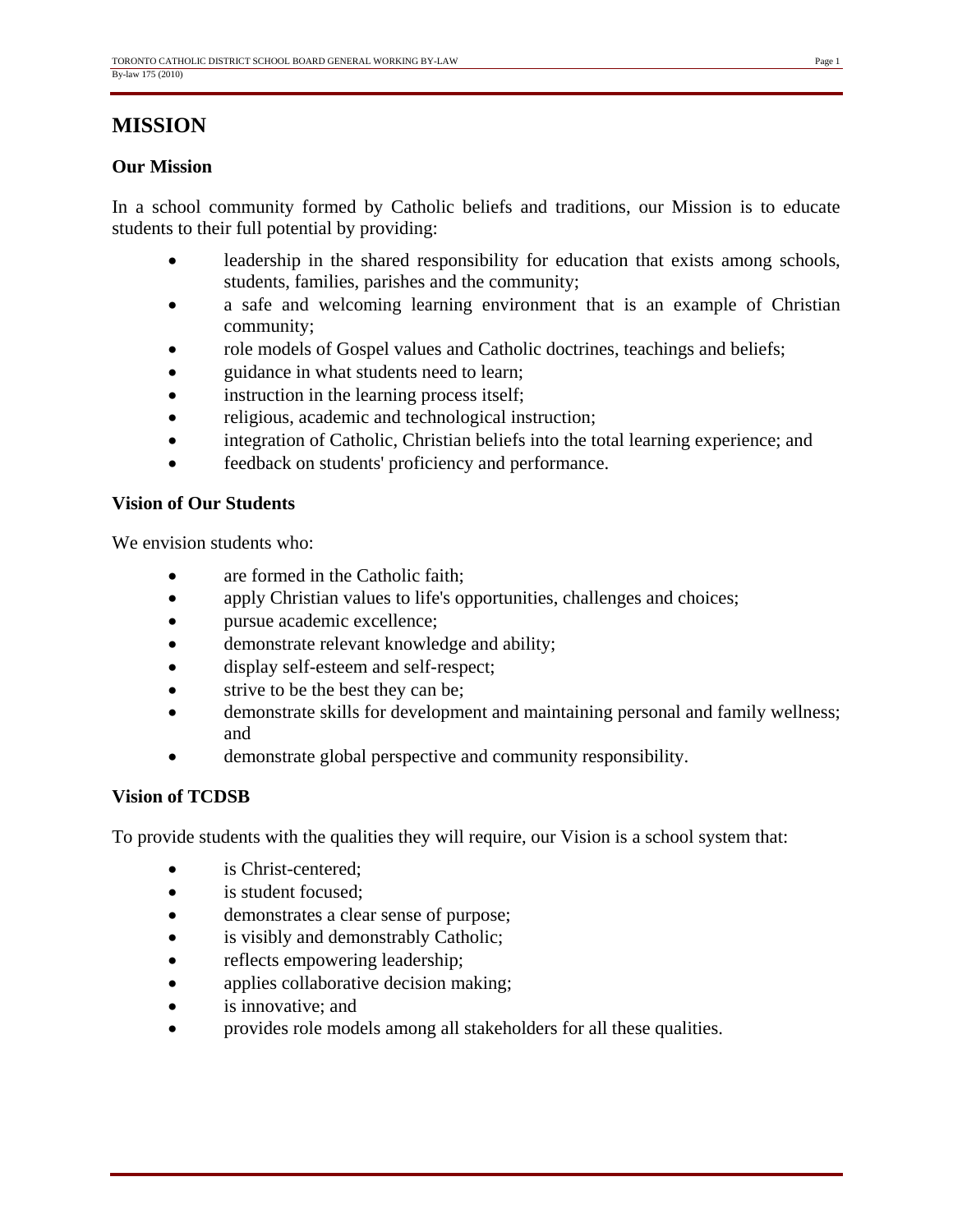## **BOARD BY-LAWS**

These By-laws regulate the powers and responsibilities of the Board, its committees and officers.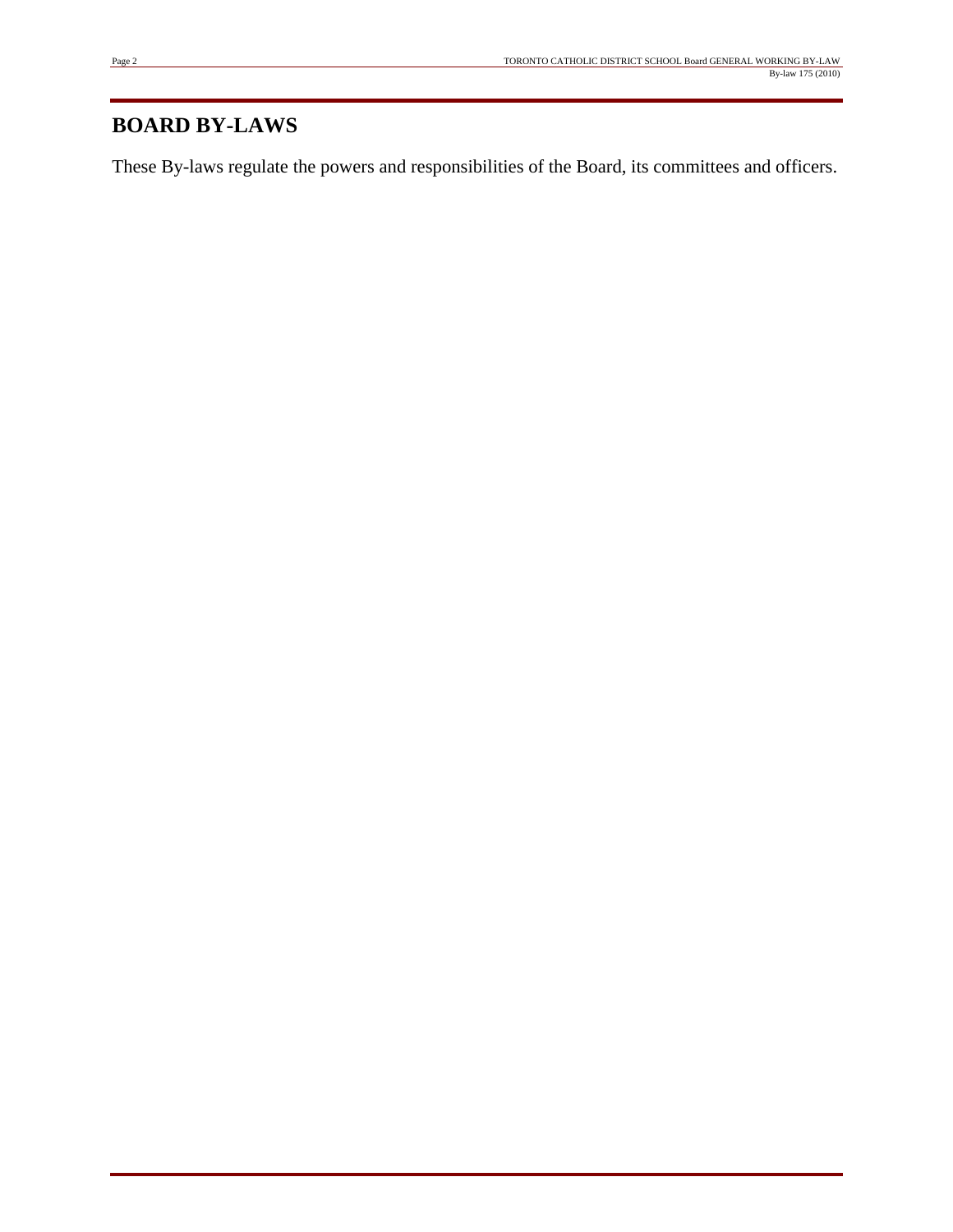## **ARTICLE 1: INTERPRETATION**

#### 1.1 Meaning of Terms

For this By-law and all other By-laws of the Board unless the context otherwise requires:

- 1.1.1 the singular includes the plural and vice versa;
- 1.1.2 words importing gender shall include all genders;
- 1.1.3 a reference to a statute refers to that statute, and any regulations or rules issued thereunder, as amended, supplemented or replaced from time to time;
- 1.1.4 "Board of Trustees" means the board of Trustees of the TCDSB;
- 1.1.5 "Committee" includes any committee of the Board of Trustees established pursuant to this By-law, and a Subcommittee;
- 1.1.6 "Deputy Minister" means the Ontario Deputy Minister of Education;
- 1.1.7 "Director" means the Director of Education;
- 1.1.8 "Education Act" and "Act" means the *Education Act*, R.S.O. 1990, c.E.2, and includes, where the context requires, the Regulations enacted thereunder;
- 1.1.9 "Inaugural Meeting" means the regular meeting at which the Chair and the Vice-Chair are elected and members of Committees are appointed in each year;
- 1.1.10 "Meeting" includes a meeting of the Board of Trustees and a meeting of a Committee;
- 1.1.11 "Member" when used in Section 10.7, Section 10.14, Article 12 and Article 13, means a person who is a member of the Board of Trustees or a committee, as the case requires, who is entitled to vote at the relevant Meeting;
- 1.1.12 "Minister" means the Ontario Minister of Education;
- 1.1.13 "Multi-Year Plan" means the plan developed by the Board of Trustees in accordance with Section 2.1.5;
- 1.1.14 "Municipal Elections Act" means the *Municipal Elections Act*, 1996, S.O. 1996, c.32 and includes, where the context requires, the Regulations enacted thereunder;
- 1.1.15 "Presiding Officer" means the person determined to be the presiding officer in accordance with Section 3.5;;
- 1.1.16 "Private Session" means a meeting from which the public has been excluded in accordance with Section 4.16;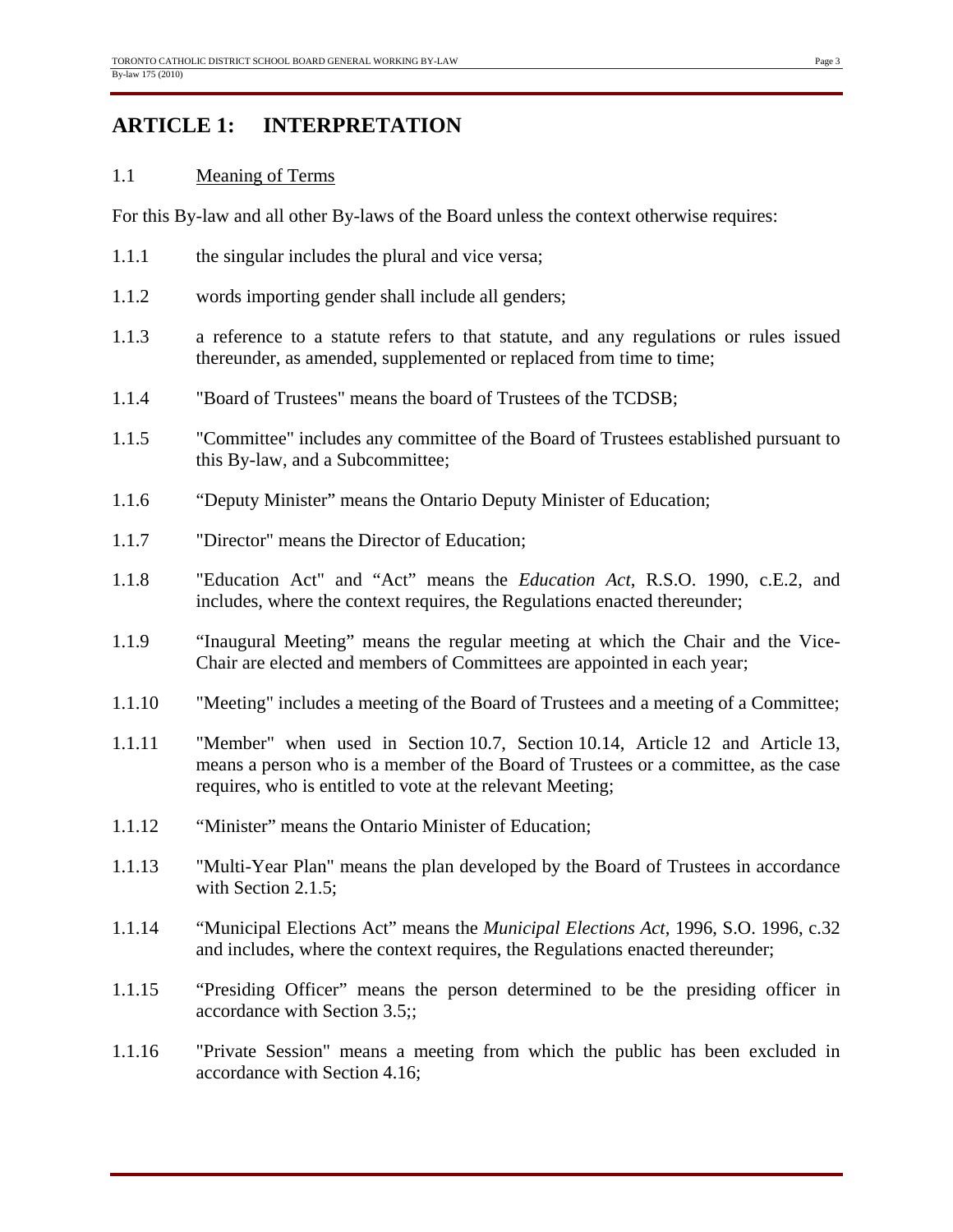- 1.1.17 "Public Session" means a meeting from which the public has not been excluded in accordance with Section 4.16;
- 1.1.18 "Roll" means taking attendance by the Chair by way of calling out the names of the Trustees;
- 1.1.19 "Senior Staff" means an employee of the Board of Trustees at or above the level of Superintendent;
- 1.1.20 "Statutory Committee" means any committee that, by law, the TCDSB is required to appoint;
- 1.1.21 "TCDSB" means the Toronto Catholic District School Board;
- 1.1.22 "Trustee" means a person elected, acclaimed or appointed to the office of trustee of the Board of Trustees pursuant to the provisions of the *Education Act* or the *Municipal Elections Act*;
- 1.1.23 "Year" means, unless qualified by the word "calendar", the period commencing on the first day of December, and ending on the last day of November next following.

#### 1.2 Committee of the Whole

For the purposes of this By-Law, references in the Act to a committee of the whole board shall be deemed to be references to the Board of Trustees.

#### 1.3 Inadvertent Omission

If and whenever there is an inadvertent error or omission to give or deliver any notice, report or agenda, such inadvertent error or omission shall not affect the validity of any action or thing thereafter undertaken by the Board of Trustees.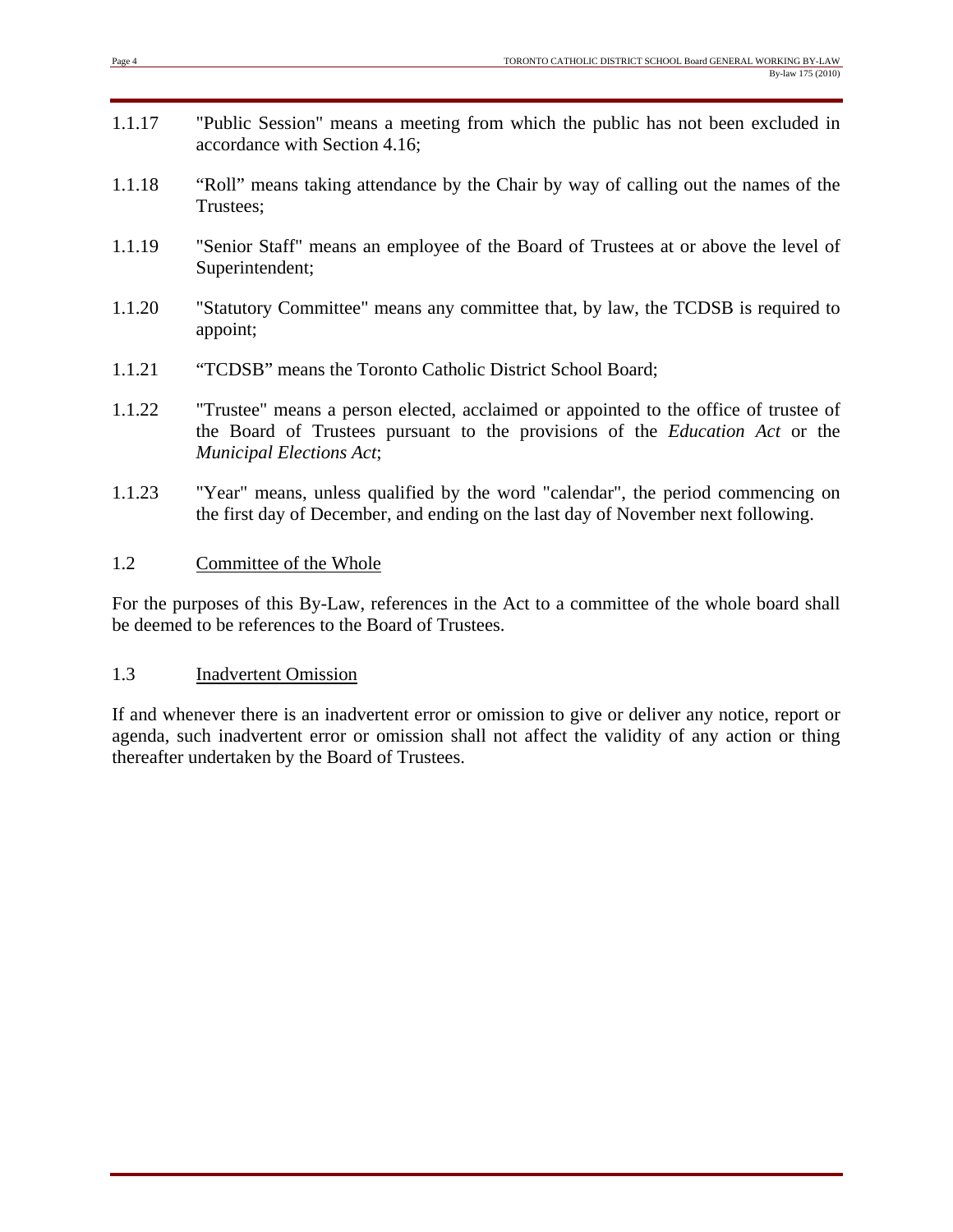## **ARTICLE 2: DUTIES OF THE BOARD OF TRUSTEES AND OFFICERS**

#### 2.1 The Board of Trustees

In addition to any other duties under the Act or this By-law or otherwise, the Board of Trustees shall:

- 2.1.1 promote student achievement and well-being;
- 2.1.2 effectively use and ensure effective stewardship of the resources entrusted to it for the purposes of delivering effective and appropriate education;
- 2.1.3 ensure the delivery of effective and appropriate education programs to the TCDSB's pupils;
- 2.1.4 develop and maintain policies and organizational structures that,
	- 2.1.4.1 promote the goals referred to in clauses 2.1.1 to 2.1.3, and
	- 2.1.4.2 encourage pupils to pursue their educational goals;
- 2.1.5 monitor and evaluate the effectiveness of policies developed by the Board of Trustees under clause 2.1.4 in achieving the Board of Trustees' goals and the efficiency of the implementation of those policies;
- 2.1.6 develop a multi-year plan (the "Multi-Year Plan") for three or more school years aimed at achieving the goals referred to in clauses 2.1.1 to 2.1.3;
- 2.1.7 ensure that the Multi-Year Plan includes measures respecting the allocation of resources to improve student outcomes that fall below outcomes specified in regulations under the *Education Act*;
- 2.1.8 annually review the Multi-Year Plan with the Director;
- 2.1.9 have responsibility for hiring of the Director and shall ensure that the employment contract with the Director includes a conflict resolution mechanism for dealing with any potential conflict between the Director and the Board of Trustees;
- 2.1.10 monitor and evaluate the performance of the Director, or the supervisory officer acting as the Director, in meeting,
	- 2.1.10.1 his or her duties under the Act or any policy, guideline or regulation made under this Act, including duties under the plan referred to in clause 2.1.6, and
	- 2.1.10.2 any other duties assigned by the Board of Trustees;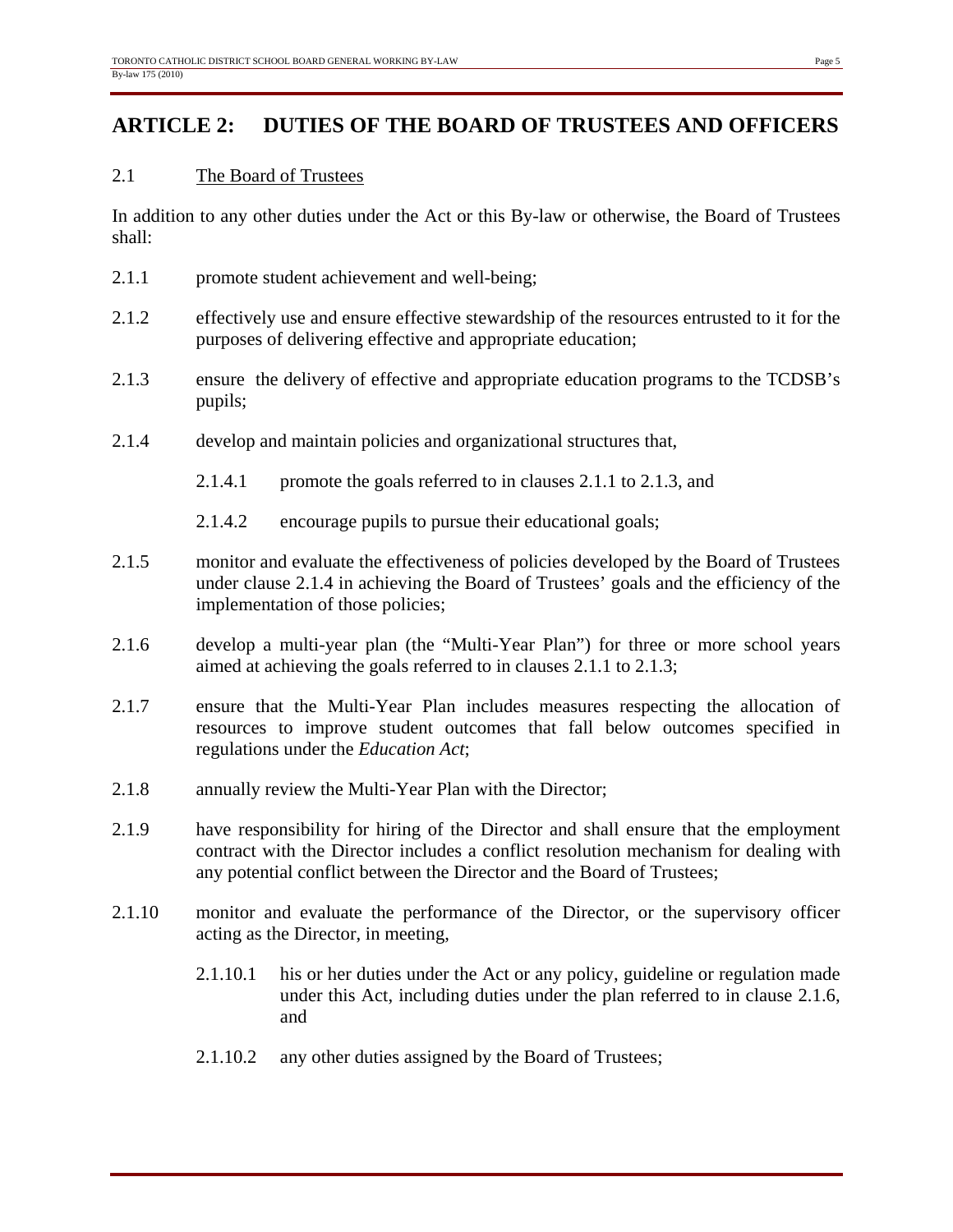- 2.1.11 respond to any request by the Director regarding the criteria and process for the appointment of any associate or deputy Directors or supervisory officers; and
- 2.1.12 manage the resources entrusted to it in a manner that upholds public confidence.
- 2.2 Trustees

In addition to any other duties under the Act or this By-law or otherwise, each Trustee shall:

- 2.2.1 carry out his or her responsibilities in a manner that assists the Board of Trustees in fulfilling its duties under the Act, the regulations and the guidelines issued under the Act;
- 2.2.2 attend and participate in meetings of the Board of Trustees, including meetings of Committees of which he or she is a member;
- 2.2.3 consult with parents, students and supporters of the TCDSB on the Multi-Year Plan;
- 2.2.4 bring concerns of parents, students and supporters of the TCDSB to the attention of the Board of Trustees;
- 2.2.5 uphold the implementation of any Board of Trustees resolution after it is passed by the Board of Trustees;
- 2.2.6 entrust the day to day management of the TCDSB to its staff through the Director;
- 2.2.7 maintain focus on student achievement and well-being; and
- 2.2.8 comply with the Board of Trustees' code of conduct.

#### 2.3 Duties of the Director

In addition to any other duties under the Act or the By-laws or otherwise, the Director shall;

- 2.3.1 annually review with the Board of Trustees the Multi-Year Plan;
- 2.3.2 ensure that the Multi-Year Plan establishes the TCDSB's priorities and identifies specific measures and resources that will be applied in achieving those priorities and in carrying out its duties under the Act, in particular, its responsibility for student achievement;
- 2.3.3 implement and monitor the implementation of the Multi-Year Plan;
- 2.3.4 report quarterly to the Board of Trustees on the implementation of the Multi-Year Plan;
- 2.3.5 act as Secretary;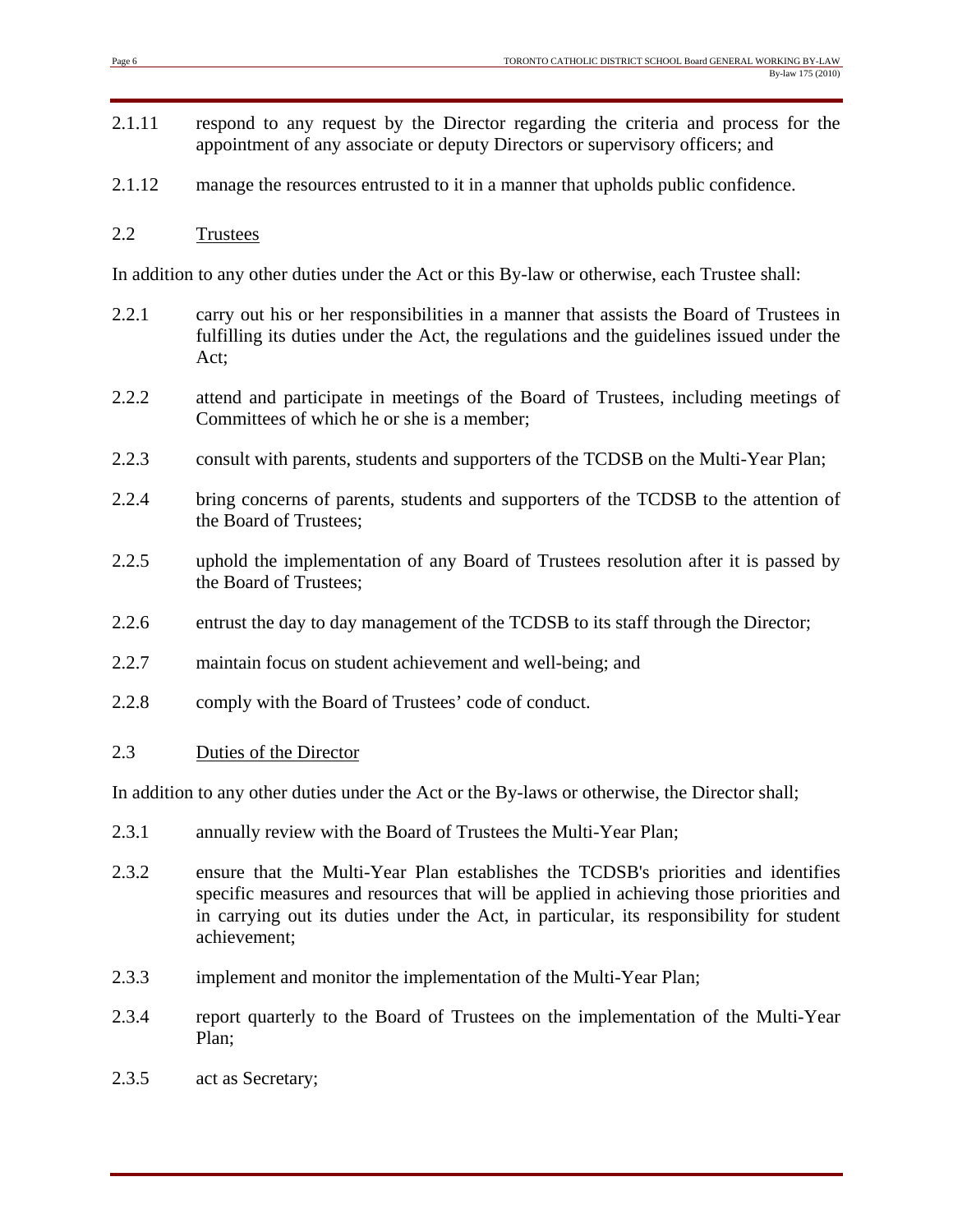- 2.3.6 oversee the day to day management of the TCDSB;
- 2.3.7 have sole responsibility, either directly or indirectly through a designate or designates, for all hiring, monitoring, evaluation and termination, other than the hiring, monitoring, evaluation and termination of the Director including the responsibility to determine what positions are required;
- 2.3.8 establish a process for the hiring of any associate or deputy Director, which process shall include participation of the Chair and up to two other Trustees chosen by the Board of Trustees;
- 2.3.9 colloborate with the Board of Trustees in setting the criteria and process for the appointment of supervisory officers, which criteria shall ensure that the TCDSB's values and vision are reflected;
- 2.3.10 immediately upon discovery bring to the attention of the Board of Trustees any act or omission by the Board of Trustees that in the opinion of the Director may result in or has resulted in a contravention of the Act or any policy, guideline or regulation made under the Act; and
- 2.3.11 if the Board of Trustees does not respond in a timely and satisfactory manner to an act or omission brought to its attention under clause 2.3.10 advise the Deputy Minister or Minister of the act or omission.

#### 2.4 Duties of other Senior Staff and other TCDSB Employees

Senior Staff and other persons employed or retained by the TCDSB shall have such duties as may be assigned to them by law, contract, the By-laws of the Board of Trustees or the Director.

#### 2.5 Officers Named

The officers of the TCDSB shall be**:** 

- 2.5.1 the Chair of the Board of Trustees, who shall be a Trustee;
- 2.5.2 the Vice-Chair of the Board of Trustees, who shall be a Trustee:
- 2.5.3 the Secretary, who shall be the Director;
- 2.5.4 the Treasurer, who shall be the Associate Director, Business Services; and
- 2.5.5 the Honorary Director of Education, who shall be the Archbishop of Toronto.
- 2.6 Duties of the Chair of the Board of Trustees

In addition to any other duties under the Act or the By-laws or otherwise, the Chair of the Board of Trustees shall: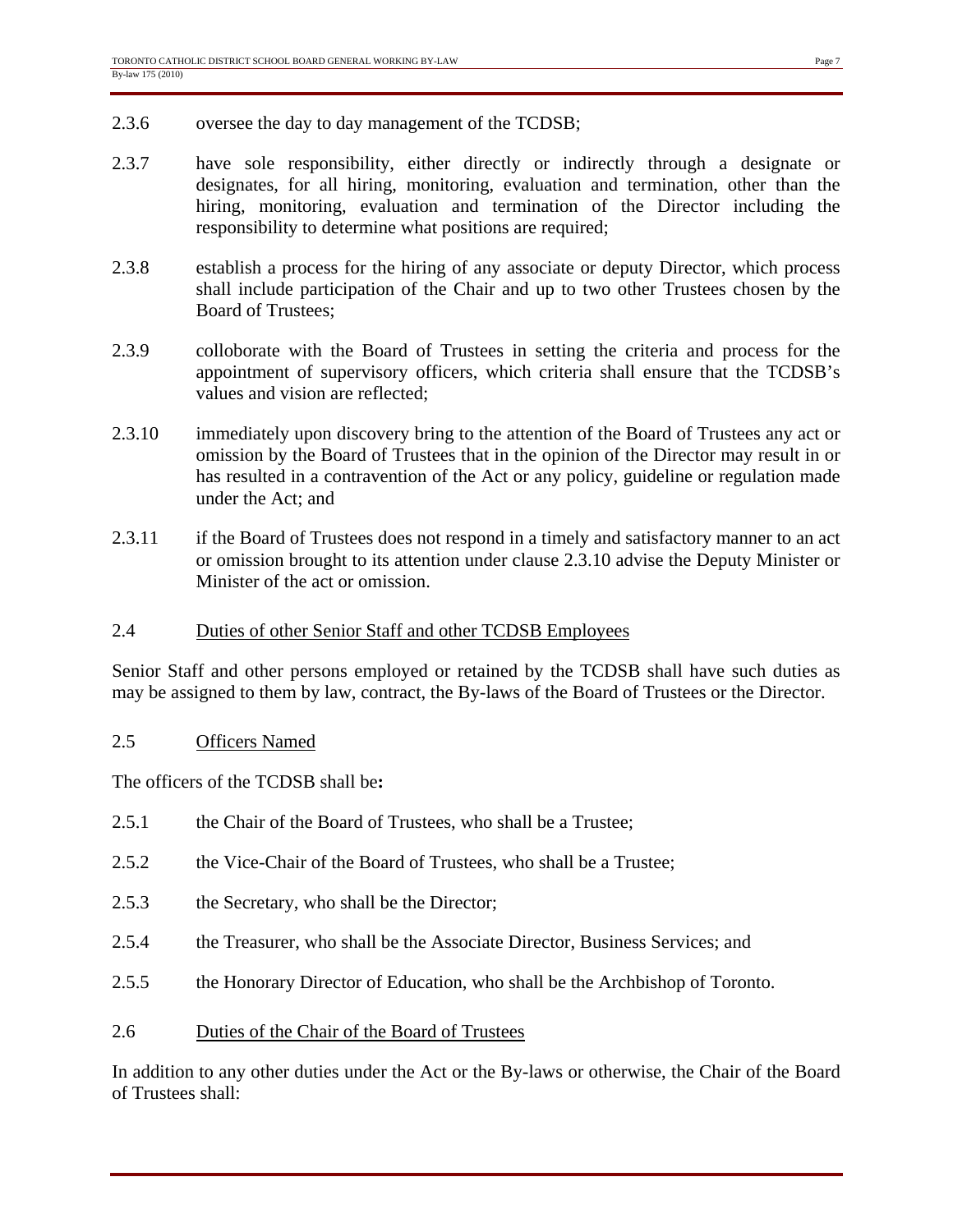- 2.6.1 preside over meetings of the Board of Trustees;
- 2.6.2 conduct the meetings in accordance with the Board of Trustees' procedures and practices for the conduct of Board of Trustees meetings;
- 2.6.3 establish agendas for Board of Trustees meetings, in consultation with the Director or supervisory officer acting as the Director;
- 2.6.4 ensure that members of the Board of Trustees have the information needed for informed discussion of the agenda items;
- 2.6.5 act as spokesperson to the public on behalf of the Board of Trustees, in consultation with the Director, unless otherwise determined by the Board of Trustees, provided, however, that when there is doubt as to the interpretation of policy, or there is no established policy, the Chair of the Board of Trustees shall seek direction from the Board of Trustees regarding the substance and manner in which the matter is expressed;
- 2.6.6 convey the decisions of the Board of Trustees to the Director or the supervisory officer acting as the Director;
- 2.6.7 provide leadership to the Board of Trustees in maintaining the Board of Trustees' focus on its Multi-Year Plan;
- 2.6.8 provide leadership to the Board of Trustees in maintaining the Board of Trustees' focus on the Board of Trustees' mission and vision;
- 2.6.9 provide leadership to the Board of Trustees in adhering to the Board of Trustees' Code of Conduct; and
- 2.6.10 assume such other responsibilities as may be specified by the Board of Trustees.

#### 2.7 Duties of the Vice-Chair of the Board of Trustees

In addition to any other duties assigned under the Act or the By-laws or otherwise, the Vice-Chair shall:

- 2.7.1 in the absence of the Chair of the Board of Trustees, or in the event of the inability of the Chair of the Board of Trustees to act, assume any or all of the duties of the Chair of the Board of Trustees, except those which are precluded by law, By-law or regulation;
- 2.7.2 perform such other duties as may be prescribed by the Board of Trustees from time to time.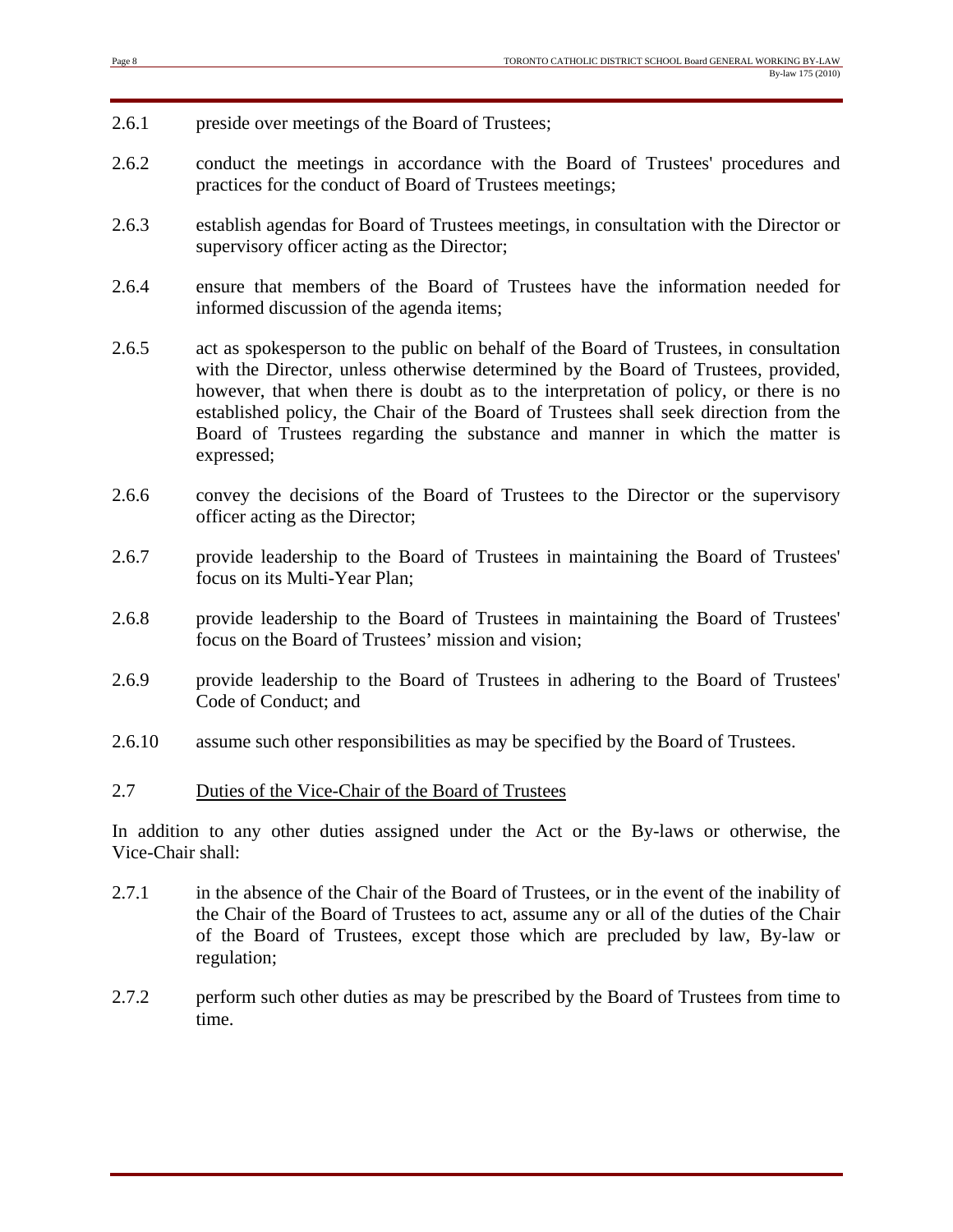#### 2.8 Duties of the Secretary

In addition to any other duties assigned under the Act or the By-laws or otherwise, the Secretary, who shall be the Director, shall:

- 2.8.1 attend in person all Meetings of the Board of Trustees and, in person or by delegated representative, Meetings of all Committees;
- 2.8.2 prepare or arrange to have prepared by a delegated representative minutes of all Meetings;
- 2.8.3 keep records or arrange to have kept records as required by law and subject to the directions of the Board of Trustees;
- 2.8.4 conduct the official correspondence on behalf of the Board of Trustees;
- 2.8.5 receive and pass on to the Board of Trustees or the relevant Committee all correspondence, petitions and reports of other officials;
- 2.8.6 prepare, in consultation with the appropriate Chair, the draft agenda of all Board of Trustees and Committee Meetings;
- 2.8.7 maintain an up-to-date policy register;
- 2.8.8 have charge of all correspondence, reports and other documents;
- 2.8.9 promulgate all orders, policies and other directions of the Board of Trustees and other matters in accordance with requirements of the law;
- 2.8.10 bring to the attention of the Board of Trustees any matter in respect of which, in the opinion of the Secretary, it may be necessary or useful for the Board of Trustees to be aware;
- 2.8.11 perform such other duties as may be prescribed by the Board of Trustees from time to time.

#### 2.9 Duties of the Treasurer

In addition to any other duties assigned under the Act or the By-laws or otherwise, the Treasurer shall:

- 2.9.1 submit to the Board of Trustees annually, and quarterly, a statement of estimated revenue and expenditures;
- 2.9.2 have prepared for submission to the Board of Trustees the annual financial statements and the auditor's report;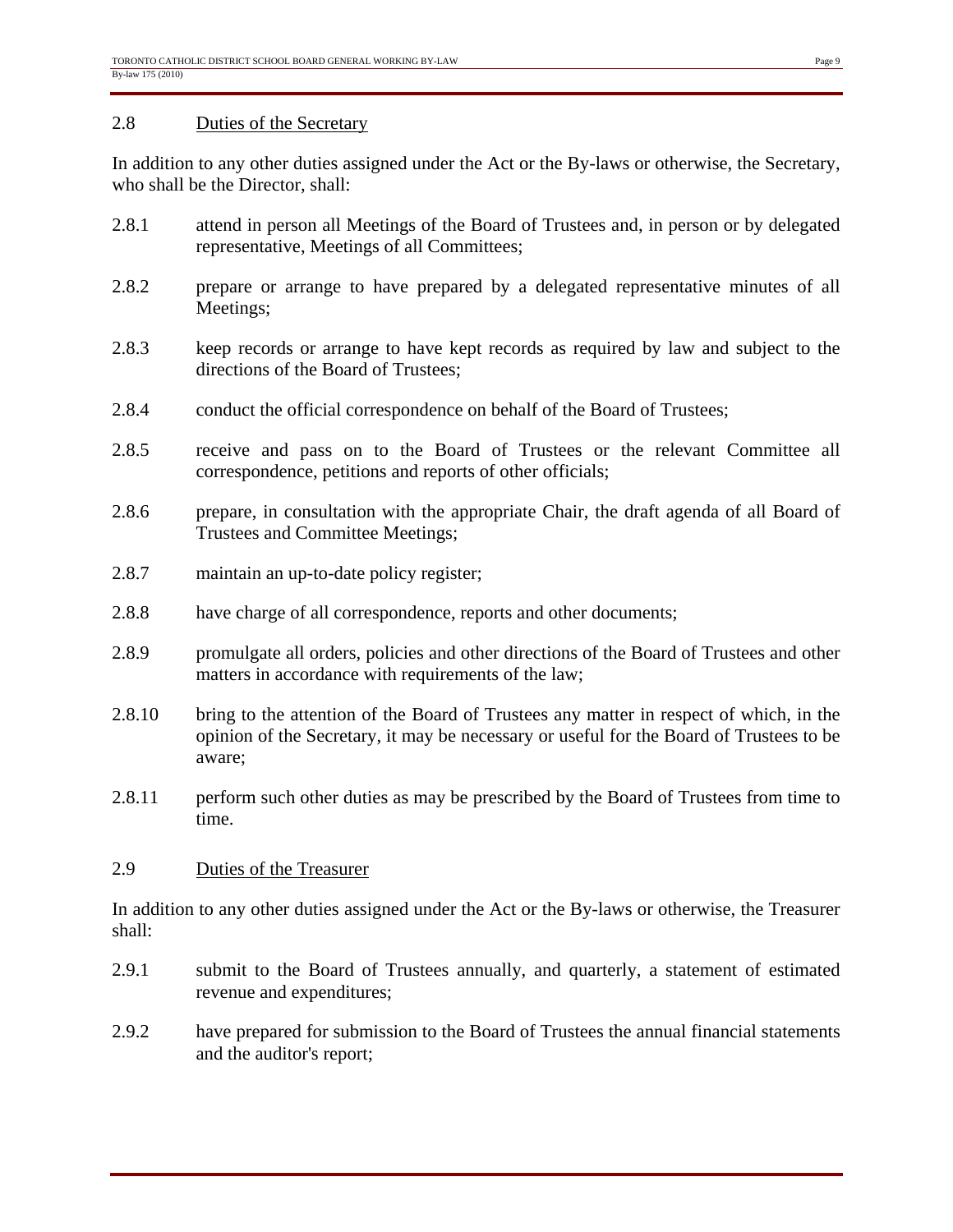- 2.9.3 report annually to the Board of Trustees particulars of existing insurance and fidelity bonds expiring during such year with recommendations for renewal;
- 2.9.4 report to the Board of Trustees from time to time and as requested by the Board of Trustees on all financial matters;
- 2.9.5 perform such other duties as may be prescribed by the Board of Trustees from time to time.
- 2.10 Code of Conduct
- 2.10.1 The Board of Trustees shall adopt a code of conduct.
- 2.10.2 A member of the Board of Trustees who has reasonable grounds to believe that a member of the Board of Trustees has breached the Board of Trustees' code of conduct may bring the alleged breach to the attention of the Board of Trustees.
- 2.10.3 If an alleged breach is brought to the attention of the Board of Trustees under subsection 2.10.2, the Board of Trustees shall make inquiries into the matter and shall, based on the results of the inquiries, determine whether the member has breached the Board of Trustees' code of conduct.
- 2.10.4 If the Board of Trustees determines under subsection 2.10.3 that the member has breached the Board of Trustees' code of conduct, the Board of Trustees may impose one or more of the following sanctions:
	- 2.10.4.1 censure of the member;
	- 2.10.4.2 barring the member from attending all or part of a meeting of the Board of Trustees or a meeting of a Committee of the Board of Trustees, which, for the sake of certainty, shall be deemed to be an authorized absence by the member;
	- 2.10.4.3 barring the member from sitting on one or more Committees of the Board of Trustees, for the period of time specified by the Board of Trustees.
- 2.10.5 A member of a Board of Trustees who is barred from attending all or part of a meeting of the Board of Trustees or a meeting of a Committee of the Board of Trustees under subsection 2.10.4 is not entitled to receive any materials that relate to that meeting or that part of the meeting and that are not available to members of the public.
- 2.10.6 If a Board of Trustees determines that a member has breached the Board of Trustees' code of conduct under subsection 2.10.3,
	- 2.10.6.1 the Board of Trustees shall give the member written notice of the determination and of any sanction imposed by the Board of Trustees;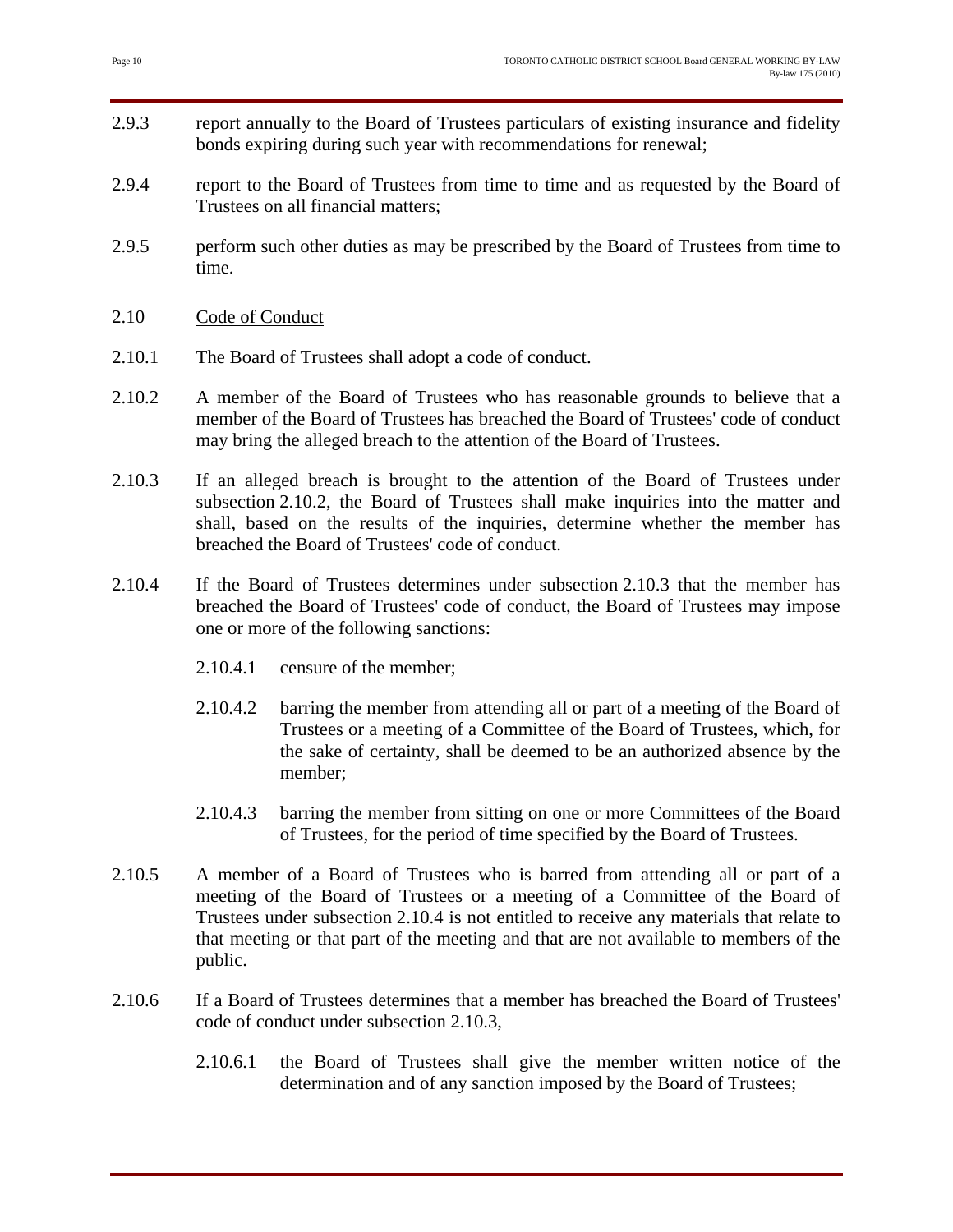- 2.10.6.3 the Board of Trustees shall consider any submissions made by the member in accordance with clause 2.10.6.2 and shall confirm or revoke the determination within 14 days after the submissions are received.
- 2.10.7 If the Board of Trustees revokes a determination under clause 2.10.6.3, any sanction imposed by the Board of Trustees is revoked.
- 2.10.8 If the Board of Trustees confirms a determination under clause 2.10.6.3, the Board of Trustees shall, within the time referred to in that clause, confirm, vary or revoke the sanction.
- 2.10.9 If a sanction is varied or revoked under subsection 2.10.3.
- 2.10.10 Despite subsection 2.10.2 but subject to subsection 2.10.11, the part of a meeting of the Board of Trustees during which a breach or alleged breach of the Board of Trustees' code of conduct is considered may be closed to the public when the breach or alleged breach involves any of the following matters:
	- (a) the security of the property of the TCDSB;
	- (b) the disclosure of intimate, personal or financial information in respect of a member of the Board of Trustees or Committee, an employee or prospective employee of the TCDSB or a pupil or his or her parent or guardian;
	- (c) the acquisition or disposal of a school site;
	- (d) decisions in respect of negotiations with employees of the TCDSB; or
	- (e) litigation affecting the TCDSB.
- 2.10.11 A Board of Trustees shall do the following things by resolution at a meeting of the Board of Trustees, and the vote on the resolution shall be open to the public:
	- 2.10.11.1 make a determination under subsection 2.10.3 that a member has breached the Board of Trustees' code of conduct;
	- 2.10.11.2 impose a sanction under subsection 2.10.4;
	- 2.10.11.3 confirm or revoke a determination under clause 2.10.6.3;
	- 2.10.11.4 confirm, vary or revoke a sanction under subsection 2.10.8.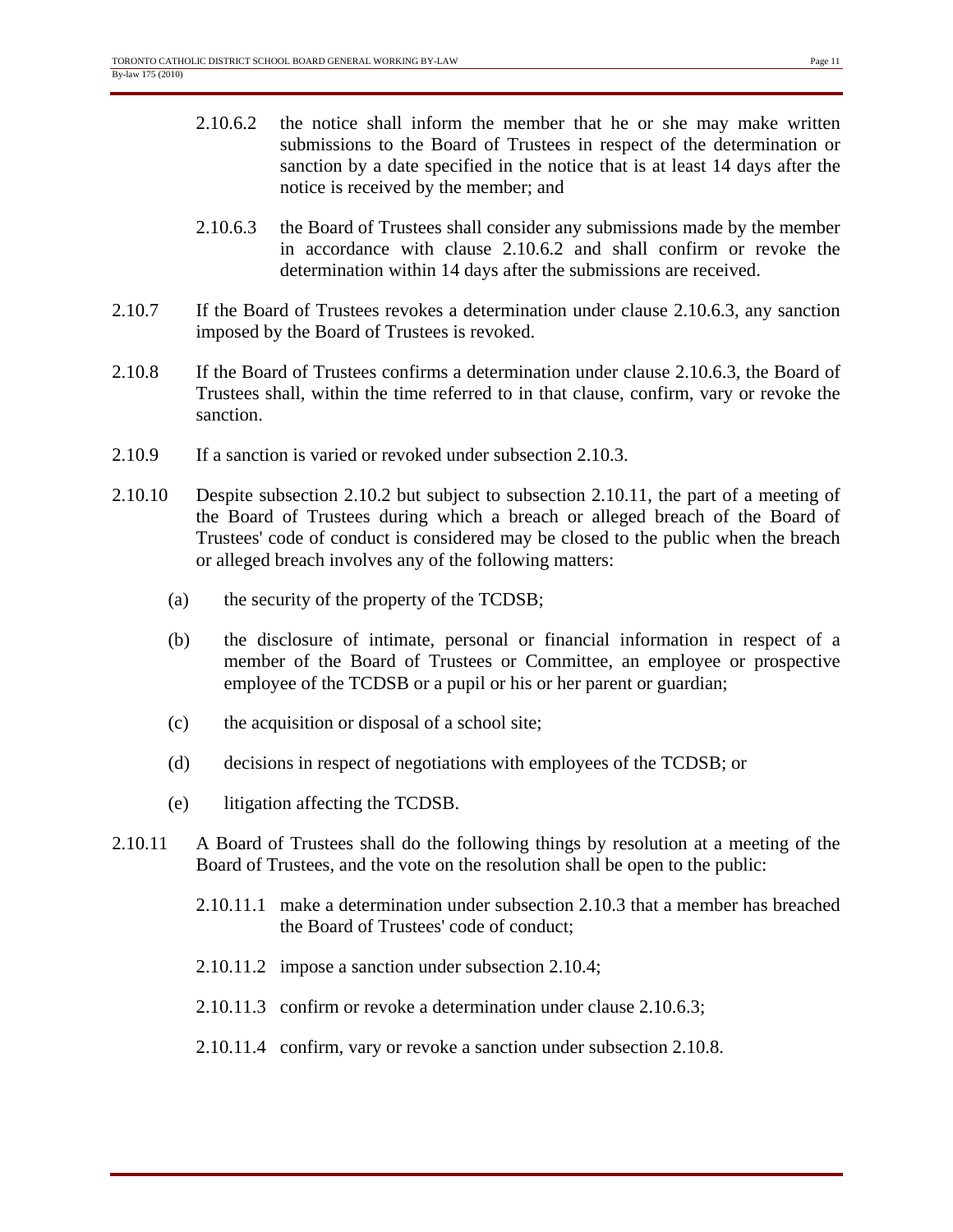- 2.10.12 A member who is alleged to have breached the Board of Trustees' code of conduct shall not vote on a resolution to do any of the things described in paragraphs 1 to 4 of subsection 2.10.11.
- 2.10.13 The passage of a resolution to do any of the things described in paragraphs 1 to 4 of subsection 2.10.11 shall be recorded in the minutes of the meeting.
- 2.10.14 The *Statutory Powers Procedure Act,* R.S.O. 1990, C.S. 22, does not apply to anything done under this section.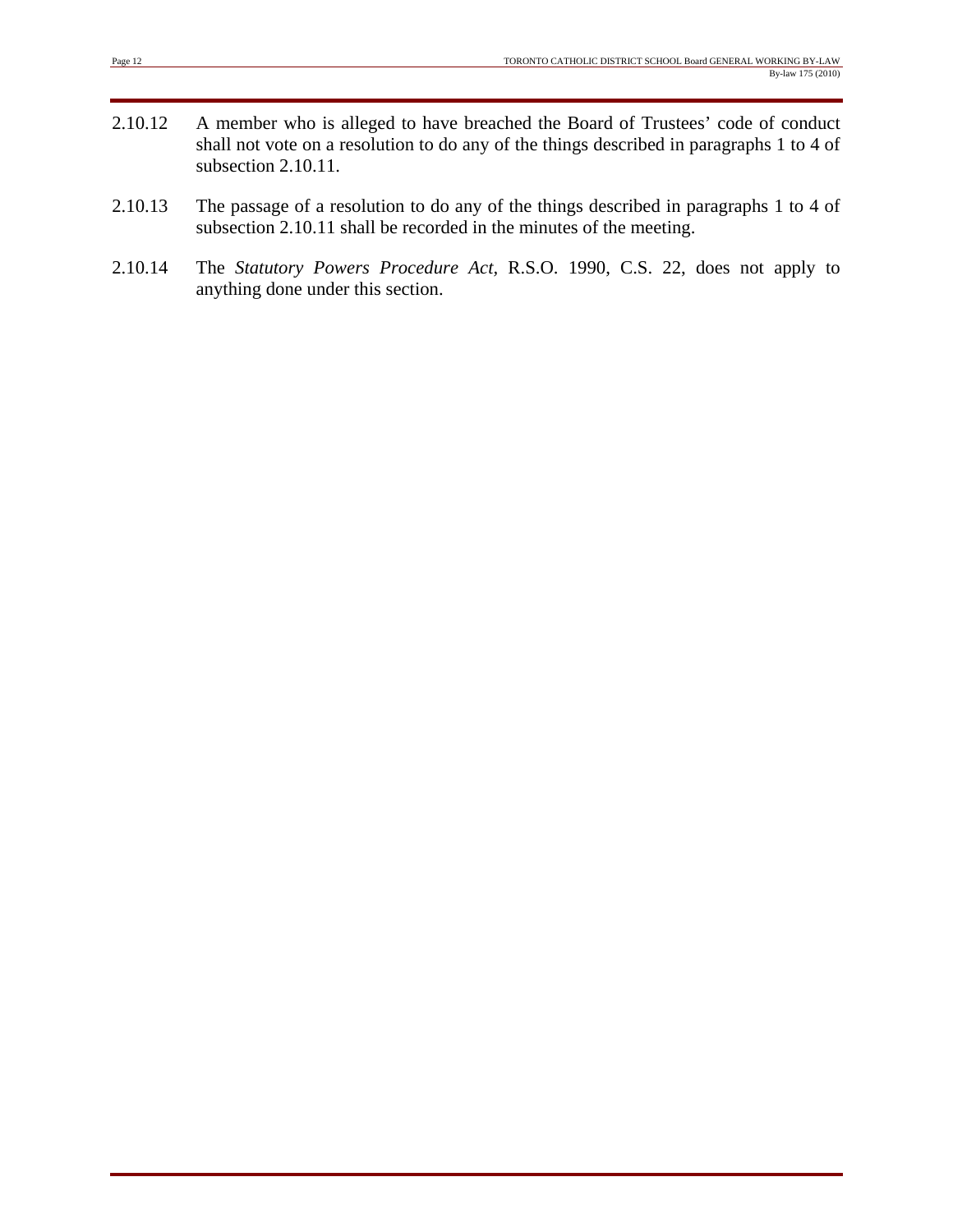## **ARTICLE 3: INAUGURAL MEETING**

#### 3.1 Date of Inaugural Meeting

Subject to any statutory requirement, the Board of Trustees shall, at or before the last regular meeting in November in each calendar year that is not an election year and in October in an election year, fix a day and time for an Inaugural Meeting of the Board of Trustees for the following Year, provided however that the Inaugural Meeting to be held in the calendar year in which all Trustees are elected at the regular election or acclaimed under the *Municipal Elections Act* shall be held not later than the 8th day of December. The Director will plan the Inaugural Meeting in consultation with the Chair. The Inaugural Meeting is a regular Meeting of the Board of Trustees.

#### 3.2 Orientation

Each Trustee is expected to participate in an orientation program which generally will commence on the first Saturday after the Inaugural Meeting.

#### 3.3 Service of Dedication of the Roman Catholic Trustee

At or immediately before the commencement of each Inaugural Meeting of the Board of Trustees, all Trustees shall participate in the Service of Dedication of the Roman Catholic Trustee:

- 3.3.1 in the calendar year in which all Trustees are elected, the Service of Dedication shall take place at the Inaugural Meeting, and shall be, unless and until otherwise provided by resolution, the "Commissioning of Catholic Trustees" substantially in the form set out in Appendix 1; and
- 3.3.2 in the calendar year other than that in which all Trustees are elected, the Service of Dedication shall take place at the Inaugural Meeting and shall be, unless and until otherwise provided by resolution, the "Rite of Renewal of Trustees" substantially in the form set out in Appendix 2.

#### 3.4 Procedure at Inaugural Meeting

The procedure at the Inaugural Meeting of the Board of Trustees in each year, subject to other By-laws, shall be as set out in Section 3.5 through Section 3.12.

#### 3.5 Presiding Officer at Inaugural Meeting

The Presiding Officer at the Inaugural Meeting shall be:

- 3.5.1 the Director until the first of the persons below who is present is elected;
- 3.5.2 the Chair of the Board of Trustees upon election to office, if present;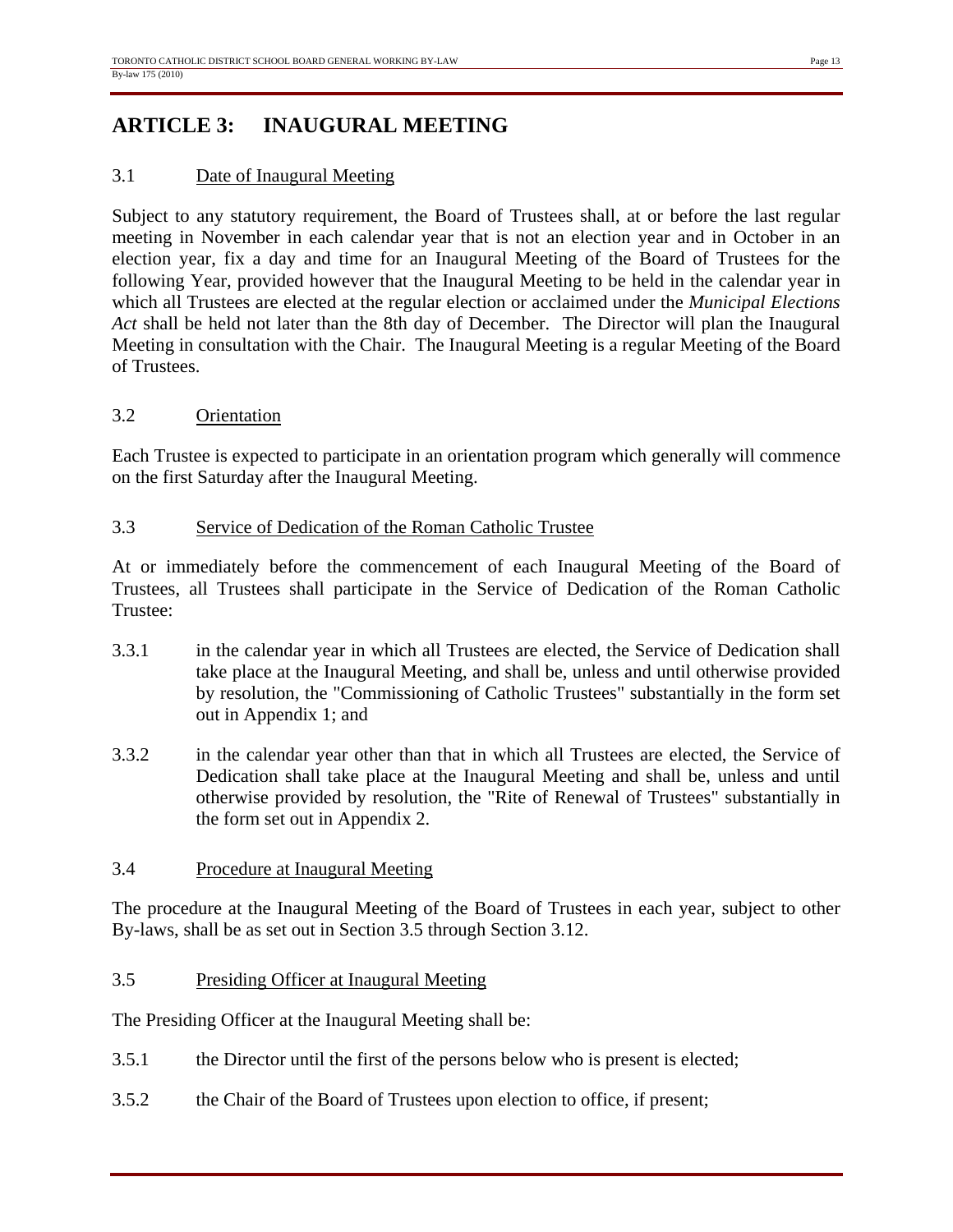- 3.5.3 in the absence of the Chair of the Board of Trustees, the Vice-Chair of the Board of Trustees upon election to office, if present;
- 3.5.4 in the absence of the Chair of the Board of Trustees and the Vice-Chair of the Board of Trustees, the Trustee present who shall have been elected by the Trustees present to be chair of the Inaugural Meeting.
- 3.6 Preliminary Proceedings

The Presiding Officer shall,

- 3.6.1 read memorials and open the meeting with a prayer;
- 3.6.2 in a Year in which Trustees are elected, read the returns of any elections, following which the newly elected Trustees shall take their places;
- 3.6.3 in a Year in which Trustees are elected, attest that each Trustee has taken a Declaration of Office and Oath of Allegiance, as required by the *Education Act*;
- 3.6.4 read apologies and call the Roll;
- 3.6.5 in a Year in which Trustees are elected, declare the Board of Trustees legally constituted.

#### 3.7 Election of Chair of the Board of Trustees

The Presiding Officer shall then proceed with the election of the Chair of the Board of Trustees, which shall be conducted in accordance with the provisions of Section 3.12.

#### 3.8 Election of Other Officials

The Presiding Officer shall proceed with the election of the Vice-Chair of the Board of Trustees and any other officers being elected, which shall be conducted in accordance with the provisions of Section 3.12.

#### 3.9 Election of Chair and Vice-Chair of Committees

The Presiding Officer shall then proceed with the election of the Chair and Vice-Chair of each Committee as necessary. The election shall be conducted in the manner set out in Section 3.12.

#### 3.10 Other Appointments

The Presiding Officer shall then proceed with the election of persons who are to be appointed to local boards and other organizations, which elections shall be conducted in accordance with the provisions of Section 3.12.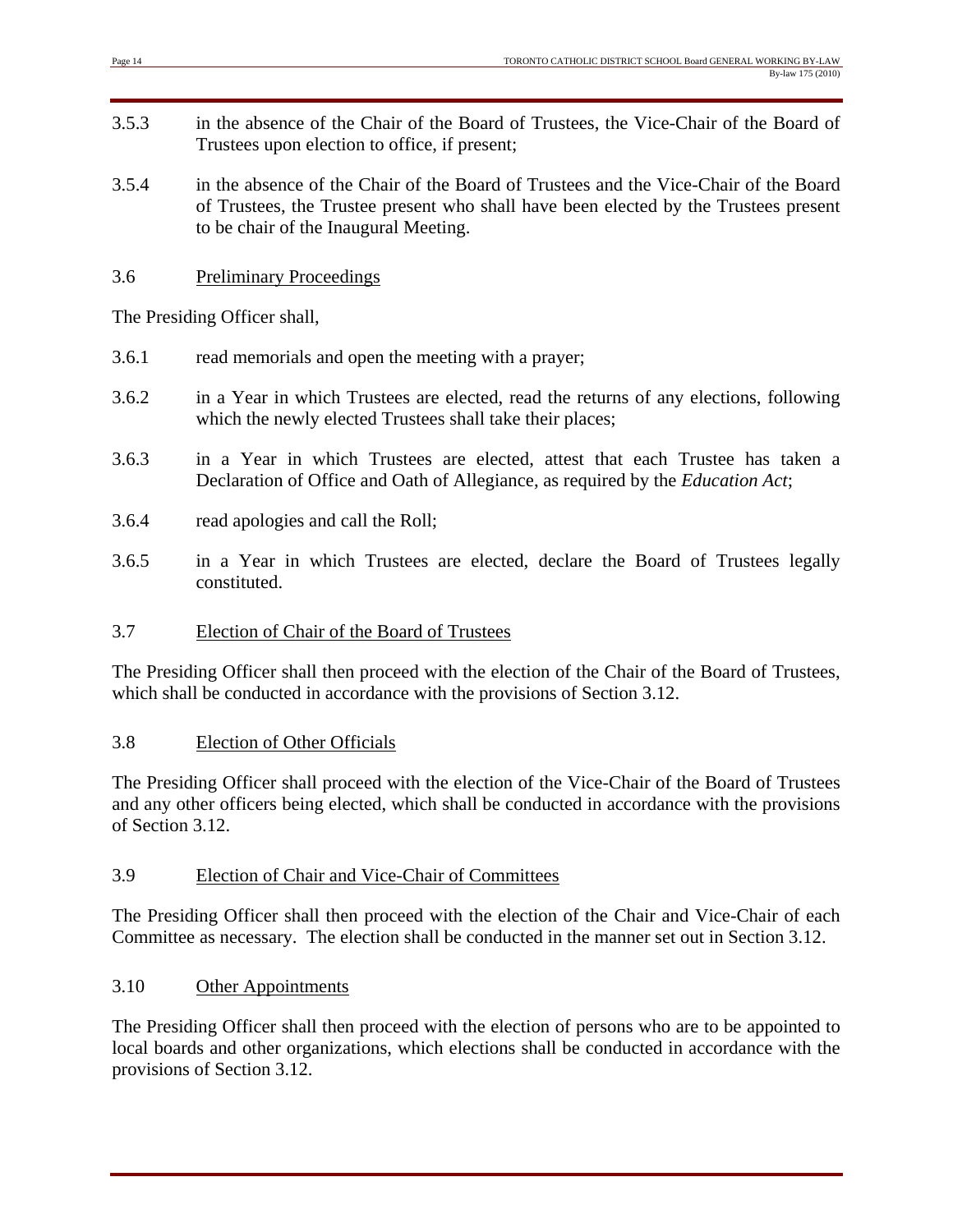#### 3.11 Further Business

The Presiding Officer shall then deal with any other urgent business of the Board of Trustees.

#### 3.12 Elections

The election of Trustees and others to positions required to be filled by the Board of Trustees shall be conducted by the Presiding Officer as follows:

- 3.12.1 nominations shall be sought, each of which shall be moved and seconded;
- 3.12.2 after the nominations for the position have been closed and before the vote is taken, each candidate who has not already so declared and in the sequence nominated, shall declare whether or not such candidate will serve;
- 3.12.3 if there are two or more nominations for any position, the election shall be conducted by secret ballot, provided that, with the agreement of majority of Trustees, a recorded vote may be used pursuant to which the identity of both the Trustee voting and the name of the candidate are recorded and announced;
- 3.12.4 with the approval of the Board of Trustees, two returning officers shall be appointed, the duties of whom shall include the distribution and counting of the ballots;
- 3.12.5 after each ballot has been counted in any round of balloting, the name of every candidate receiving no votes, and the name of the candidate otherwise receiving the lowest number of votes shall be dropped, and the balloting shall so continue until a candidate has received a majority of the votes of the Trustees present;
- 3.12.6 at any time that there are three or more names remaining on a ballot and two or more nominees are tied with the least number of votes, a vote shall be taken to decide which of such tied nominees shall remain on the list of names to be voted upon in the next round of voting;
- 3.12.7 In the case of an equality of votes between two, or among three or more, candidates for any office or position, during three consecutive ballots, the candidates shall draw lots to fill the office or position.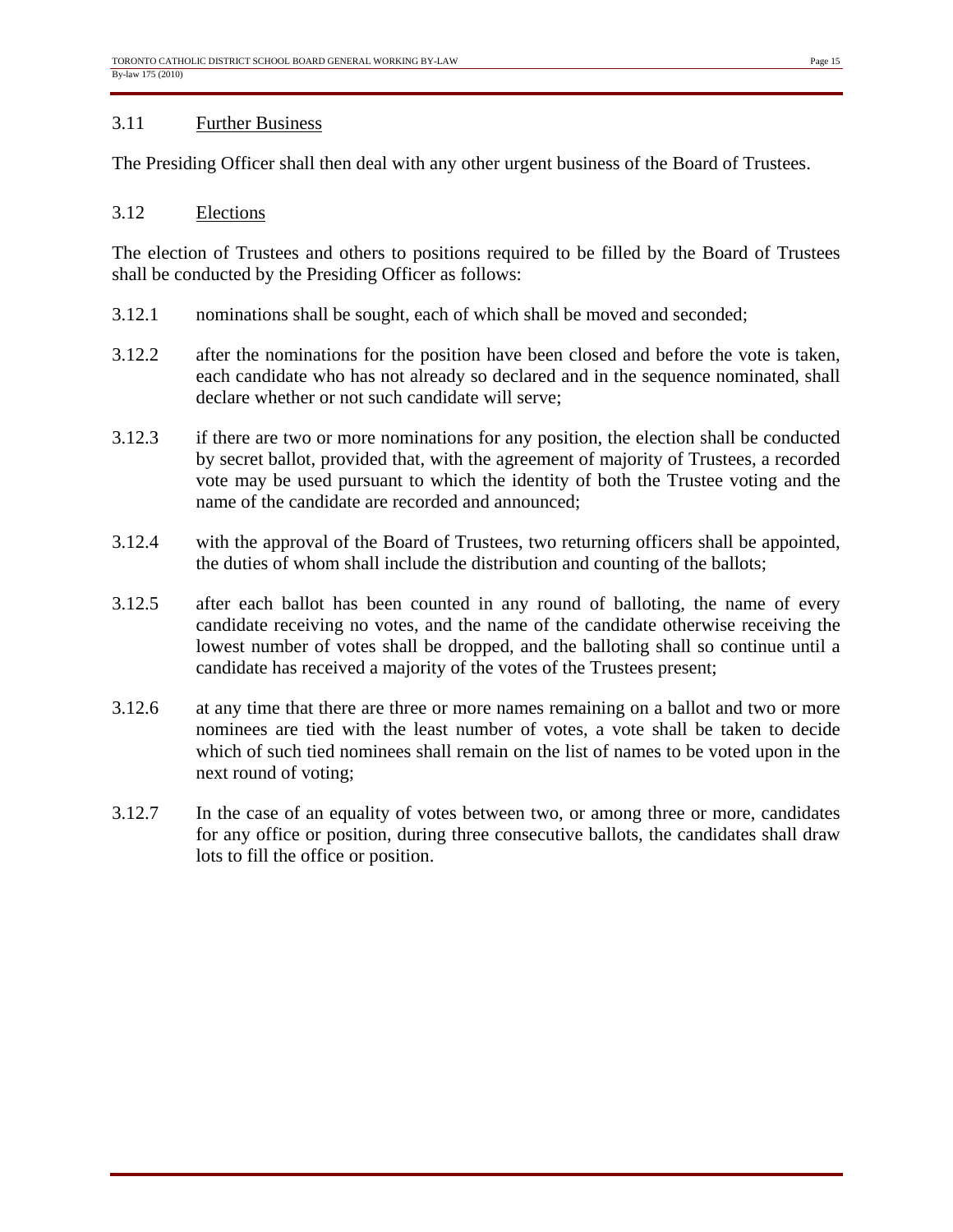## **ARTICLE 4: MEETINGS**

#### 4.1 Seating

At Meetings of the Board of Trustees, the Chair and the Director shall sit in close proximity to each other and, to the extent possible, all Trustees and senior staff shall be seated so as to be visible to the public.

#### 4.2 Regular Meetings of the Board of Trustees

Unless otherwise ordered by special motion, the regular Meeting of the Board of Trustees shall be held at the business office of the TCDSB commencing at 6:00 o'clock in the evening (with respect to any matters to be considered in private) and at 7:00 o'clock in the evening (with respect to all other matters) on the third Thursday in each month, and if any such Thursday falls on a statutory or civic holiday, such meeting shall be held commencing at the same hour on the following Thursday.

A Trustee vacates his or her seat if he or she absents himself or herself without being authorized by resolution entered in the minutes, from three consecutive regular meetings of the Board of Trustees.

A Trustee must be physically present in the meeting room of the Board of Trustees for at least three regular meetings of the Board of Trustees in each 12-month period beginning December 1.

#### 4.3 Special Meetings of the Board of Trustees

Special Meetings of the Board of Trustees shall be held only to consider matters of urgency:

- 4.3.1 at the call of the Director;
- 4.3.2 at the call of the Chair;
- 4.3.3 at the written request of six Trustees on a date fixed by the Director within seven days of receipt of the request; and
- 4.3.4 where the Chair of the Board of Trustees and the Director are in agreement such meeting may be held with twenty-four (24) hours prior notice delivered to each Trustee.

#### 4.4 Meetings of Committees

Unless otherwise ordered by special motion of the Board of Trustees, Meetings of Standing/Statutory Committees:

4.4.1 shall be held at the business office of the Board of Trustees; and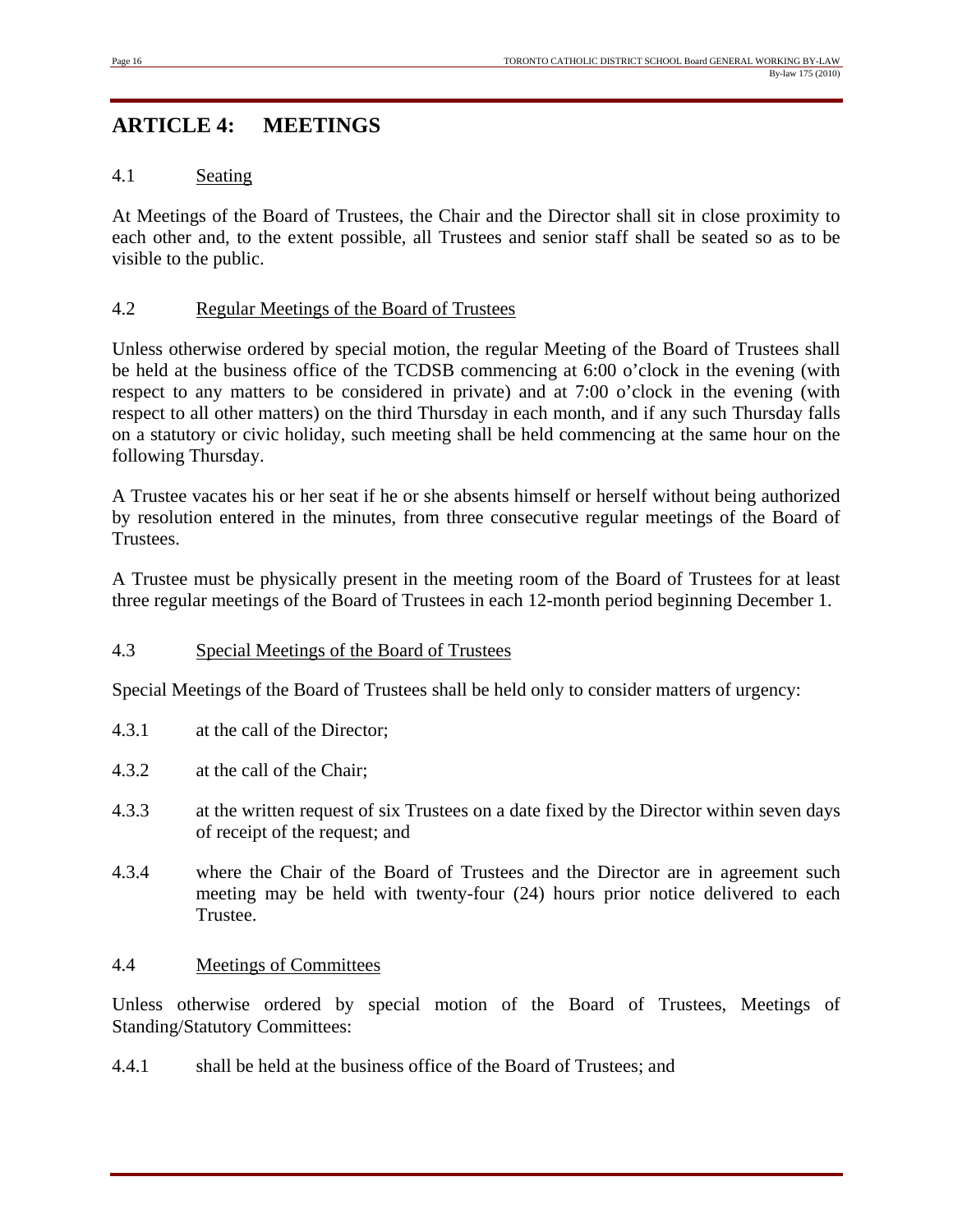4.4.2 shall be held commencing at 7:00 p.m.; or such other time as approved by a majority of members of the committee assuming required staff are available.

#### 4.5 Notice of Other Than Required Regular Monthly Meetings

Subject to the provisions of Section 4.1 and Section 4.2, written notice of every special Meeting of the Board of Trustees and of every Meeting of every Committee shall:

- 4.5.1 be given by delivery to each Trustee at least seventy-two (72) hours prior to the time of the Meeting; and
- 4.5.2 state all business to be transacted or considered thereat, and notwithstanding any other by-law, no other business shall be considered unless all Trustees who are eligible to vote on the matter are present at the Meeting and unanimously agree thereto.

#### 4.6 Cancellation of Meetings

A Meeting for which a notice is required may be cancelled:

- 4.6.1 in the case of a Special Meeting of the Board of Trustees called by the Director under Section 4.3.1, if the Director, in the sole and absolute discretion of the Director, deems that the need for such Special Meeting no longer exists;
- 4.6.2 in the case of a Meeting called under Section 4.3.3, if not less than half of the Trustees at whose request the Special Meeting was called, give a further written request that such Special Meeting be cancelled;
- 4.6.3 in the case of any other regular or special Meeting, where a polling of Trustees indicates that quorum will not be reached at the allotted time, or in extraordinary circumstances, such as inclement weather, at the call of the Director in consultation with the Chair of the Board of Trustees or Chair of the Committee, as the case may be.

#### 4.7 Automatic Cancellation by Inaugural Meeting

Unless otherwise ordered by special motion of the Board of Trustees, the holding of the Inaugural Meeting of the Board of Trustees as prescribed in Article 3 shall automatically cancel any Meeting that is not fixed in the By-laws of the Board of Trustees.

#### 4.8 Quorum for Meetings of All Trustees

Subject to the *Municipal Conflict of Interest Act*, a majority of the Trustees of the Board of Trustees eligible to vote shall constitute a quorum for Meetings of the Board of Trustees and of a Committee where a Committee is composed of all Trustees.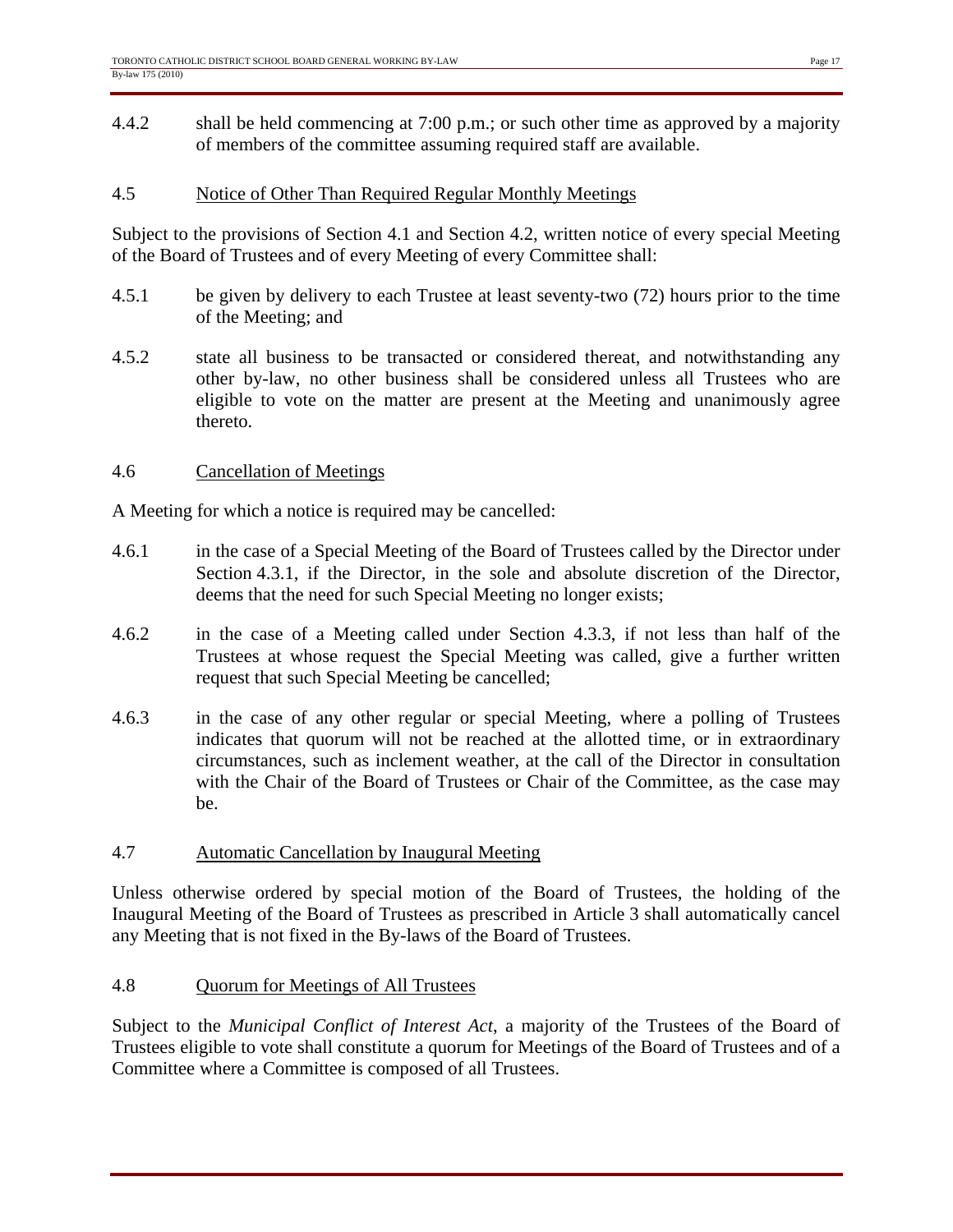#### 4.9 How Quorum Is To Be Counted

Whenever the quorum is or must be counted at a Meeting of the Board of Trustees, and of a Committee where a Committee is composed of all Trustees, the presence of only those Trustees who are in the room where the Meeting is being held shall be included provided, however, that where a Trustee is participating electronically, their attendance will be included for as long as they remain electronically connected to the meeting.

#### 4.10 Quorum for Meetings of Committees

Subject to the provisions of Section 4.8, a majority of Trustees who are members of the Committee eligible to vote shall constitute a quorum for Meetings of a Committee.

#### 4.11 Call to Order

Every Meeting shall be called to order at the hour appointed or as soon thereafter as a quorum is present.

#### 4.12 Lack of Quorum

If a quorum is not present within twenty minutes after the time appointed for any Meeting, the Recording Secretary shall record the names of the Trustees and officials of the Board of Trustees who are present and the Meeting shall stand adjourned.

#### 4.13 Quorum Lost

Subsequent to a meeting being called to order as provided in Section 4.11, whenever a motion is to be discussed or a vote called, the Chair shall ensure there is quorum, and to the extent quorum is no longer present the Chair shall note that fact and the Recording Secretary shall record in the Minutes of the Meeting the names of the Trustees who are present and the Meeting shall stand adjourned.

#### 4.14 Meetings Open to the Public (Public Session)

Subject to the provisions of Section 4.16, each Meeting of the Board of Trustees and of a Committee of the Board of Trustees shall be open to the public, and no person shall be excluded from a Meeting that is open to the public except for improper conduct.

#### 4.15 Conduct at Meetings

No person shall, at any Meeting, refer to any other person, by name, title, position or other means of personal identification, in a negative, critical or derogatory manner. In the event a member of the public engages in behaviour contrary to this section, it shall be the duty of the Chair to advise such person to cease such behaviour, failing which the person shall be evicted from such Meeting.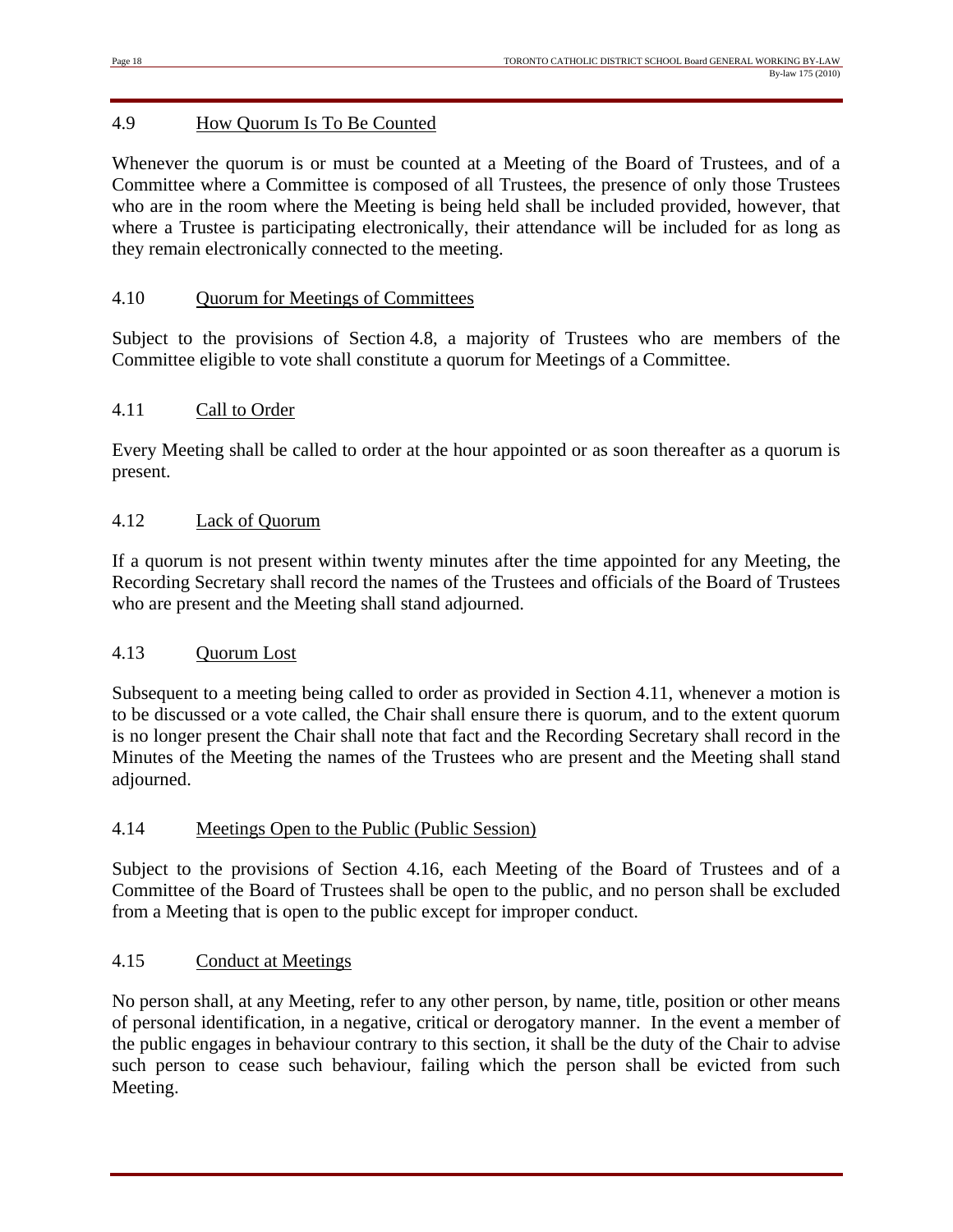#### 4.16 Meetings Closed to the Public (Private Session)

A Meeting of the Board of Trustees and of a Committee of the Board of Trustees may be closed to the public when the subject matter under consideration involves:

- 4.16.1 the security of the property of the TCDSB;
- 4.16.2 the disclosure of intimate, personal or financial information in respect of a member of the Board of Trustees or Committee, an employee or prospective employee of the TCDSB or a pupil or the parent or guardian of the pupil;
- 4.16.3 the acquisition or disposal of a school site;
- 4.16.4 decisions in respect of negotiations with employees of the TCDSB; or
- 4.16.5 litigation affecting the TCDSB;

as may be determined from time to time by the Committee or the Board of Trustees, as the case may be. Meetings closed to the public may have individuals in attendance other than Trustees.

#### 4.17 Recess of Meeting by the Chair

At any time, except during the conduct of a vote, the Chair may recess a Meeting for any purpose, including for the purpose of solidifying quorum, for a period of not more that twenty (20) minutes, and for this purpose, may interrupt a speaker.

#### 4.18 Maximum Length of Meeting

No Meeting shall continue in session for more than three hours provided that in the case of a regular Meeting of the Board of Trustees, the beginning of the Meeting for the purposes of this section shall be the beginning of the public session of the Meeting.

#### 4.19 Extension of Length

Nothwithstanding Section 4.18 upon the consent of a majority of members eligible to vote who are present, a meeting may be extended without limit beyond the maximum length otherwise provided to complete an item currently on the floor or to deal with a matter on the agenda deemed to be urgent.

Nothwithstanding Section 4.18 upon the unanimous consent of all members eligible to vote who are present, a meeting may be extended without limit to deal with any item on the agenda.

#### 4.20 Agenda Review

4.20.1 Every Meeting shall at 9:00 p.m., or as soon thereafter as practical, review the outstanding items remaining on the Meeting agenda to determine urgent business requiring action in the current monthly cycle.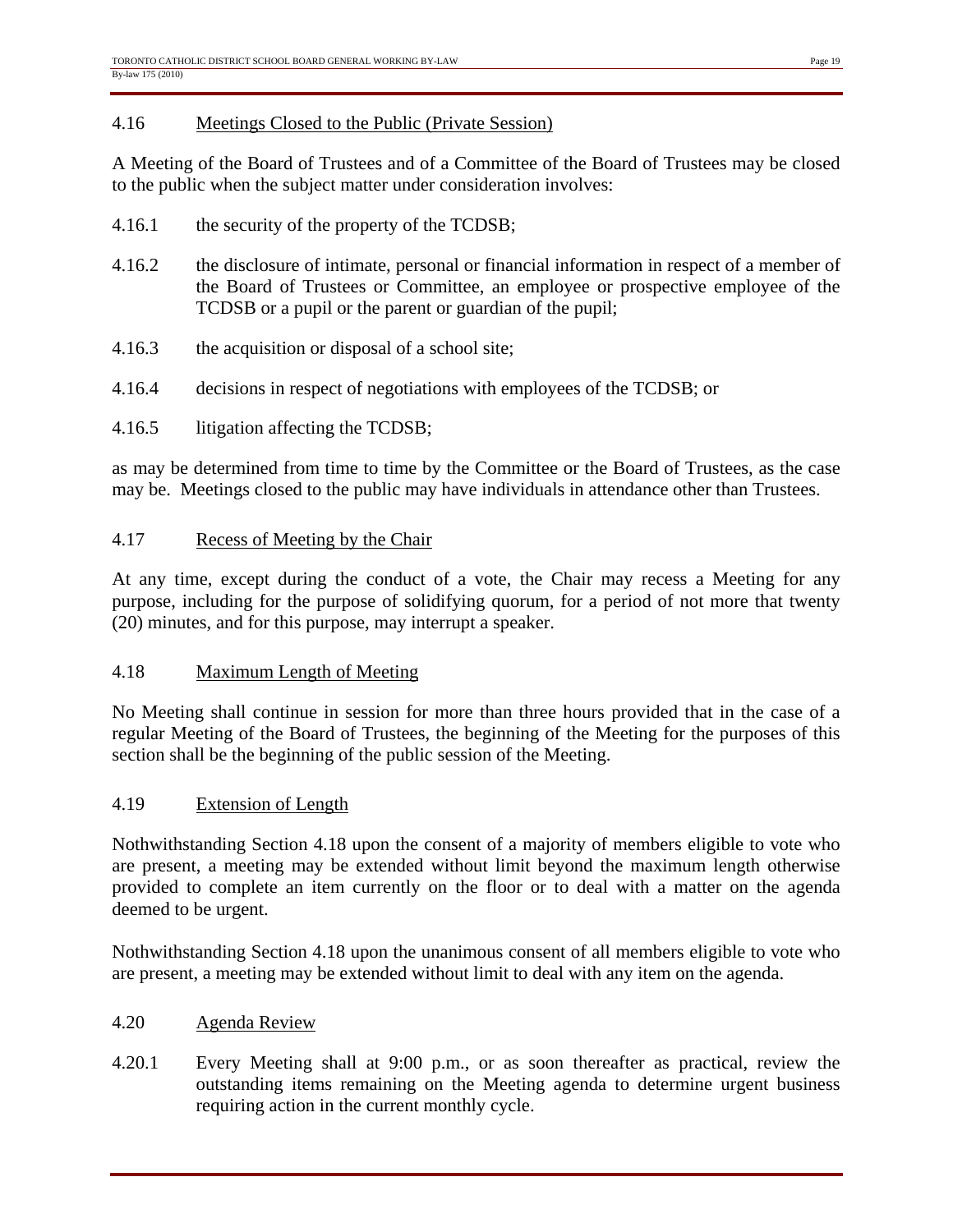- 4.20.2 At a Meeting of a Committee, the Committee will determine, without debate, which outstanding items should be deferred, or referred to the next Regular Board of Trustees Meeting, or dealt with that evening;
- 4.20.3 At a Meeting of the Board of Trustees, the Board of Trustees will determine which outstanding items should be deferred or dealt with that evening.

#### 4.21 Minutes of Meetings To Be Kept

A full and correct account of the proceedings of every Meeting shall be kept. Minutes of Meetings shall contain the following information:

- 4.21.1 the date of the Meeting;
- 4.21.2 the Meeting number;
- 4.21.3 whether the Meeting was a regular or special Meeting;
- 4.21.4 the names of
	- 4.21.4.1 the Trustees,
	- 4.21.4.2 Senior Staff (or delegate, if applicable),
	- 4.21.4.3 external consultants,
	- 4.21.4.4 the TCDSB auditors and TCDSB solicitors,
	- 4.21.4.5 the Recording Secretary, and
	- 4.21.4.6 any other individuals invited to attend

who were present;

- 4.21.5 a list of those Trustees who were absent; and
- 4.21.6 under the heading "Disclosure of Interest",
	- 4.21.6.1 the name of each Trustee who disclosed an interest in any matter on the Agenda of such Meeting,
	- 4.21.6.2 an identification of the matter in which the Trustee disclosed the interest,
	- 4.21.6.3 if the public was not excluded from the Meeting, the general nature of the interest so disclosed,

and to the extent an interest is declared later in the Meeting, the matters set out in Sections 4.21.6.1, 4.21.6.1 and 4.21.6.3 shall be recorded as well at the point in the minutes when the declaration was made;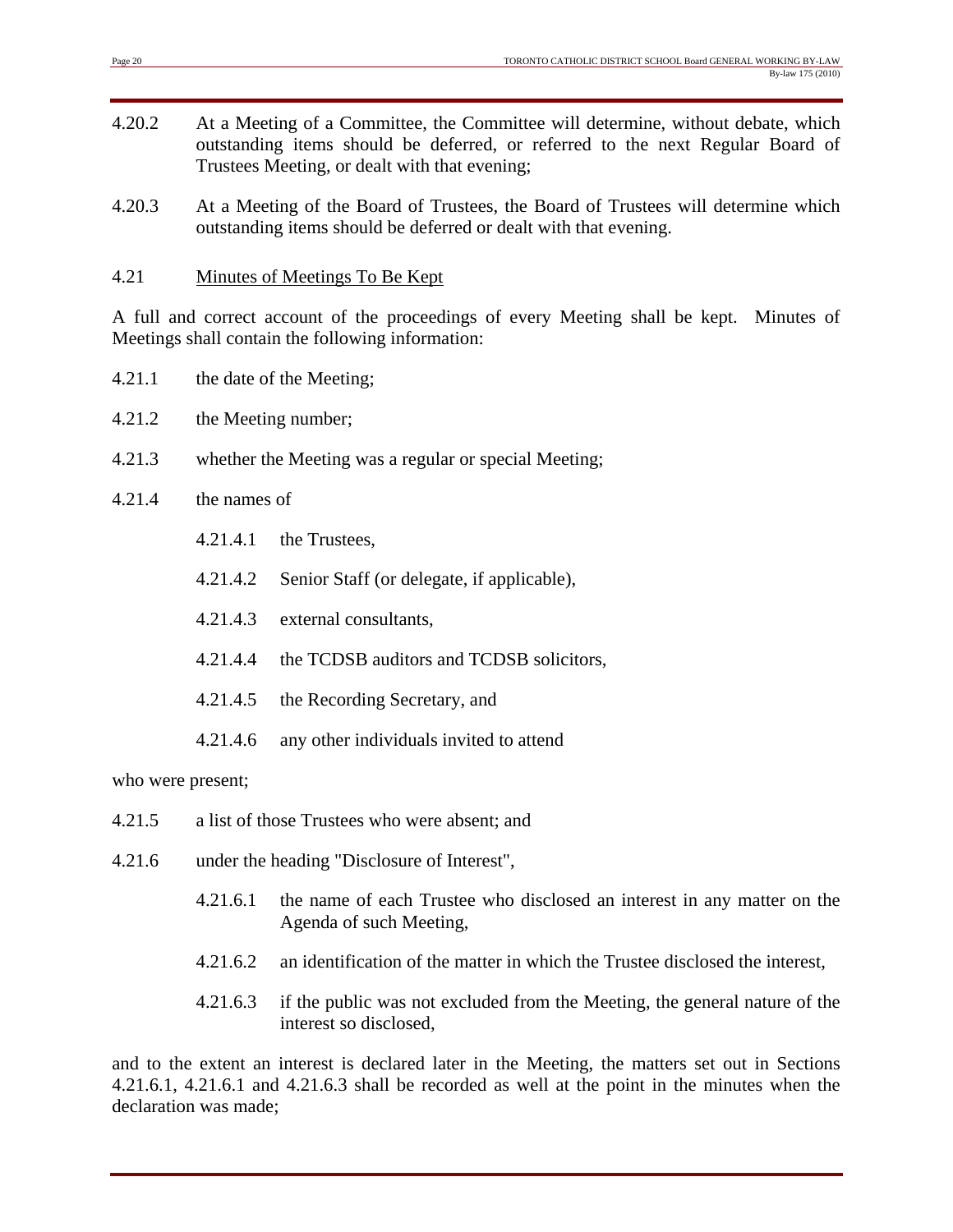4.21.7 particulars of all matters that were placed upon the Agenda, and the disposition thereof.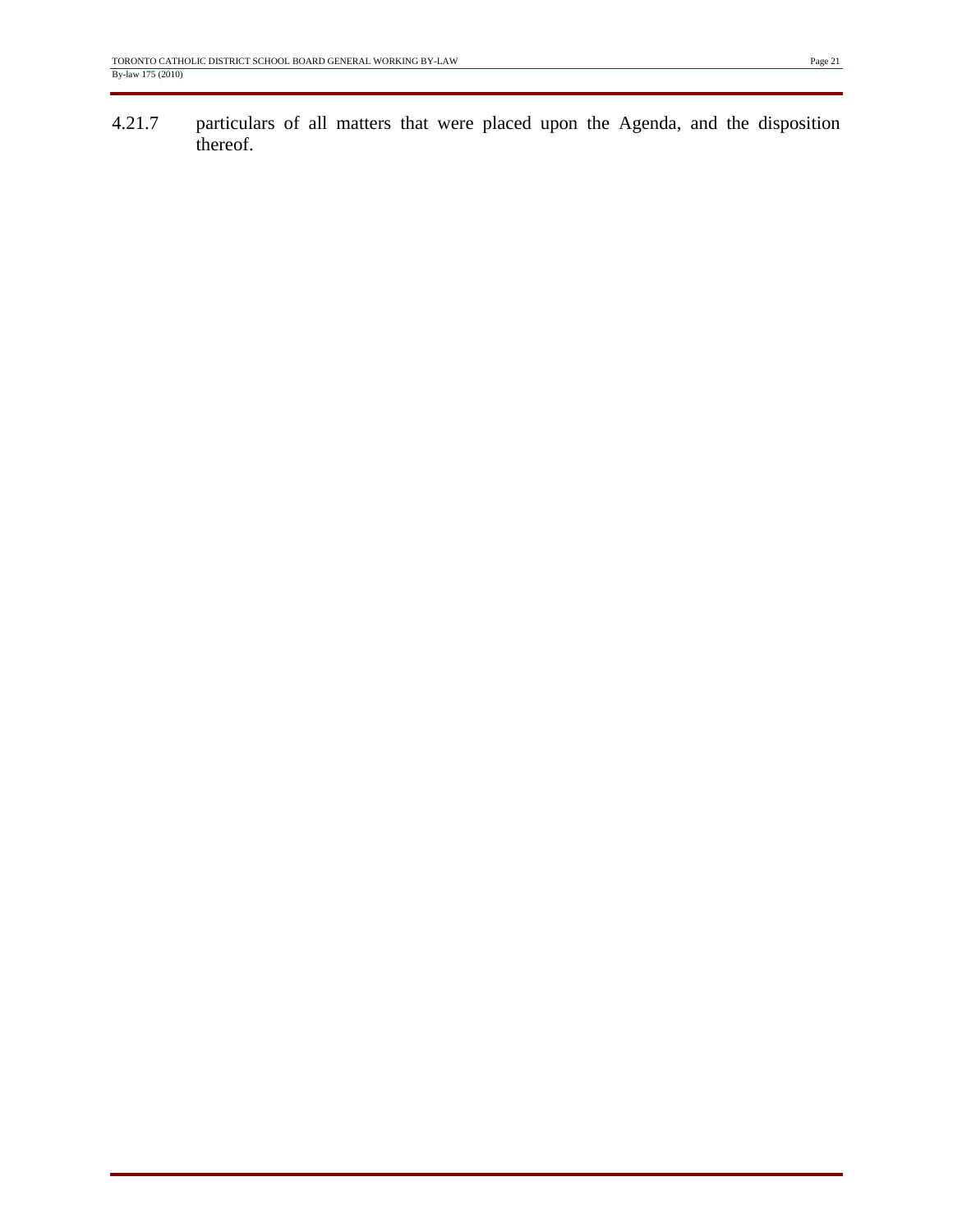## **ARTICLE 5: COMMITTEES**

#### 5.1 Statutory Committees

The following Statutory Committees shall be established as prescribed by the *Education Act* and its Regulations:

- 5.1.1 Audit Committee;
- 5.1.2 Special Education Advisory Committee (SEAC);
- 5.1.3 Catholic Parent Involvement Committee;
- 5.1.4 Suspension and Expulsion Committee;
- 5.1.5 Supervised Advisory Learning for Excused Pupils Committee (SALEP).

The composition and terms of reference for Statutory Committees shall be as prescribed by the *Education Act* and its Regulations.

#### 5.2 Standing Committees

Standing Committees of the Board of Trustees may be established consistent with the Board of Trustees' obligations under the *Education Act* and these By-Laws to consider policy issues for the Board of Trustees by resolution of the Board of Trustees; such resolution shall define in detail the terms of reference of such Committee, which terms of reference shall not include dealing with the day to day management of the TCDSB.

#### 5.3 Composition of Standing Committees

Membership of Standing Committees shall include all members of the Board of Trustees. To the extent possible the Board of Trustees shall ensure equitable distribution of Trustees on Committees and each Trustee shall sit on a maximum of three Committees. Committee membership shall include TCDSB staff as determined by the Director and other appropriate individuals as determined by the Board of Trustees from time to time.

#### 5.4 Terms of Reference of Standing Committees

To the extent prescribed by the *Education Act* or its Regulations, the terms of reference of each Standing Committee shall be as prescribed and otherwise shall be as determined by the Board of Trustees from time to time.

#### 5.5 Ad Hoc Committees

Ad Hoc Committees of the Board of Trustees may be established consistent with the Board of Trustees' obligations under the *Education Act* and these By-Laws by resolution of the Board of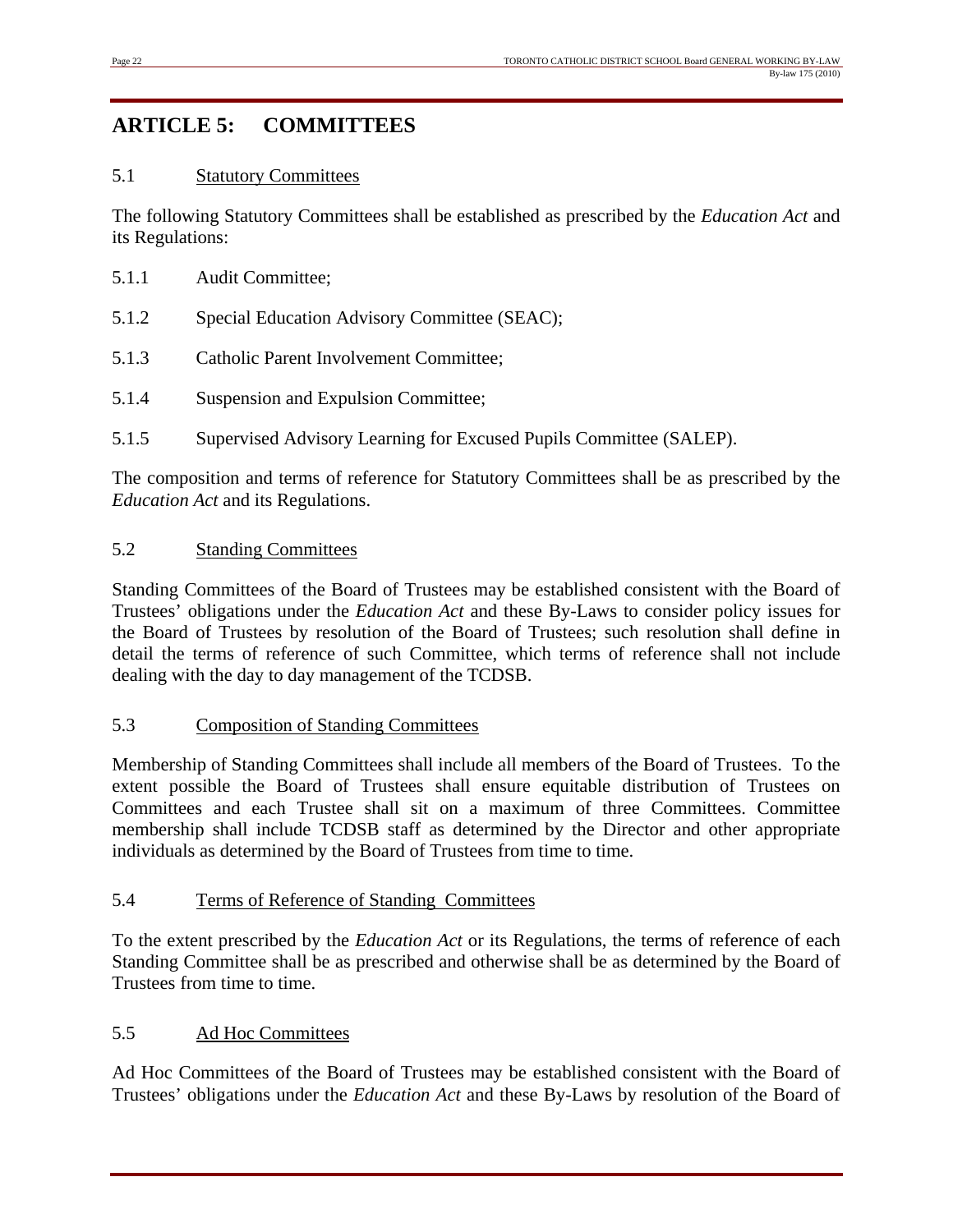Trustees; such resolution shall define in detail the terms of reference of such Committee, which terms of reference shall not include dealing with the day to day management of the TCDSB.

#### 5.6 Composition of Ad Hoc Committees

Membership of Ad Hoc Committees shall be a fixed number of Trustees, being no more than one-third of the Board of Trustees. To the extent possible the Board of Trustees shall ensure equitable distribution of Trustees on Committees and each Trustee shall sit on a maximum of three Committees. Committee membership shall include TCDSB staff as determined by the Director and other appropriate individuals as determined by the Board of Trustees from time to time.

#### 5.7 Functions of Ad Hoc Committees

Unless otherwise provided by resolution, where an Ad Hoc Committee has been established:

- 5.7.1 if relevant, and permitted by law, matters within its terms of reference are removed from the terms of reference of the appropriate Standing Committee until the Ad Hoc Committee is dissolved; and
- 5.7.2 it shall report, as required, directly to the Board of Trustees.

#### 5.8 Dissolution of Ad Hoc Committees

An Ad Hoc Committee shall be dissolved:

- 5.8.1 upon the delivery of its final report to the Board of Trustees;
- 5.8.2 at any time upon a resolution of the Board of Trustees;
- 5.8.3 at the end of the Year,

whichever first occurs;

provided however that any such Ad Hoc Committee may be reconstituted in a subsequent year.

5.9 Right of the Chair of the Board of Trustees

If eligible by law to vote on a matter, the Chair of the Board of Trustees, when present, shall

- 5.9.1 be counted in determining quorum; and
- 5.9.2 have the right to vote,

at all Committee Meetings.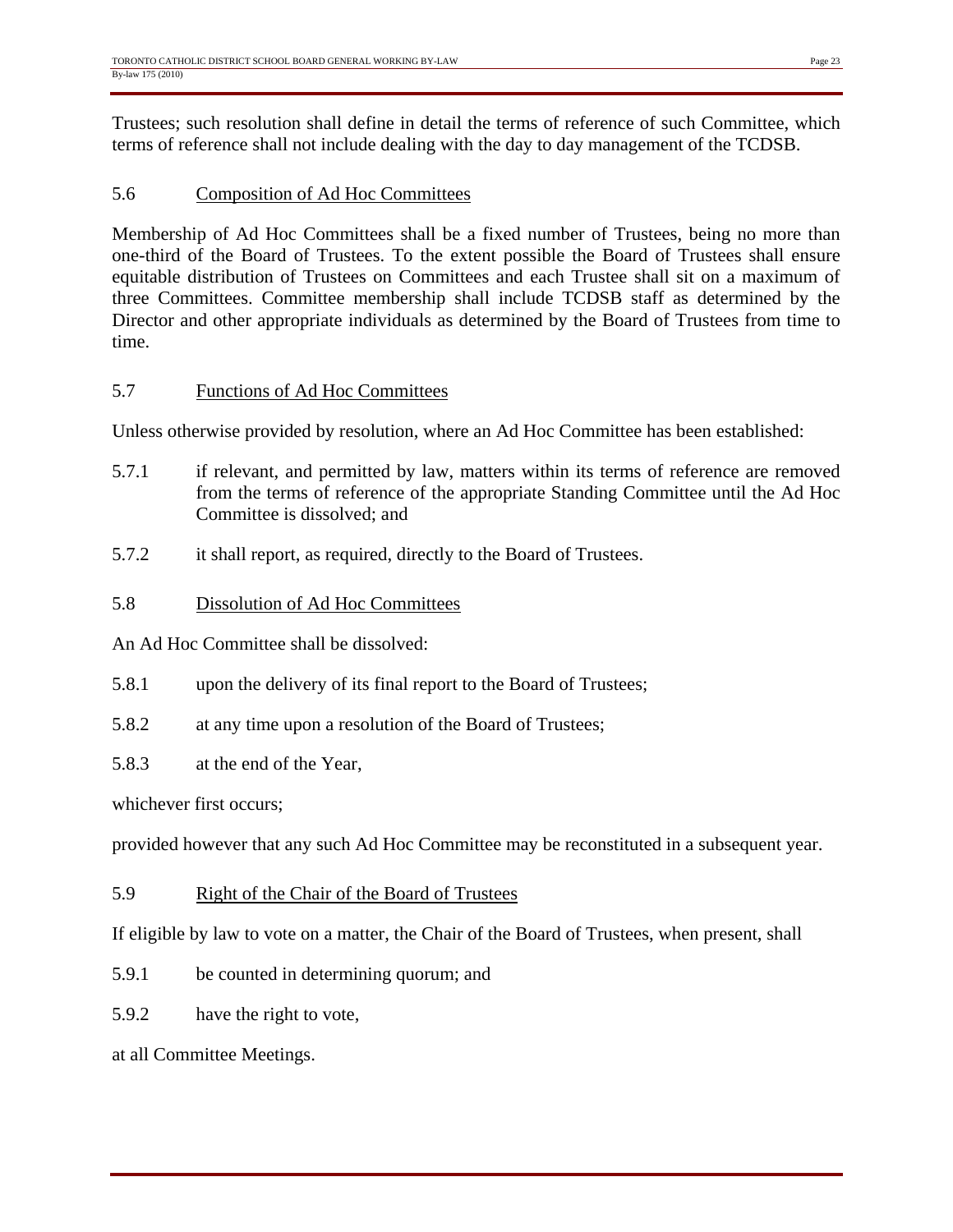#### 5.10 Right of the Vice-Chair of the Board of Trustees

If eligible by law to vote on a matter, the Vice-Chair of the Board of Trustees, when present, shall:

5.10.1 be counted in determining quorum; and

5.10.2 have the right to vote,

at all Committee Meetings.

#### 5.11 Chairs of Committees

Chairs and Vice-Chairs of Committees shall be determined in accordance with Section 3.9.

#### 5.12 Voting at Meetings of Committees

Members who are eligible to vote, including Trustees, may vote at Meetings at which they are present, as follows:

- 5.12.1 in the case of the Chair of the Board of Trustees and Vice-Chair of the Board of Trustees, in accordance with what is provided in Section 10 and Section 1; and
- 5.12.2 in the case of a Trustee appointed or elected to a Committee, at all Meetings of such Committee.

#### 5.13 Resignation from Committees

A member may resign from any Committee at any time by notice in writing to the Chair of the Committee.

#### 5.14 Vacancies on Committees

A vacancy, however caused, on a Committee, or in the office of the Chair or Vice-Chair of any Committee, shall be filled by election by, respectively, the Board of Trustees or the Committee, at the earliest practicable time but in any event not later than the second Meeting after the vacancy occurs.

#### 5.15 Referral Power of the Board of Trustees

Notwithstanding anything contained in the By-laws, the Board of Trustees, upon the majority vote of all Trustees eligible to vote on the matter, shall have the power to refer any matter to any Committee, regardless of the terms of reference of any Committee.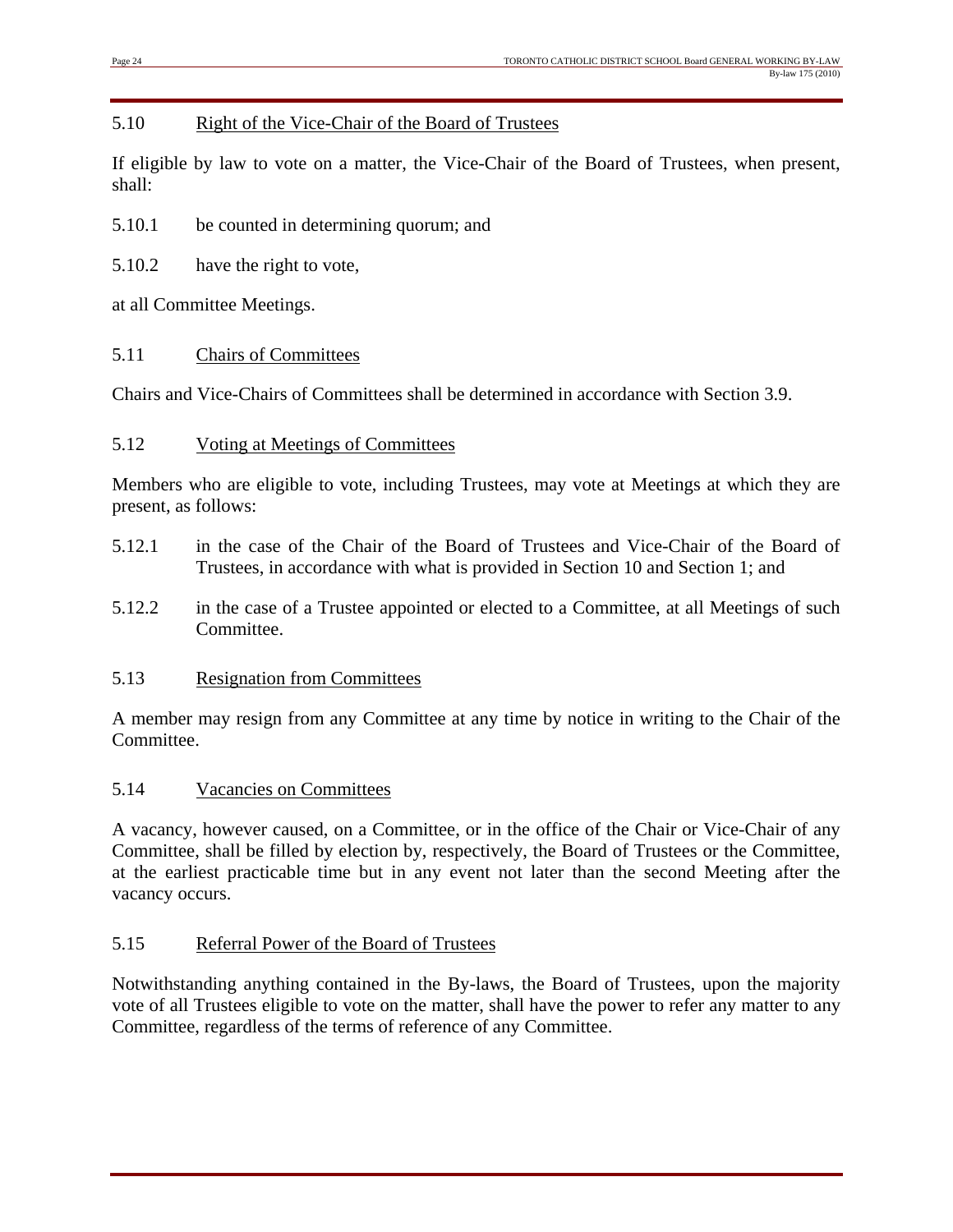#### 5.16 Committee Procedures

Each Committee may:

- 5.16.1 subject to the approval of the Board of Trustees, and subject to the other relevant provisions of the by-laws, establish procedures for the efficient operation of the Committee;
- 5.16.2 request from the Director reports concerning matters within its terms of reference; provided that, in the case of Statutory Committees, advance approval of the Board of Trustees shall be required before the Director acts upon the request;
- 5.16.3 receive reports from any officer of the Board of Trustees concerning matters within its terms of reference;
- 5.16.4 hear delegations concerning matters within its terms of reference; and
- 5.16.5 receive and consider communications and petitions addressed to the Board of Trustees on any subject within the terms of reference of such Committee, without first being referred to the Board of Trustees.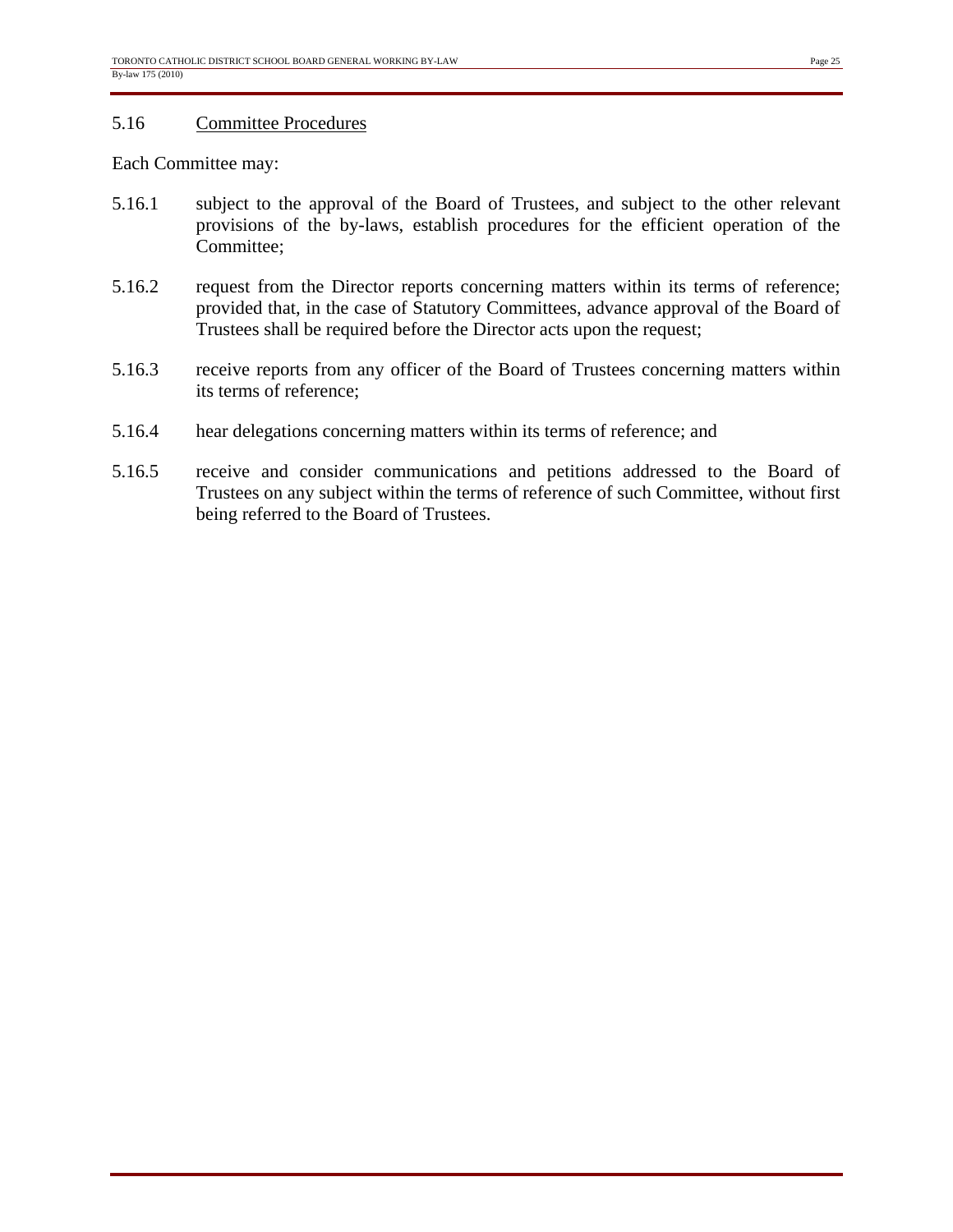## **ARTICLE 6: COMMITTEE REPORTS BY WAY OF MINUTES**

#### 6.1 Reporting After Each Meeting

Every Committee shall report to the Board of Trustees after each of its Meetings, by way of delivery of the minutes in either approved or unapproved form, segregating matters that have been considered in Public Session from those that have been considered in Private Session.

#### 6.2 Information to be Included

Minutes of Meetings of every Committee shall contain the following information:

- 6.2.1 the name of the Committee;
- 6.2.2 the date of the Meeting;
- 6.2.3 the Meeting number;
- 6.2.4 whether the Meeting was a regular or special Meeting;

#### 6.2.5 the names of

- 6.2.5.1 the Trustees,
- 6.2.5.2 Senior Staff (or delegate, if applicable),
- 6.2.5.3 external consultants,
- 6.2.5.4 the TCDSB auditors and TCDSB solicitors, and
- 6.2.5.5 the Recording / Committee Secretary,

who were present

- 6.2.6 the names of Committee members who were absent; and
- 6.2.7 under the heading "Disclosure of Interest",
	- 6.2.7.1 the name of each Trustee who disclosed an interest in any matter on the Agenda of such Meeting,
	- 6.2.7.2 an identification of the matter in which the Trustee disclosed the interest,
	- 6.2.7.3 if the public was not excluded from the Meeting, the general nature of the interest so disclosed,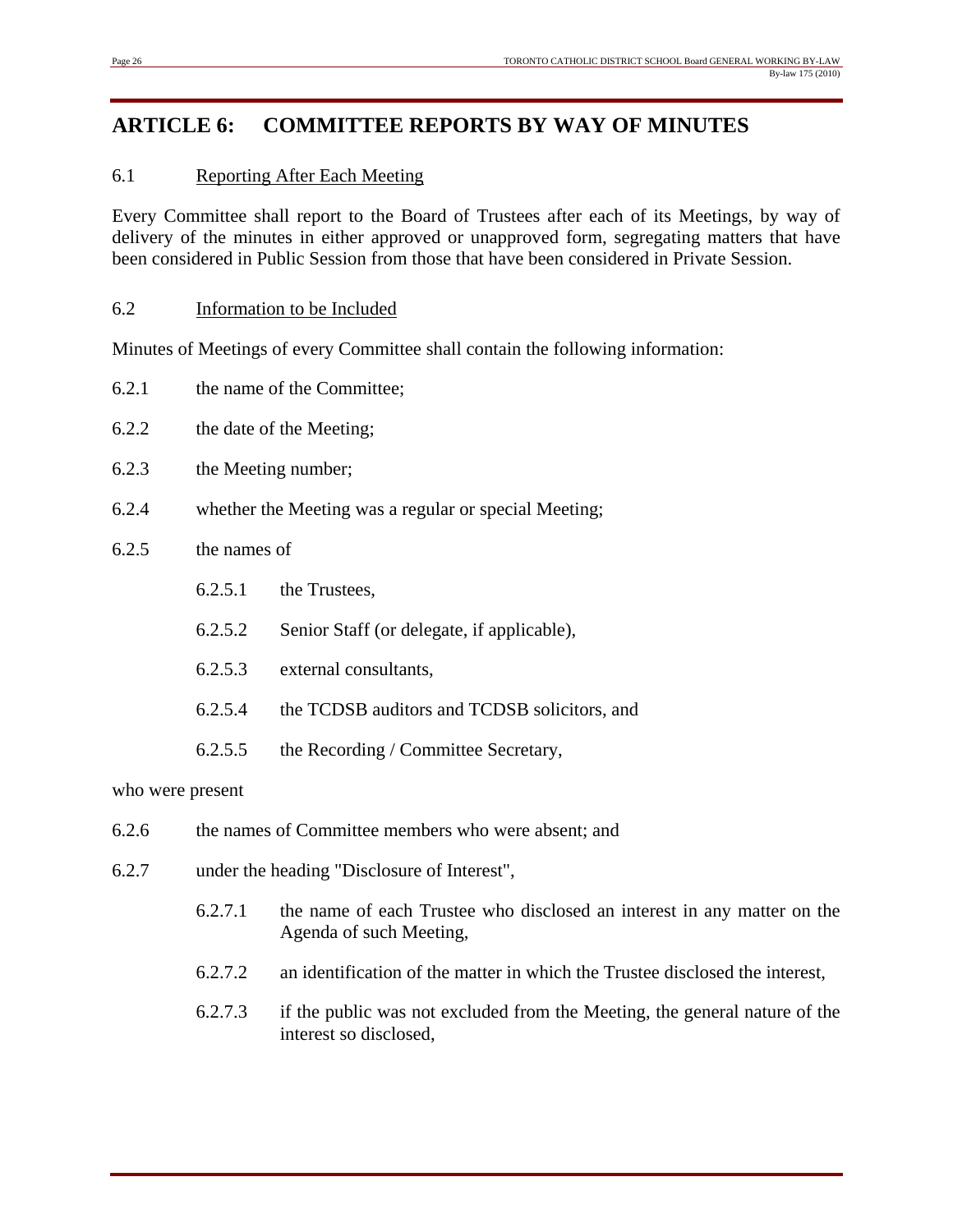and to the extent an interest is declared later in the Meeting, the matters set out in Sections 6.2.7.1, 6.2.7.2 and 6.2.7.3 shall be recorded as well at the point in the minutes when the declaration was made;

- 6.2.8 particulars of all matters that were placed upon the Agenda of the Committee, and the disposition thereof.
- 6.3 Notation in Minutes Identifying Action and Information Matters

A notation shall be included in the minutes of each Meeting identifying separately matters that contemplate action by the TCDSB, and matters that do not contemplate action by the TCDSB.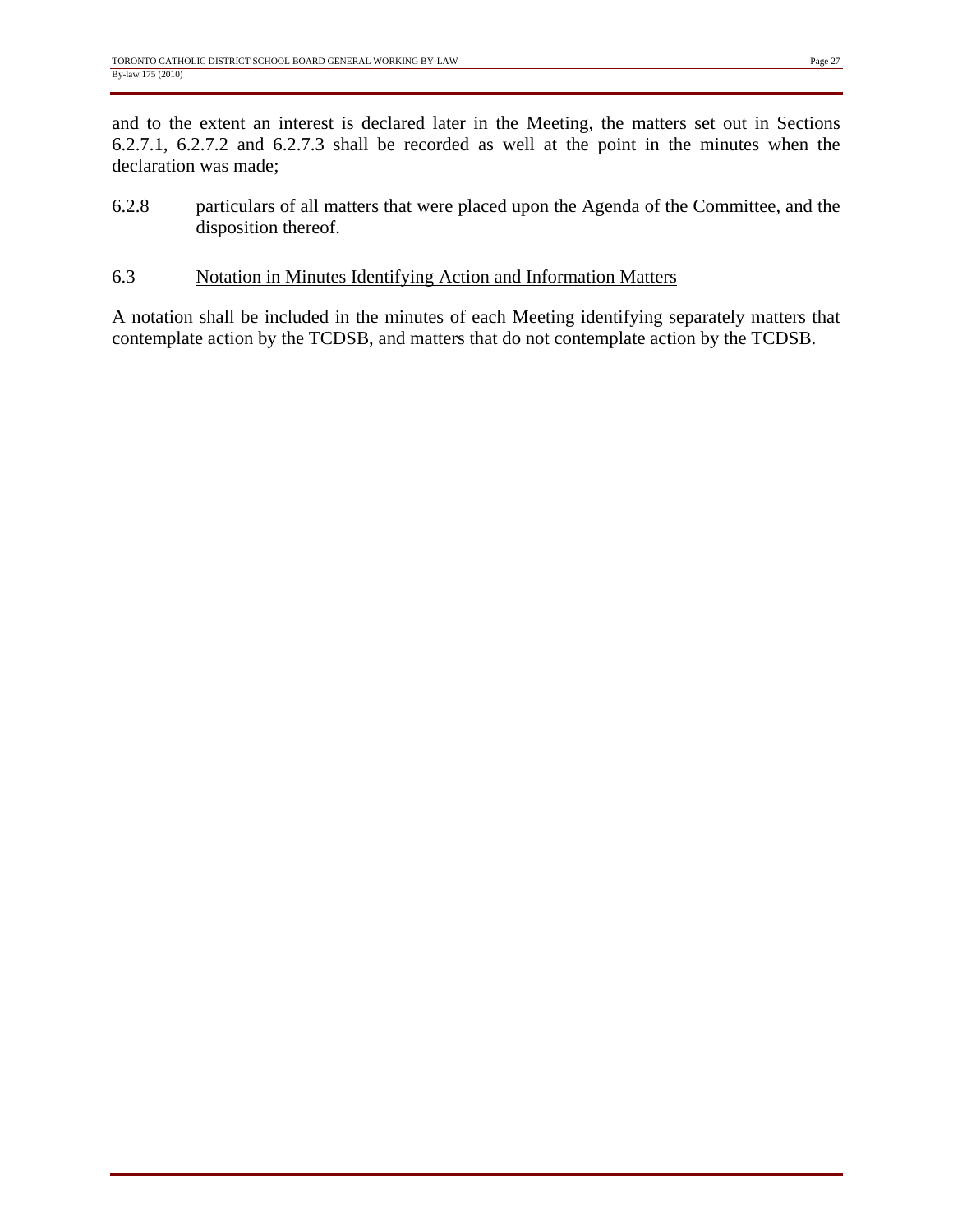## **ARTICLE 7: FINANCE**

#### 7.1 Expenditures Limited to Approved Budget

Subject to the provisions of Section 7.5, all expenditures and orders issued committing expenditures shall be made within current budget estimates in accordance with current purchasing policies, prevailing contracts, agreements, schedules and employment policies with teaching and non-teaching staff.

#### 7.2 Source of Funding to be Specified

No By-law or Resolution of the Board of Trustees that authorizes the expenditure of funds that have not been included in the approved estimates of the TCDSB shall be enacted or passed unless there is contained therein the specific identification of the source (or sources, as the case requires) of funding from:

- 7.2.1 Provincial grants;
- 7.2.2 TCDSB reserves; or
- 7.2.3 borrowed funds,

in any combination, for both the current and subsequent years.

#### 7.3 When Debt Incurred

Whenever it shall be necessary to borrow funds in order to finance any expenditure:

- 7.3.1 the Board of Trustees shall have previously considered a report from the Treasurer as to the then total annual debt charges for principal and interest and sinking fund charges in respect of all outstanding borrowings of the TCDSB, set out for each year to and including the last year in which debt is projected to be outstanding;
- 7.3.2 the affirmative vote of a majority of all Trustees entitled to vote shall be required; and
- 7.3.3 the vote on the By-law or resolution shall be conducted by means of a Recorded Vote as described in Section 13.6.4.

#### 7.4 Maximum Debt Charges

No by-law shall be adopted by the Board of Trustees which shall have the effect of increasing the total annual debt charges for principal and interest and for sinking fund charges to an amount exceeding the lesser of:

7.4.1 ten percent (10%) of the annual current revenue of the TCDSB;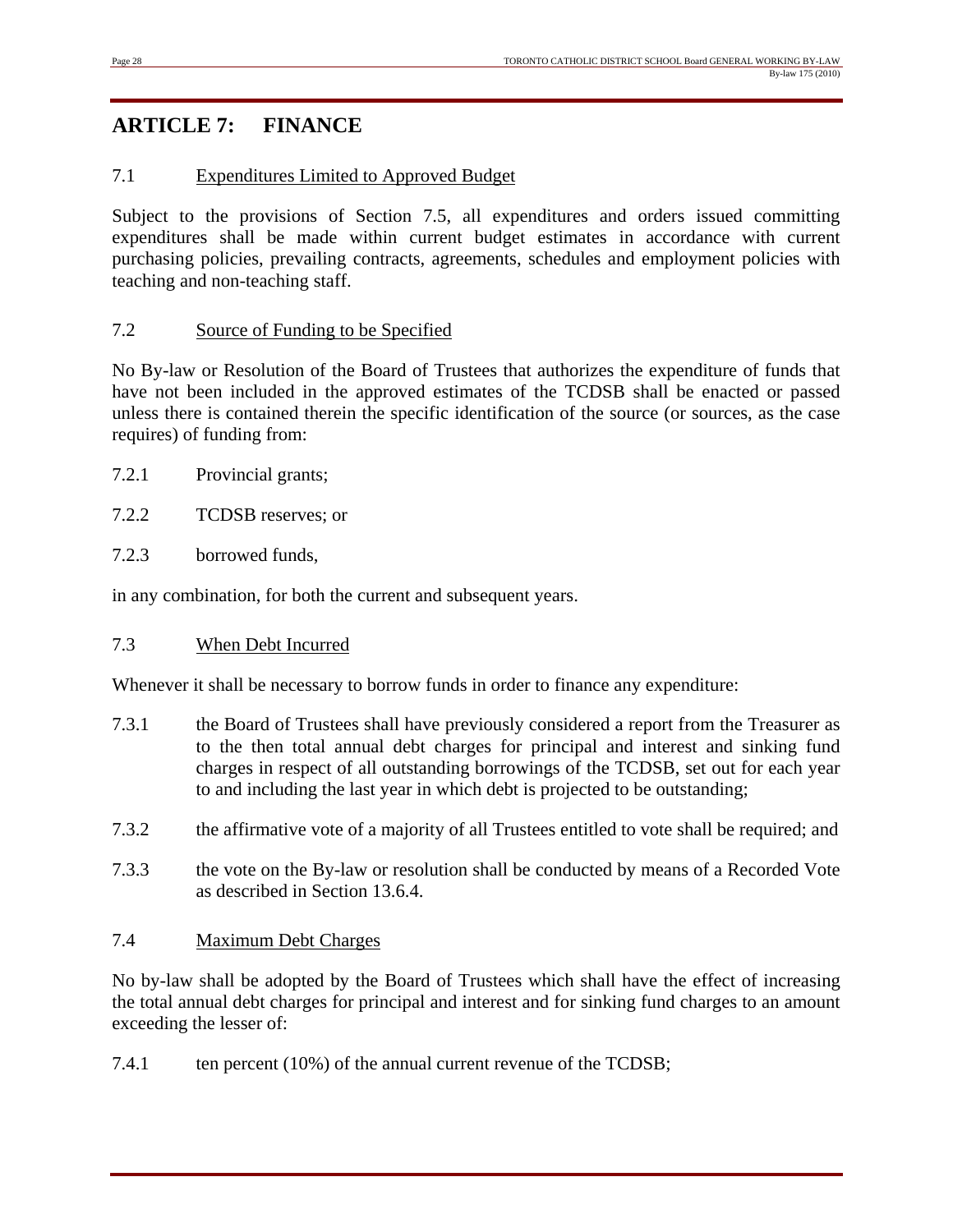7.4.2 the amount that the Ontario Municipal Board, in accordance with its current practice, would approve upon the application of the TCDSB for the approval thereof, irrespective of whether the TCDSB does so apply.

#### 7.5 Emergency Expenditures

Notwithstanding Section 7.1, in the event of emergencies which require the immediate expenditure of funds for the continued operation of any part of the school system, the Director of Education may authorize the expenditure in accordance with the policy of the TCDSB current at the time;

7.5.1 Provided however that such expenditure shall be reported at the next regular Meeting of the Board of Trustees.

#### 7.6 Bonding

The TCDSB shall provide for the bonding of officers and employees, as necessary.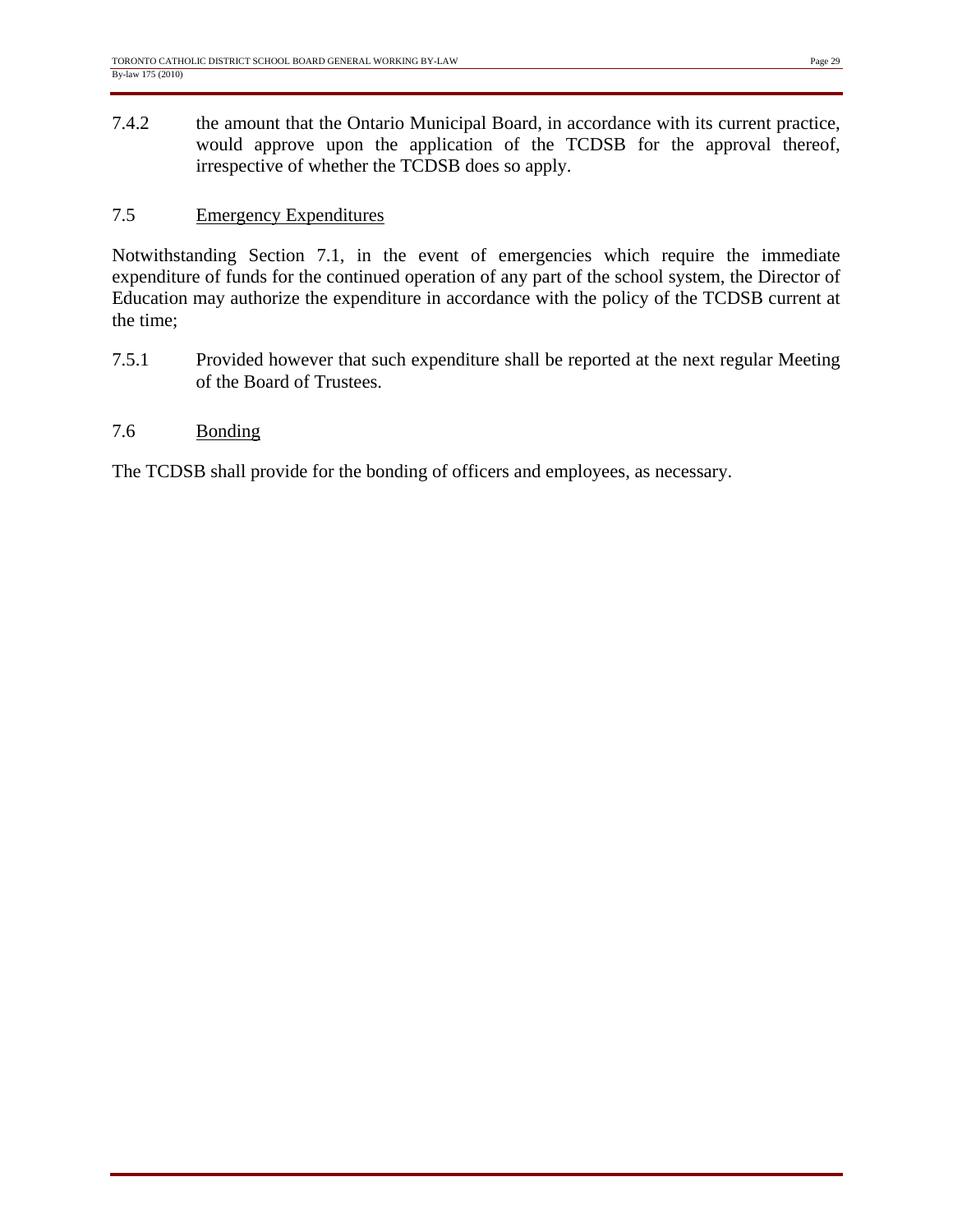## **ARTICLE 8: RULES OF ORDER**

#### 8.1 Rules at Meetings of the Board of Trustees

The rules of order to be observed at Meetings of the Board of Trustees shall be in accordance with the provisions of these By-laws.

#### 8.2 Rules at Meetings of Committees

As far as practical, the rules of the Board of Trustees shall be observed at Meetings of all Committees.

#### 8.3 Robert's Rules of Order

In all cases for which no specific provision is made in these By-laws, the rules and practice of the most recent version of Robert's Rules of Order, Newly Revised shall govern so far as applicable. The edition of Robert's Rules to be used may be changed from time to time by a resolution of the Board of Trustees.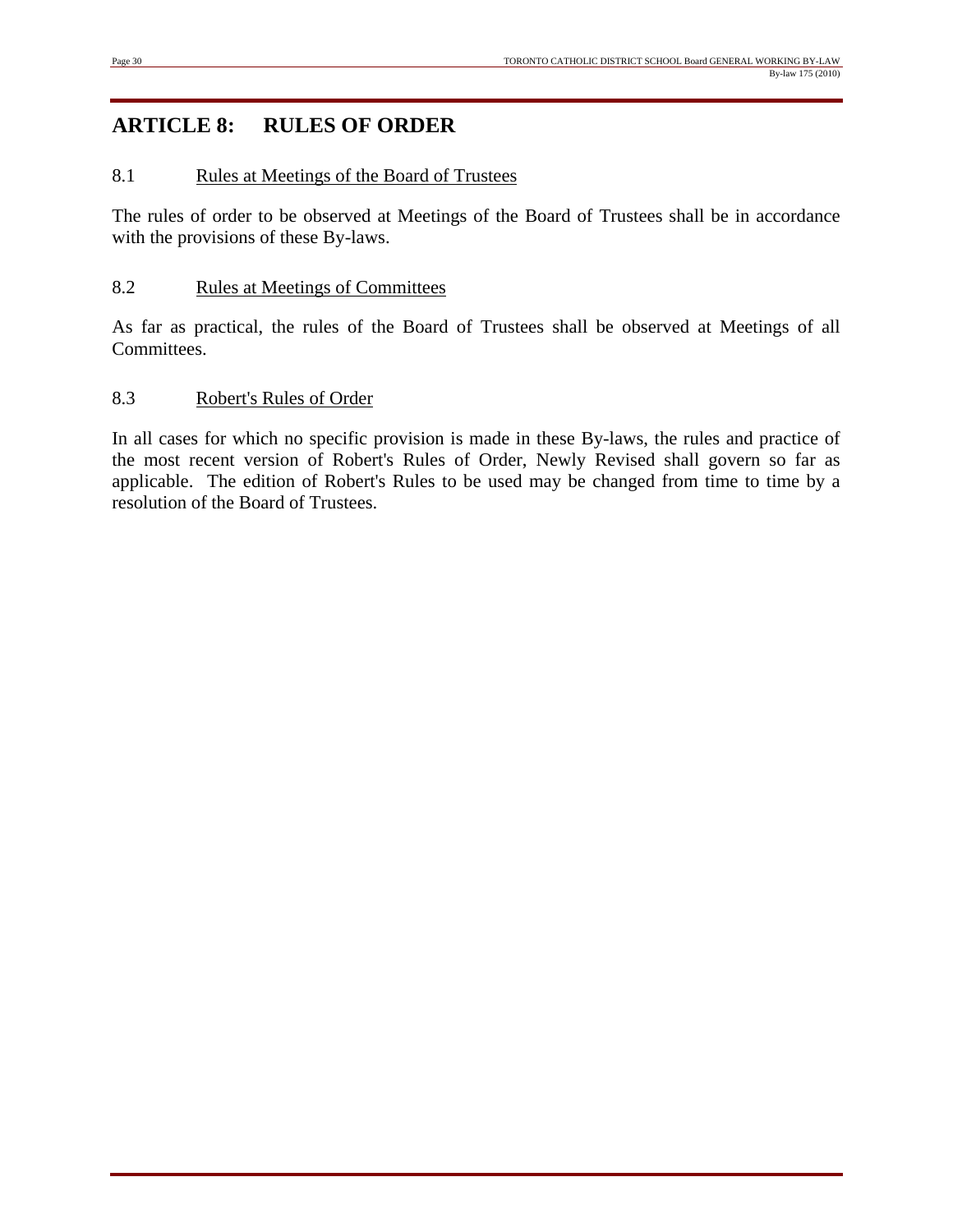## **ARTICLE 9: PRESIDING OFFICER**

#### 9.1 Presiding Officer at Inaugural Meeting

Notwithstanding anything set out in this Article 9, the Presiding Officer at the Inaugural Meeting shall be determined in accordance with what is set out in Article 3.

#### 9.2 Chair to Preside

The Chair (of the Board of Trustees, or a Committee, as the case may be) shall preside at all Meetings at which the Chair is present.

#### 9.3 When Vice-Chair to Preside

The Vice-Chair (of the Board of Trustees, or a Committee, as the case may be) shall preside in the absence of the Chair; when the Vice-Chair presides, the absence of the Chair shall be presumed.

#### 9.4 When Other Trustee to Preside

If at any Meeting the Chair and Vice-Chair (of the Board of Trustees, or a Committee, as the case may be) are absent, the Trustees present may elect one of themselves to be chair for that Meeting; when such Trustee presides, the absence of the Chair and Vice-Chair shall be presumed.

#### 9.5 Continuation in the Chair

The Vice-Chair or the Trustee referred to in Section 9.4 shall act as chair of the Meeting for the duration of the Meeting or until arrival of the Chair (or Vice-Chair, as the case requires) and the disposition of the main motion then being debated.

#### 9.6 Chair Permitted to Speak

In the interest of facilitating the discussion of a motion before the Board of Trustees, the Chair may frame the context or background of the motion and the parameters of the discussion around the motion. In the event the Chair wishes to express a personal opinion on any main or subsidiary motion on the floor, the Chair shall leave the chair in order to participate in the discussion.

#### 9.7 Chair Pro Tem

If the Chair of a Meeting elects to vacate the chair for any reason, the Chair shall call upon a member who is not the mover or seconder of any motion or subsidiary motion on the table (and preferably though not necessarily a member who has not spoken) to fill the place of the Chair until the main motion is disposed of, in the following sequence: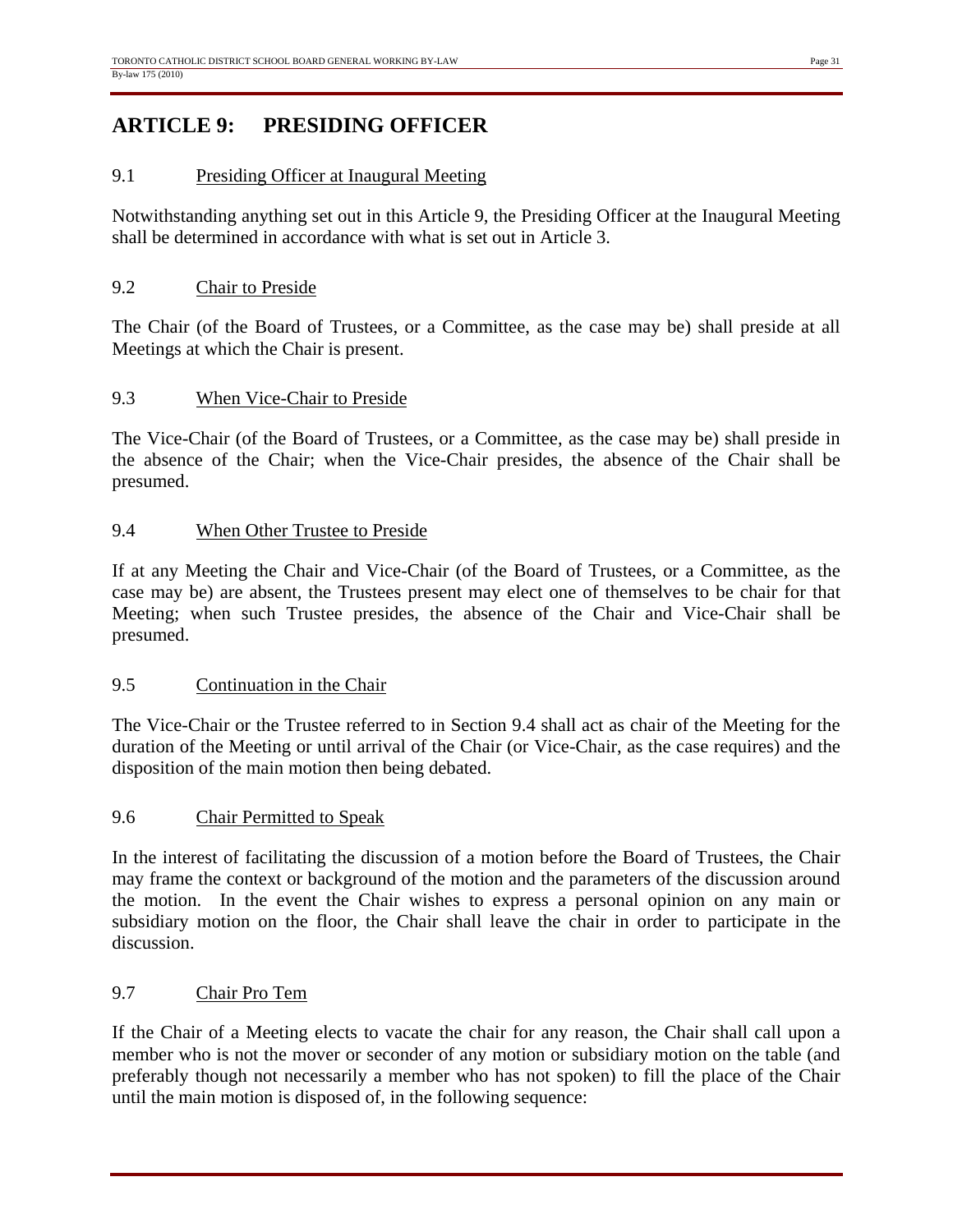- 9.7.1 Vice-Chair if that person has not spoken;
- 9.7.2 another member present if that person has not spoken;
- 9.7.3 Vice-Chair even if that person has spoken;
- 9.7.4 another member present even if that person has spoken.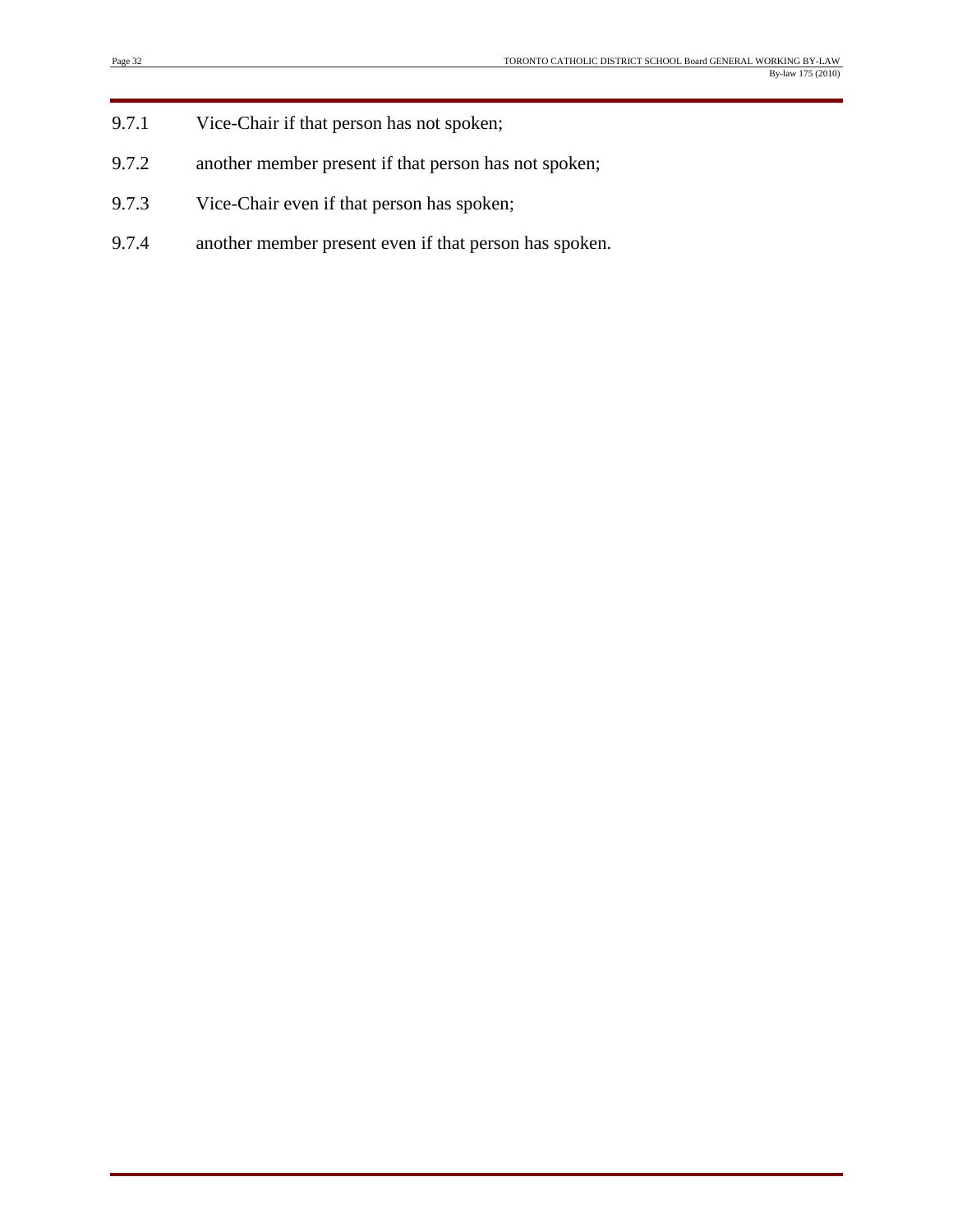## **ARTICLE 10: AGENDA AND ORDER PAPER**

#### 10.1 Delivery of Draft Meeting Agenda to Trustees

The Chair (of the Board of Trustees, or a Committee, as the case may be), in consultation with the Director, shall establish the agenda for every Meeting. The draft Agenda for every Meeting shall be delivered to each Trustee seventy two (72) hours in advance of such Meeting. The Agenda may be delivered electronically.

#### 10.2 Delivery of Draft Meeting Agenda to non-Trustees

Where a Committee includes persons who are not Trustees, the draft Agenda for every Meeting that is not closed to the public, and every Meeting of the Committee of which the person is a member, together with notice or reminder of such Meeting (as the case may be), shall be delivered to each such person seventy two (72) hours in advance of such Meeting.

#### 10.3 Items on Order Paper of a Meeting of a Board of Trustees

No matter shall be placed on the draft Agenda or Order Paper of a Meeting of the Board of Trustees:

- 10.3.1 unless it is a matter that is referred to the Board of Trustees by a Committee;
- 10.3.2 unless the Committee having cognizance of the matter has delivered its approved or unapproved minutes as prescribed in Article 6, and a written copy thereof has been delivered to each Trustee not less than seventy two (72) hours before the Meeting;
- 10.3.3 unless it is a Notice of Motion as prescribed in Section 10.6;
- 10.3.4 unless the matter is one for which Notice of Motion has been given at a prior Meeting of the Board of Trustees;
- 10.3.5 unless it is a presentation given with the approval of the Board of Trustees, which approval shall be determined without debate;
- 10.3.6 unless it is a communication for receipt, referral, or both receipt and referral, and a written copy thereof has been delivered to each Trustee not less than seventy two (72) hours before the Meeting;
- 10.3.7 unless it is an inquiry or miscellaneous item as prescribed in Section 10.13;
- 10.3.8 unless with the majority affirmative vote of all Trustees eligible to vote on the matter; or
- 10.3.9 unless it is a matter that, in the opinion of the Director, requires action by the Board of Trustees as a matter of urgency.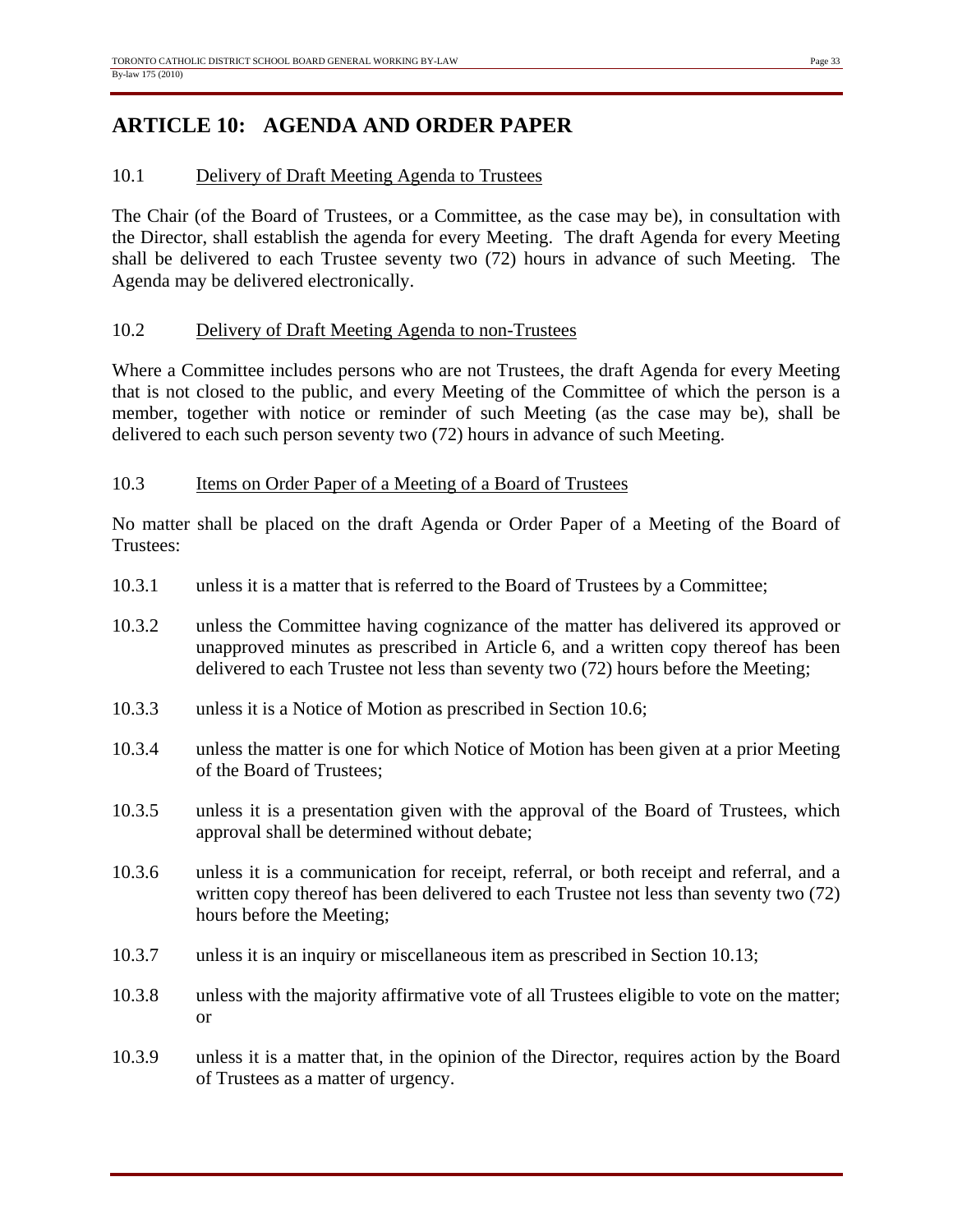#### 10.4 Placement Where Considered by Two or More Committees

Whenever the same matter has been considered by two or more Committees, or has been included in two or more Categories, the motions relating thereto shall be placed on the Draft Agenda and Order Paper so that the disposition of all Committees on the matter may be considered at the same time.

#### 10.5 Placing Matter on Agenda of a Committee

No matter shall be placed on the draft Agenda or Order Paper of a Meeting of a Committee unless the matter is within the terms of reference of the Committee, and unless

- 10.5.1 it is contained in the approved or unapproved minutes of its Sub-Committee, or is a report of Board of Trustees officials or the Director or Board of Trustees representatives;
- 10.5.2 or it is a Trustee Matter (submitted by a Trustee)/Notice of Matter (submitted by a member of a Committee other than a Trustee) as prescribed in Section 10.7; and
- 10.5.3 the person giving the notice, if not a Trustee, is a member of the Committee; or
- 10.5.4 the person giving the notice, being a Trustee, has the right to vote at a Meeting of the Board of Trustees with respect to such matter;
- 10.5.5 or it is a presentation or delegation, for receipt, referral, or both receipt and referral, made with the approval of the Committee, which approval shall be determined without debate;
- 10.5.6 or it is a communication for receipt, referral, or both receipt and referral;
- 10.5.7 or it is an inquiry or miscellaneous item as prescribed in Section 10.14;
- 10.5.8 or it is placed on the Order Paper upon the affirmative vote of a majority of all members of the Committee eligible to vote on the matter.

#### 10.6 Notice of Motion for a Board of Trustees Meeting

A Trustee may place a Notice of Motion, regarding any matter with respect to which the Trustee has a right to vote, upon the Draft Agenda and Order Paper of a Meeting of the Board of Trustees; such Notice of Motion:

- 10.6.1 shall be wholly in writing;
- 10.6.2 shall have a seconder:
- 10.6.3 may be accompanied by an explanatory notice;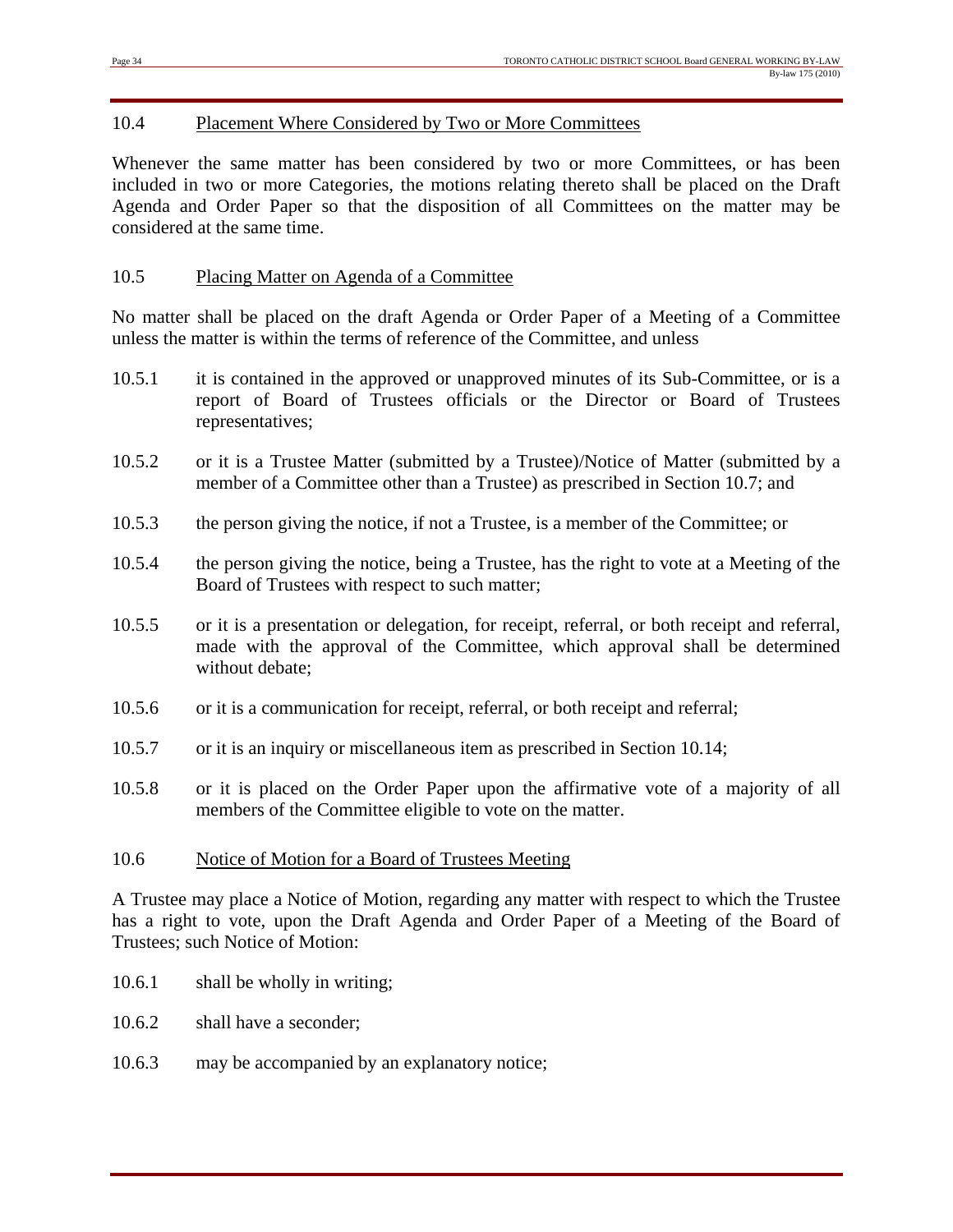- 10.6.4 shall be delivered to the Secretary of the Board of Trustees before the Board of Trustees Meeting;
- 10.6.5 shall, if it does not appear in writing on the Order Paper, be read in full;
- 10.6.6 may be referred by resolution of the Board of Trustees to the appropriate Committee; and
- 10.6.7 shall not be the subject of any debate or comment at the Meeting at which it is introduced.

#### 10.7 Member of a Committee Placing Matter on Agenda of Meeting

A Trustee, or member of a Committee who is not a Trustee, may place on the Draft Agenda of a Meeting of a Committee any matter within the terms of reference of such Committee, and with respect to which the Trustee, or member of a Committee who is not a Trustee, has a right to vote at a Meeting of the Committee; notice of such matter:

- 10.7.1 shall be wholly in writing, in the form of a motion to be presented and debated;
- 10.7.2 may be accompanied by an explanatory notice; and
- 10.7.3 shall be delivered to the Secretary of the Board of Trustees seventy two (72) hours before the Committee Meeting.

#### Provided that:

- 10.7.4 any matter dealing with recommended changes to policy, program or services shall, if adopted, stand referred to staff for a report and to SEAC, where it relates to special education services or delivery, prior to submission to the Board of Trustees for consideration; and
- 10.7.5 the staff report, along with any SEAC response, shall be submitted to the appropriate Committee within sixty days for review prior to submission to the Board of Trustees.

#### 10.8 Order Paper for Regular Meetings of the Board of Trustees

Subject to the provisions of Section 10.4 and Section 10.11, the order of business for regular Meetings of the Board of Trustees that are open to the public shall be as follows:

- 10.8.1 Memorials and Prayer;
- 10.8.2 Roll Call and Apologies;
- 10.8.3 Approval of the Agenda;
- 10.8.4 Notices of Motions;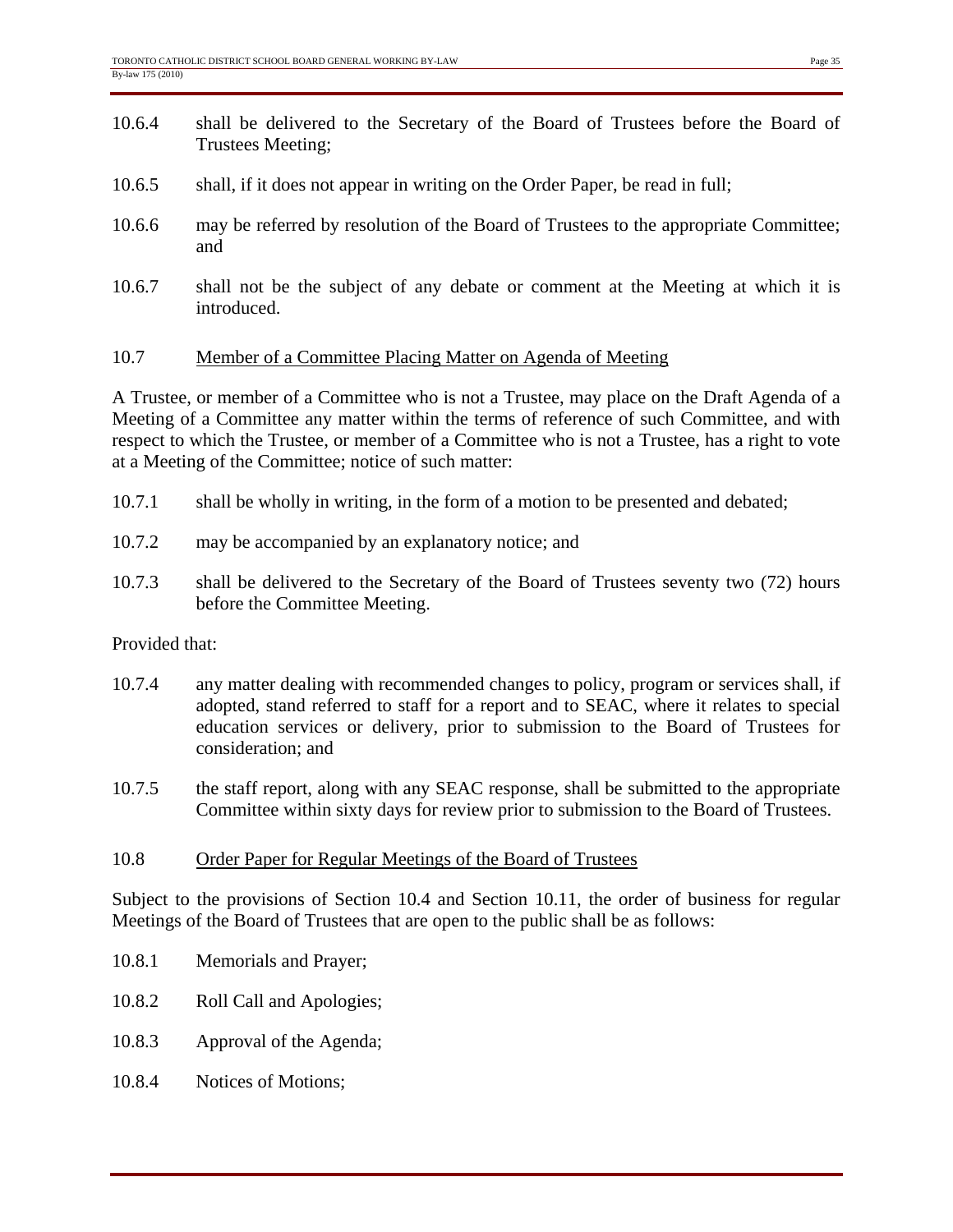10.8.5 Declarations of Interest;

- 10.8.6 Approval and signing of the Minutes of Previous Meetings;
- 10.8.7 Presentations, which may be the subject only of a motion for receipt, or a motion of referral to the appropriate Committee or to Staff, or a motion of both receipt and referral to the appropriate Committee or to Staff;
- 10.8.8 Delegations, which may be the subject only of a motion for receipt, or a motion of referral to the appropriate Committee or to Staff, or a motion of both receipt and referral to the appropriate Committee or to Staff;
- 10.8.9 Consideration of Motions for which previous notice has been given;
- 10.8.10 Unfinished Business from Previous Meetings;
- 10.8.11 Matters referred/deferred from Committees/Board;
- 10.8.12 Reports of Officials for the information of the Board of Trustees;
- 10.8.13 Reports of Officials Requiring Action of the Board of Trustees which have not been Reviewed by Committee;
- 10.8.14 Listing of communications, which may be the subject only of a motion for receipt, or a motion of referral to the appropriate Committee or to Staff, or a motion of both receipt and referral to the appropriate Committee or to Staff;
- 10.8.15 Inquiries and Miscellaneous, which may be the subject only of a motion for receipt, or a motion of referral to the appropriate Committee or to Staff, or a motion of both receipt and referral to the appropriate Committee or to Staff,
- 10.8.16 Updating of Pending Items List;
- 10.8.17 Adjournment.

#### 10.9 Deemed Presentation of Minutes

Unless a Trustee otherwise requests prior to the time of the vote to Approve the Agenda, minutes of Meetings of Committees and all reports that are included in the Agenda that becomes the Order Paper by Approval shall be deemed to have been presented to and received by the Board of Trustees.

#### 10.10 Order Paper for Special Meetings of the Board of Trustees and Committees

The provisions of Section 10.8 apply, with necessary variations, to Special Meetings of the Board of Trustees, and Meetings of Committees.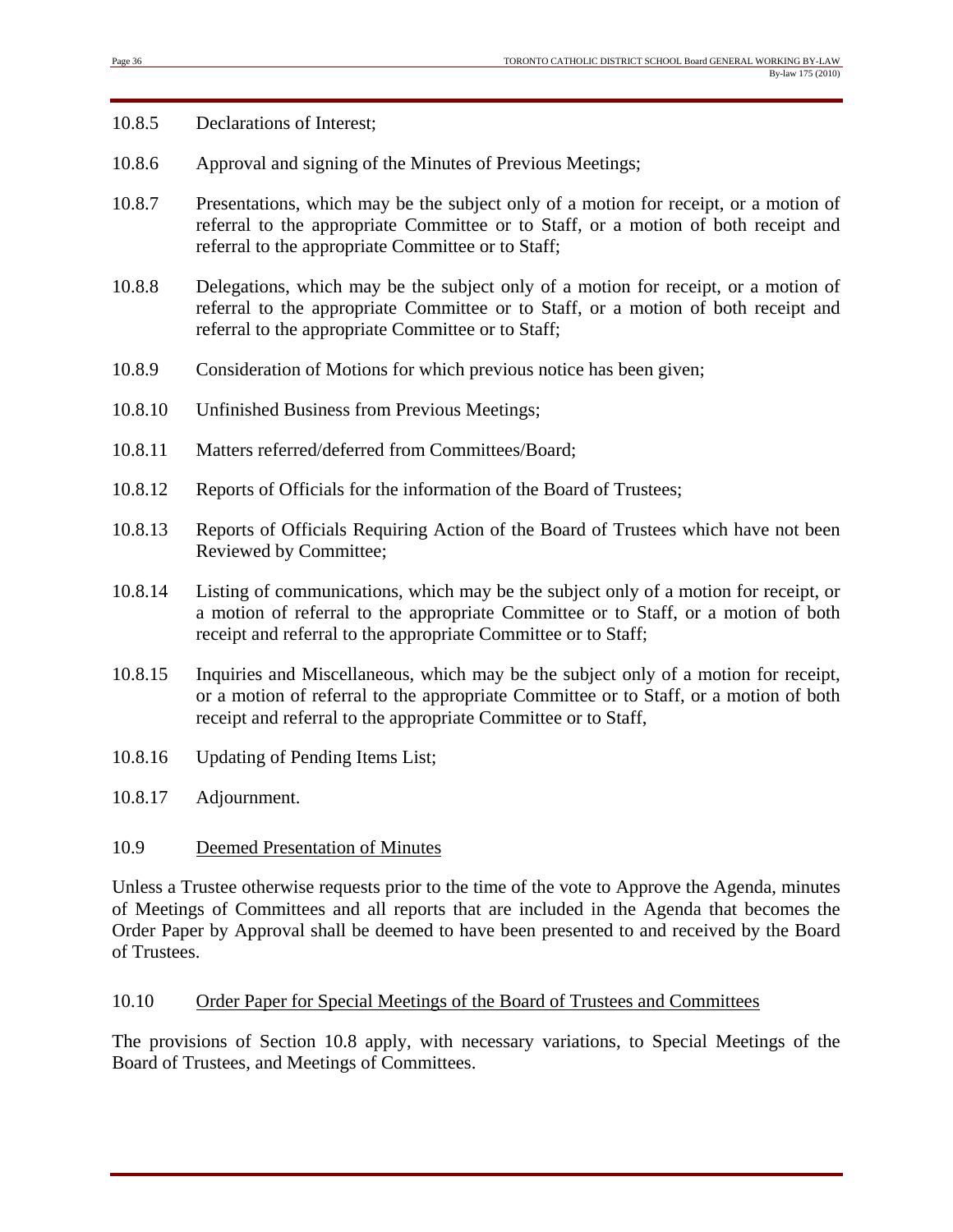#### 10.11 Order Paper for Meetings from Which the Public is Excluded

The provisions of Section 10.8 apply, with necessary variations, to the order of business for Meetings of Committees that are not open to the public.

#### 10.12 Variation

Variations in the order of business prescribed in Section 10.8, Section 10.10 and Section 10.11 shall be permitted with the consent of the majority of Trustees, or members of the Committee, as the case may be, who are present and eligible to vote, and such consent shall be ascertained without debate.

#### 10.13 Inquiries and Miscellaneous Matters for Board of Trustees Meetings

A Trustee may require that a matter be placed on the draft Agenda and the Order Paper of a Meeting of the Board of Trustees at the appropriate place, provided that:

- 10.13.1 the request is made
	- 10.13.1.1 the matter is one of sufficient urgency that a delay in consideration may prejudice the interests of the Board of Trustees, and the matter is one with which the Board of Trustees itself must deal, or
	- 10.13.1.2 information is sought to be obtained for immediate or later reply; and
- 10.13.2 when item 10.8.15 "Inquiries and Miscellaneous" is reached on the Order Paper, the matter is identified in sufficient detail to enable the Board of Trustees to determine whether the matter is one of urgency and one with which the Board of Trustees itself must deal, which shall be determined by the affirmative vote of a majority of Trustees present without debate.

#### 10.14 Inquiries and Miscellaneous Matters for Committee Meetings

A Member may require that a matter be placed on the draft Agenda or Order Paper of a Committee at the appropriate place, provided that:

- 10.14.1 the matter is within the terms of reference of the Committee;
- 10.14.2 the request is made to the Chair before the draft Agenda for the Meeting becomes the Order Paper by approval, and either:
	- 10.14.2.1 the matter is one of sufficient urgency that a delay in consideration may prejudice the interests of the Board of Trustees and one with which the Committee itself must deal, or
	- 10.14.2.2 information is sought to be obtained for immediate or later reply; and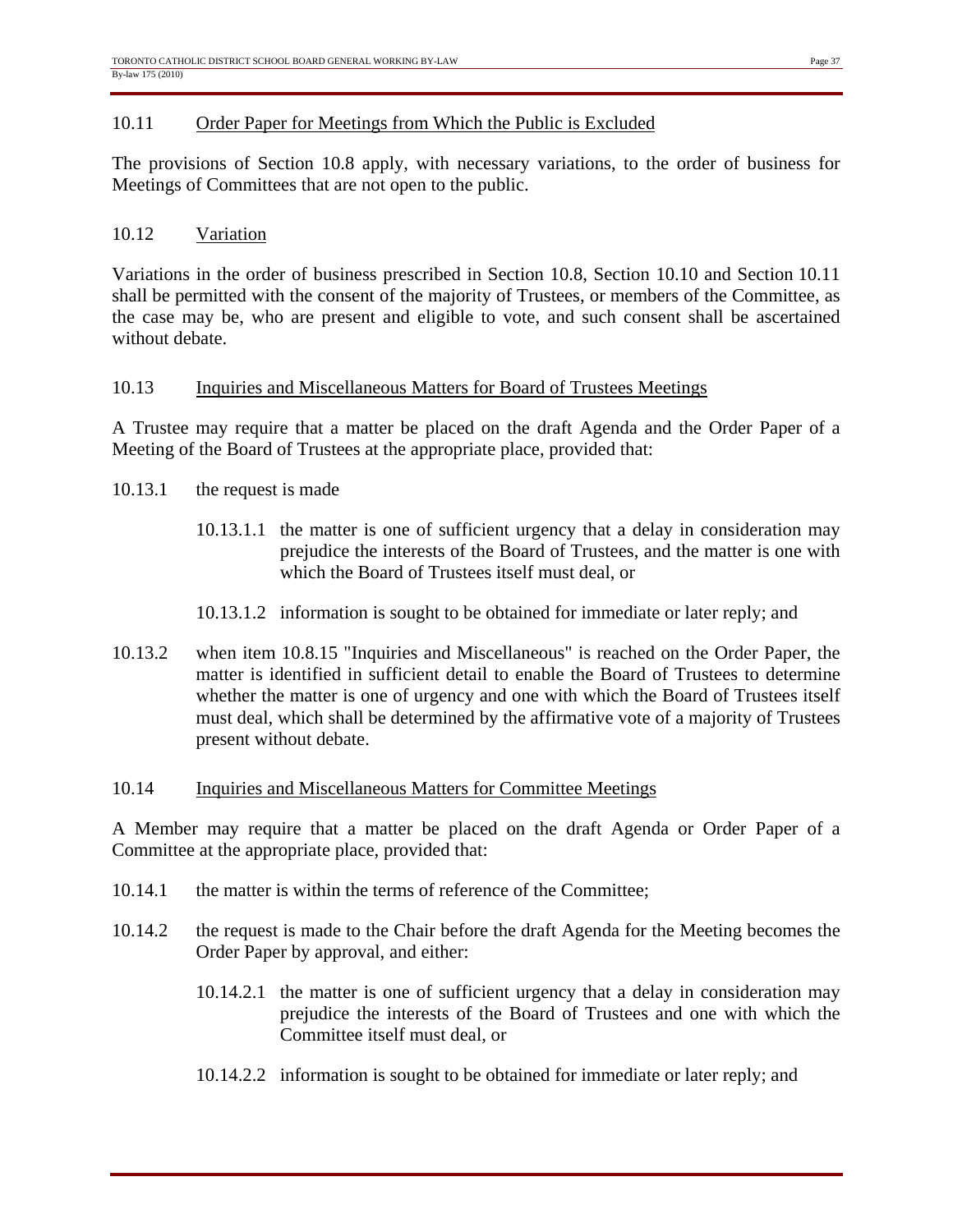10.14.3 when item 10.8.15 "Inquiries and Miscellaneous" is reached on the Order Paper, the matter is identified in sufficient detail to enable the Committee to determine whether the matter is one of urgency and one with which the Committee itself must deal, which shall be determined by the affirmative vote of a majority of members of the Committee eligible to vote who are present without debate.

#### 10.15 Reconsideration by the Board of Trustees

Any matter which has been decided upon by the Board of Trustees, for a period of three months thereafter, may be reconsidered by the Board of Trustees only on an affirmative vote of twothirds of all Trustees of the Board of Trustees entitled to vote thereon and thereafter only on an affirmative vote of a majority of all Trustees of the Board of Trustees entitled to vote thereon, but this shall not preclude the placing on the draft Agenda of a matter to which the provisions of Section 10.16 apply.

#### 10.16 Reconsideration by a Committee

Notwithstanding that the Board of Trustees has not taken the action contemplated in Section 10.15, a matter that is within the terms of reference of a Committee and which has been decided upon by the Board of Trustees, may be reconsidered by the appropriate Committee during the same calendar year upon an affirmative vote to that effect by the majority of members of the Committee entitled to vote thereon.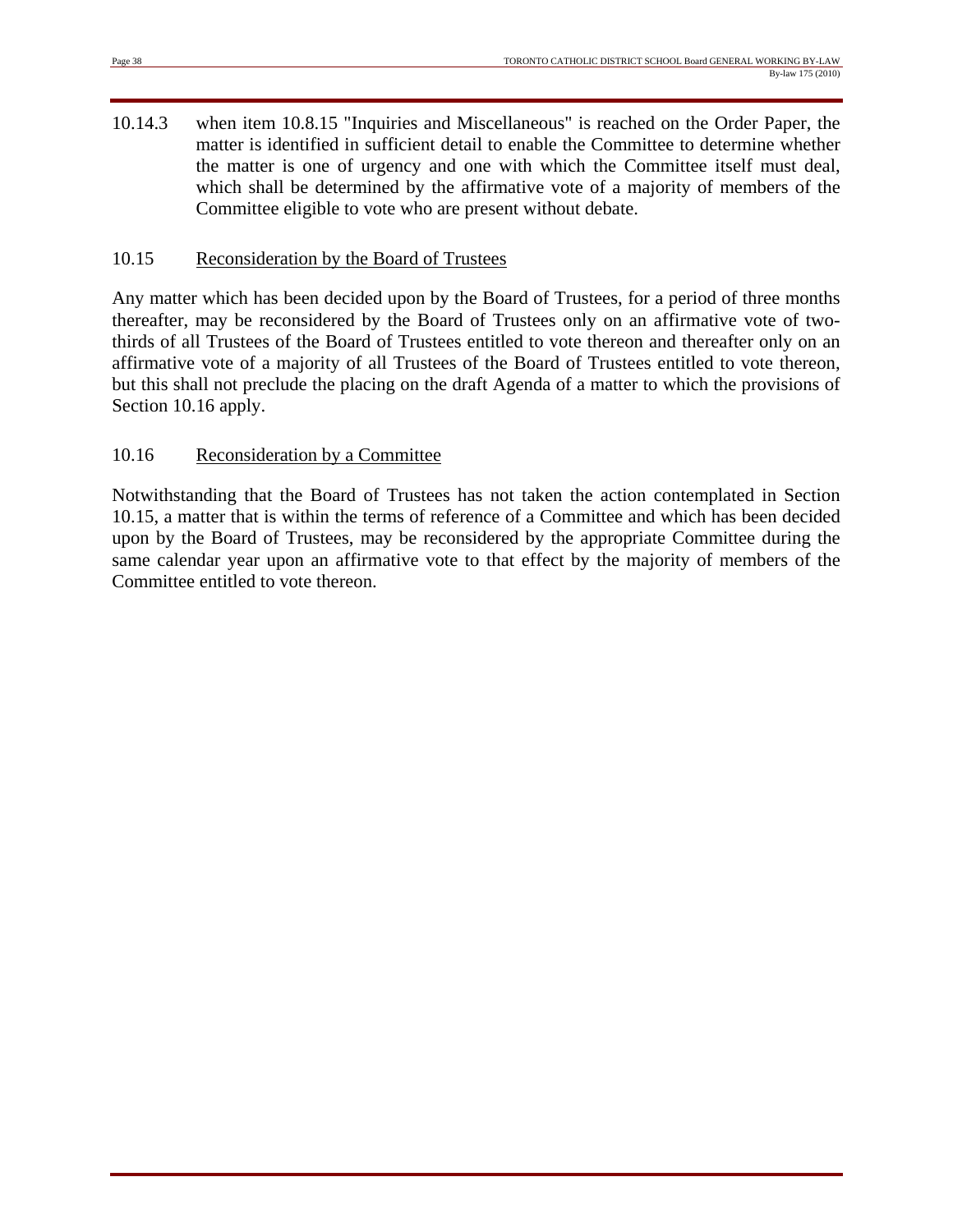## **ARTICLE 11: MOTIONS**

#### 11.1 When Must Be Moved and Seconded

All motions at Meetings must be moved and seconded before being accepted by the Chair.

#### 11.2 Debatable Motions to be in Writing

Unless with the prior consent of the Meeting which shall be ascertained without debate, all debatable motions must be in writing except:

- 11.2.1 where a date, time, single figure or single word is to be added;
- 11.2.2 where one or more words are to be deleted but without substitution;

#### 11.2.3 motions to

- 11.2.3.1 adjourn,
- 11.2.3.2 fix the time of adjournment,
- 11.2.3.3 take a recess,
- 11.2.3.4 limit or extend limits of debate,
- 11.2.3.5 call the question,
- 11.2.3.6 receipt and/or referral,
- 11.2.3.7 to hear delegations,
- 11.2.3.8 adoption of the minutes of the previous meeting,
- 11.2.3.9 hear inquiries and miscellaneous;
- 11.2.4 a simple referral without instructions.

#### 11.3 Subsidiary Motions re: Notice of Motion

Except in the case of a Notice of Motion intended to be an Amendment to the By-laws as contemplated in Article 16, an amending motion, or motion to defer consideration to a subsequent Meeting, or a motion to lay on the table, may not be applied to a motion in respect of which Notice of Motion has been previously given, except with the consent of the Trustee who gave such Notice of Motion.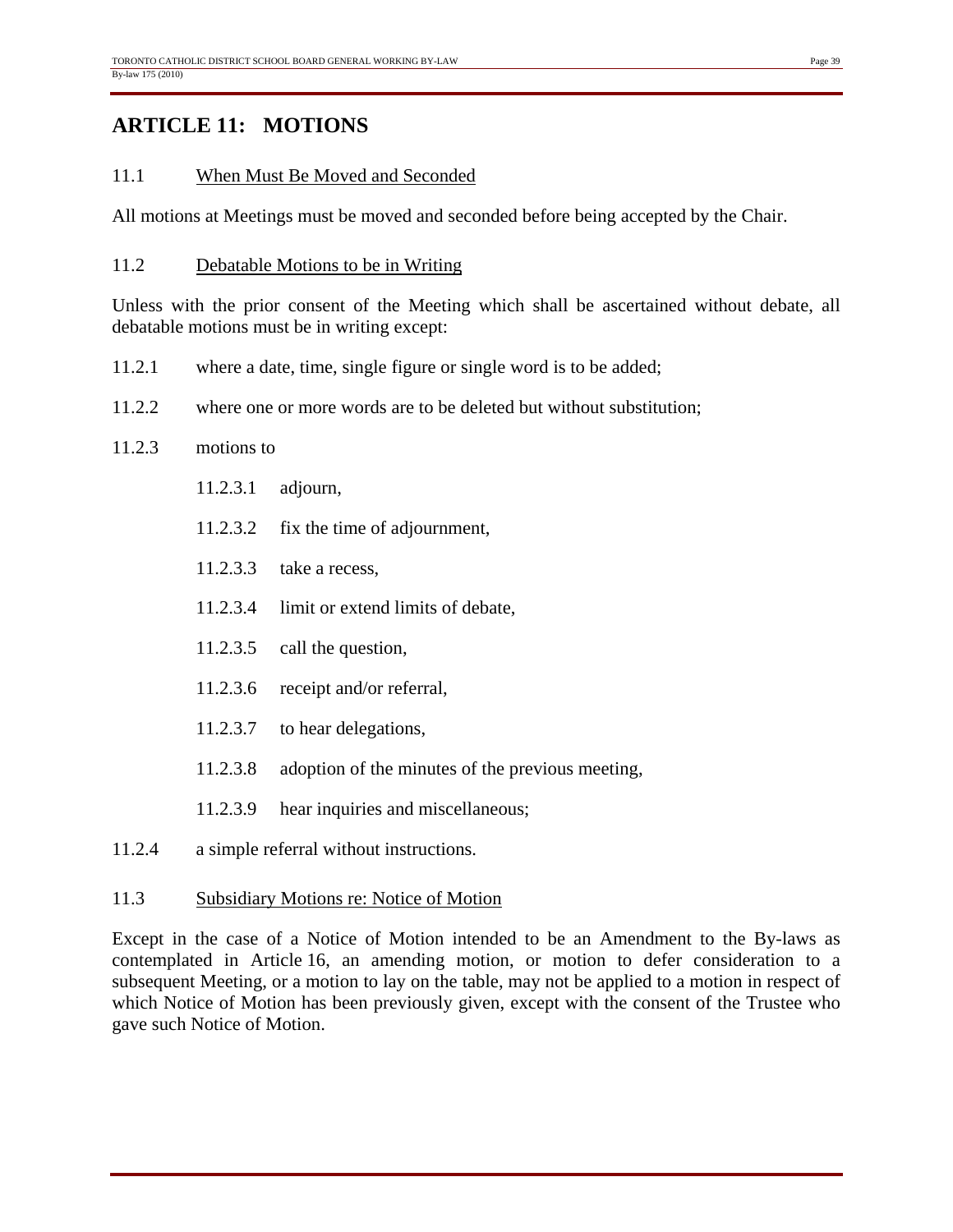#### 11.4 Motion of Receipt Not Approval

A motion to receive or hear a delegation or presentation, or a motion to receive a communication or other matter shall not be construed as constituting the approval of the Board of Trustees.

#### 11.5 Motions to Call the Question

An equal number of speakers, where available, shall be permitted to speak on two or more points of view on a motion before the question is called.

#### 11.6 Motions "Arising-Out-Of"

On the declaration by the Chair of the result of a vote, and prior to the Chair moving to the next item of business, a Trustee may rise to provide the assembly with pertinent information or to seek clarification on the same or similar subject matter. Motions "arising-out-of" shall be limited to those of receipt and/or referral.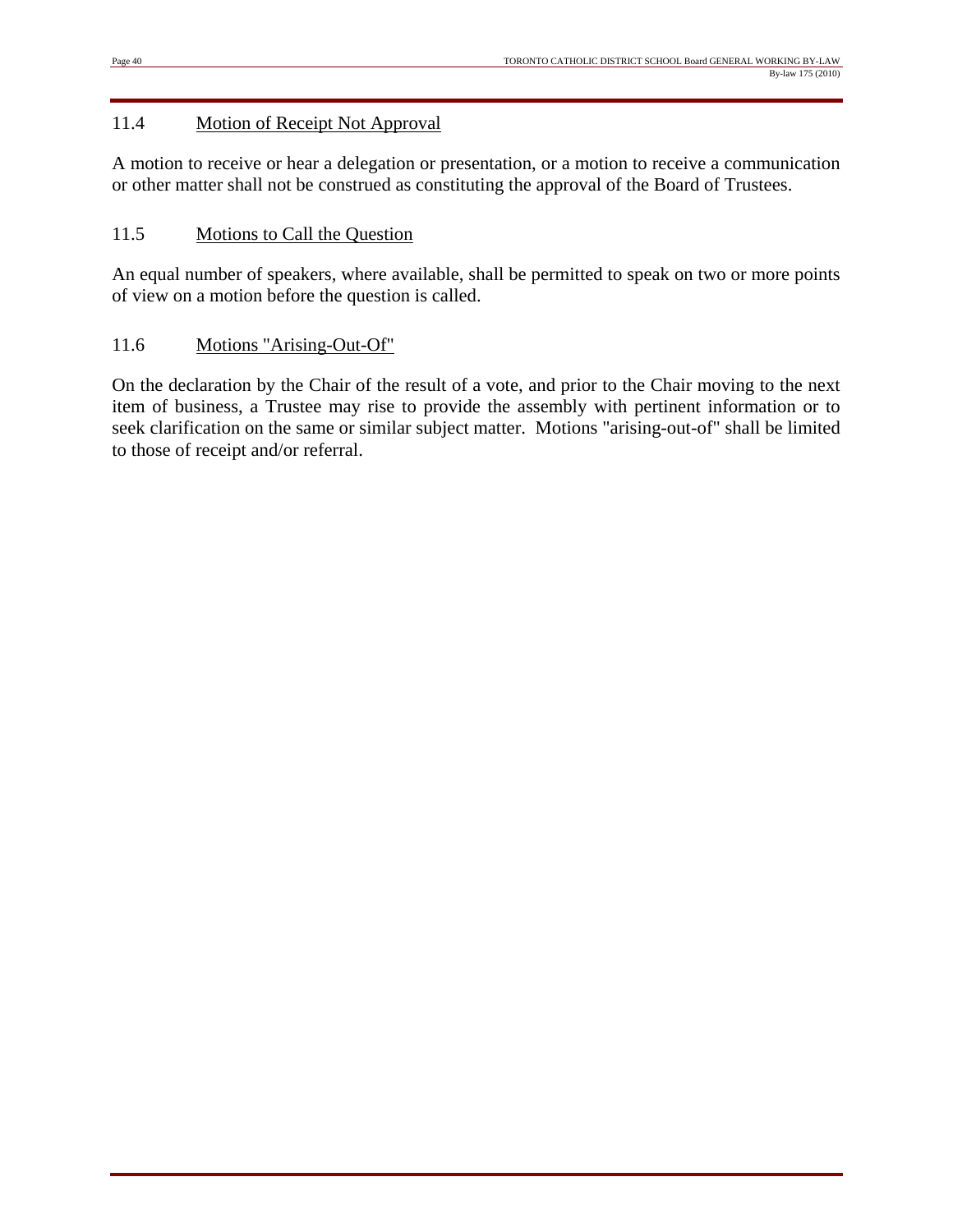## **ARTICLE 12: PROTOCOL FOR DEBATE**

#### 12.1 Address of the Chair

As much as possible, the Chair of any Meeting shall be addressed in accordance with the preferences of the person occupying the position.

#### 12.2 Member to Await Recognition

When any Member wishes to speak in debate, the Member shall raise a hand and await recognition by the Chair.

#### 12.3 Conduct of Member in Debate

After recognition by the Chair, a Member shall at all times during debate:

- 12.3.1 maintain a courteous tone;
- 12.3.2 avoid personalities;
- 12.3.3 refer to other Members by their last name or their ward;
- 12.3.4 avoid allusion to motives of other Members;
- 12.3.5 address all debate, remarks, questions and the like to the Chair; and
- 12.3.6 confine all remarks, questions and the like to the motion which is the subject of debate.

#### 12.4 Order of Discussion

On any motion, the mover of the motion may speak first and the seconder may speak next. The mover may request to be the last speaker on the motion.

#### 12.5 Time Limit on Speakers

No member shall speak more than once or longer than five (5) minutes on the same motion without the leave of the Meeting, except that the mover of the main motion may, subject to the provisions of Section 11.5 and Section 12.6, have an additional three (3) minutes to reply, provided, however, that a member's time limit shall not include time expended in staff responses and/or procedural discussions.

#### 12.6 Time Limit on Debate

12.6.1 No main motion, including subsidiary motions (if any) that are applied to it, and points of information and answers related to any such main or subsidiary motions (if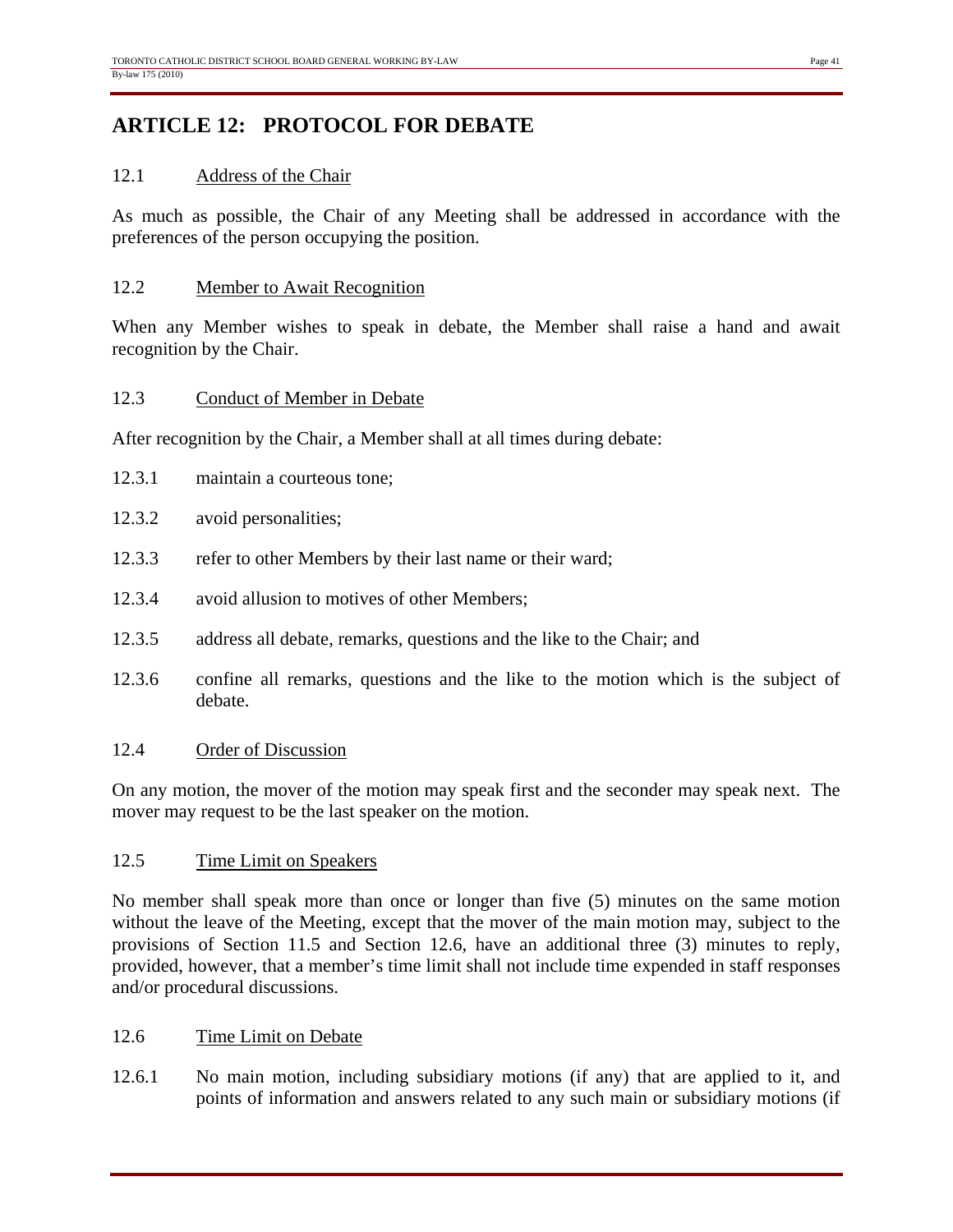any), shall be debated for longer than thirty (30) minutes after it has been put, seconded, and accepted by the Chair of the Board of Trustees, provided, however, that upon a motion (which shall not be debatable) passed by the Board of Trustees, such time limit may be extended for not more than a further fifteen (15) minutes;

12.6.2 Provided further that, although there may be only one fifteen (15) minute extension in effect at any time, there shall be no limit on the number of times that successive motions may be made to extend such time limit.

#### 12.7 Procedure When Time Limit Expires

In the event that a matter has not been disposed of at a meeting within the time limited by Section 12.6, then, notwithstanding anything in the By-laws, the Chair of the Board of Trustees shall call for a motion to call the question; and if such a motion:

- 12.7.1 is not made; or
- 12.7.2 if made, is not seconded; or
- 12.7.3 if made and seconded, is not passed;

the matter shall stand referred back to the appropriate Committee; and for the purpose of this Section 12.7, the Chair of the Board of Trustees shall have the power to interrupt a speaker.

#### 12.8 Interruption of Speaker by Another Member

No Member who does not have the floor shall interrupt a Member who does have the floor except:

- 12.8.1 on a point of order;
- 12.8.2 on a question of privilege;
- 12.8.3 to request permission to withdraw a motion;
- 12.8.4 to appeal a ruling of the chair;
- 12.8.5 on a motion to extend the time limit:

and in the event that a Member interrupts a speaker pursuant to the authority given in this section, the Member shall confine all remarks to the particular point.

#### 12.9 Point of Information

A Member may rise on a point of information, that is, a request for information relevant to the matter on the floor but not related to preliminary procedure, only if the Member then speaking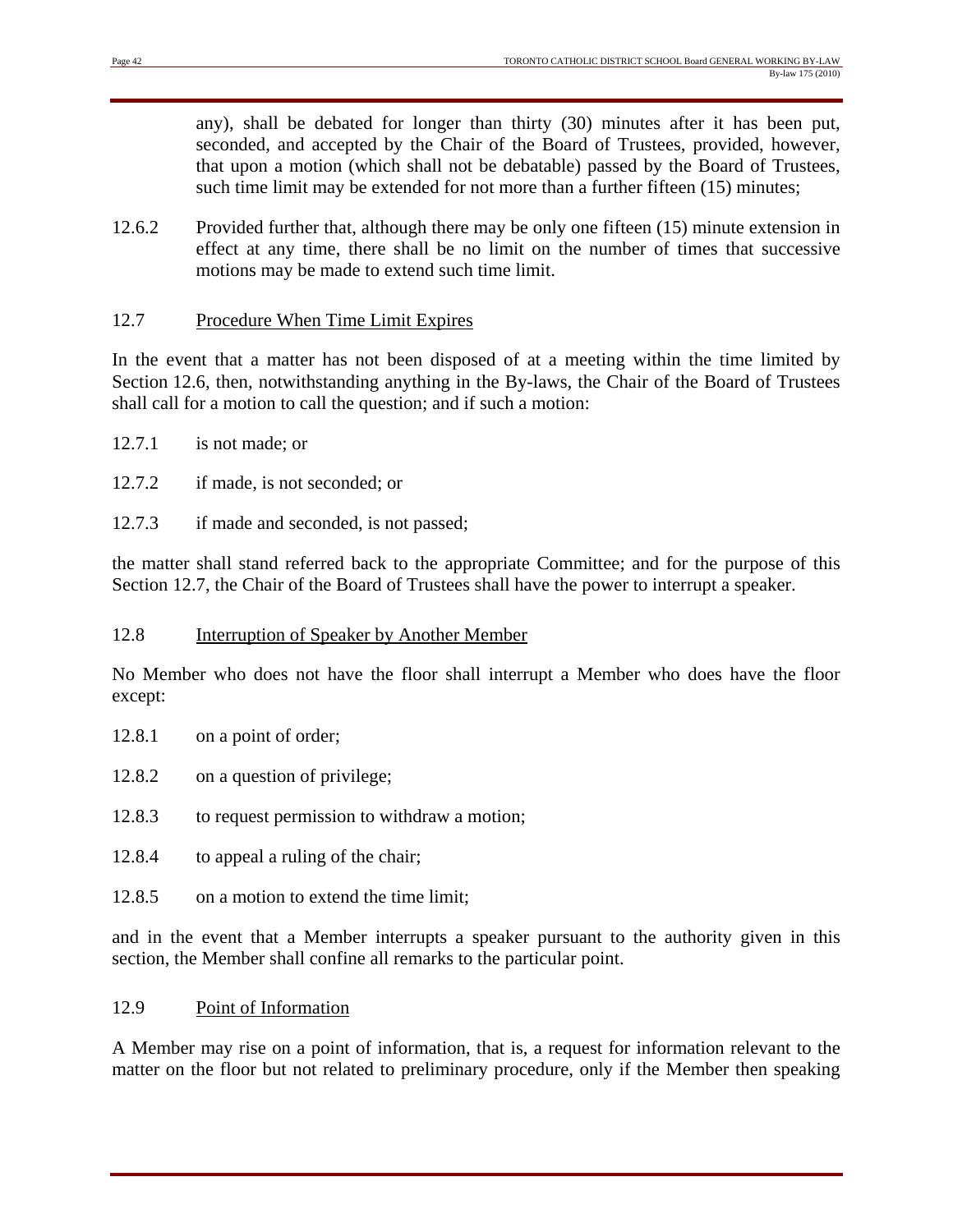consents to the interruption, in which case the time consumed in responding to the point of information will be included as part of the speaker's allotted time.

#### 12.10 Motion May Be Read

Any Member may require a question under discussion to be read at any time in the debate, but not so as to interrupt any Member while speaking.

#### 12.11 Rulings of the Chair

Whenever the Chair is called upon to decide a point of order or procedure, the Chair shall, before deciding, state the rule applicable to the case, without comment, and the ruling of the Chair shall, subject to the right of appeal provided in Section 12.12, be final and binding.

#### 12.12 Challenges to Rulings of the Chair

Any person entitled to vote on the main motion on the floor may move a motion appealing any ruling of the Chair on a point of order or procedure; such a motion must be seconded and may not be amended and shall be determined by majority vote; the vote on such motion shall be taken without debate, and the result shall be final and binding.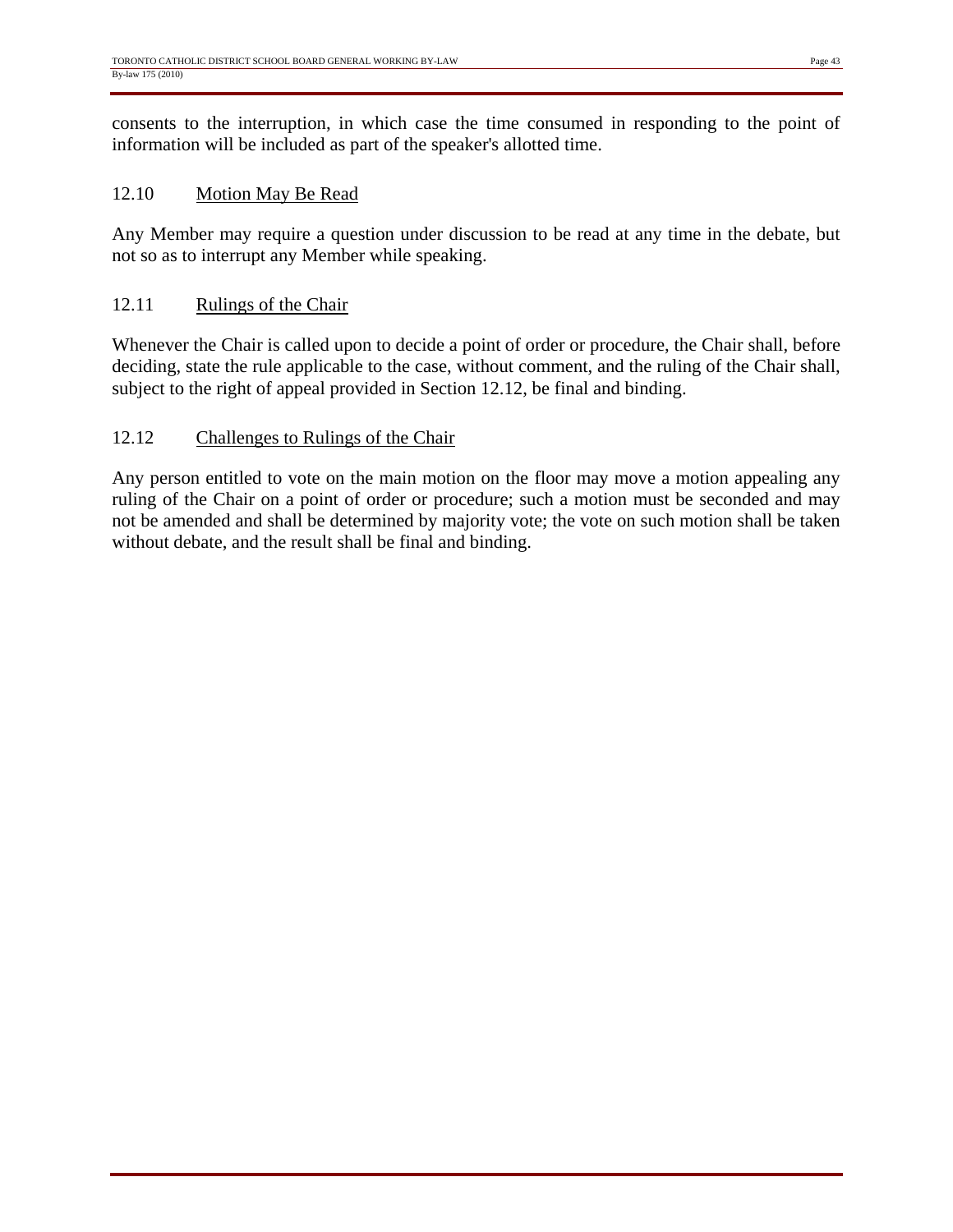## **ARTICLE 13: VOTING**

#### 13.1 Voting Public

Every vote shall be so conducted that the Chair and all other persons present may observe how each person votes.

#### 13.2 Voting

Every Member present, including the Chair, but excluding those that have declared an interest as required by the *Municipal Conflict of Interest Act*, shall vote on all questions on which the Member is entitled to vote. Those who have declared an interest shall remove themselves from the area in which the vote is being taken. Where the meeting is not open to the public, the Member shall leave the meeting room. Where the meeting is open to the public, the Member may leave the meeting room or may sit in the public gallery (but shall leave the area in which the vote is being taken.)

#### 13.3 Member Must Be Present

Only Members present at the Meeting when a vote is taken shall have the right to vote.

#### 13.4 Affirmative Vote Required

Except as otherwise provided in the *Education Act* or in these By-laws, an affirmative vote shall require a majority of the votes of the Members present and entitled to vote.

#### 13.5 Minimum Number

Any matter on which there are fewer than two Members eligible to vote at a Committee Meeting shall stand referred to the Board of Trustees.

#### 13.6 Methods of Voting

Subject to Section 13.7, every matter considered by the Board of Trustees or a Committee shall be disposed of by a vote of all Members, in one of the following ways (preference being given in the following sequence):

- 13.6.1 by general (or unanimous) consent, in which the Chair, exercising discretion, states that the motion will be adopted in the absence of objection;
- 13.6.2 by show of hands, in which each Member raises the Member's own hand in response to the requests of the Chair for the votes, in the affirmative and in the negative, as the case may be, until the votes are counted;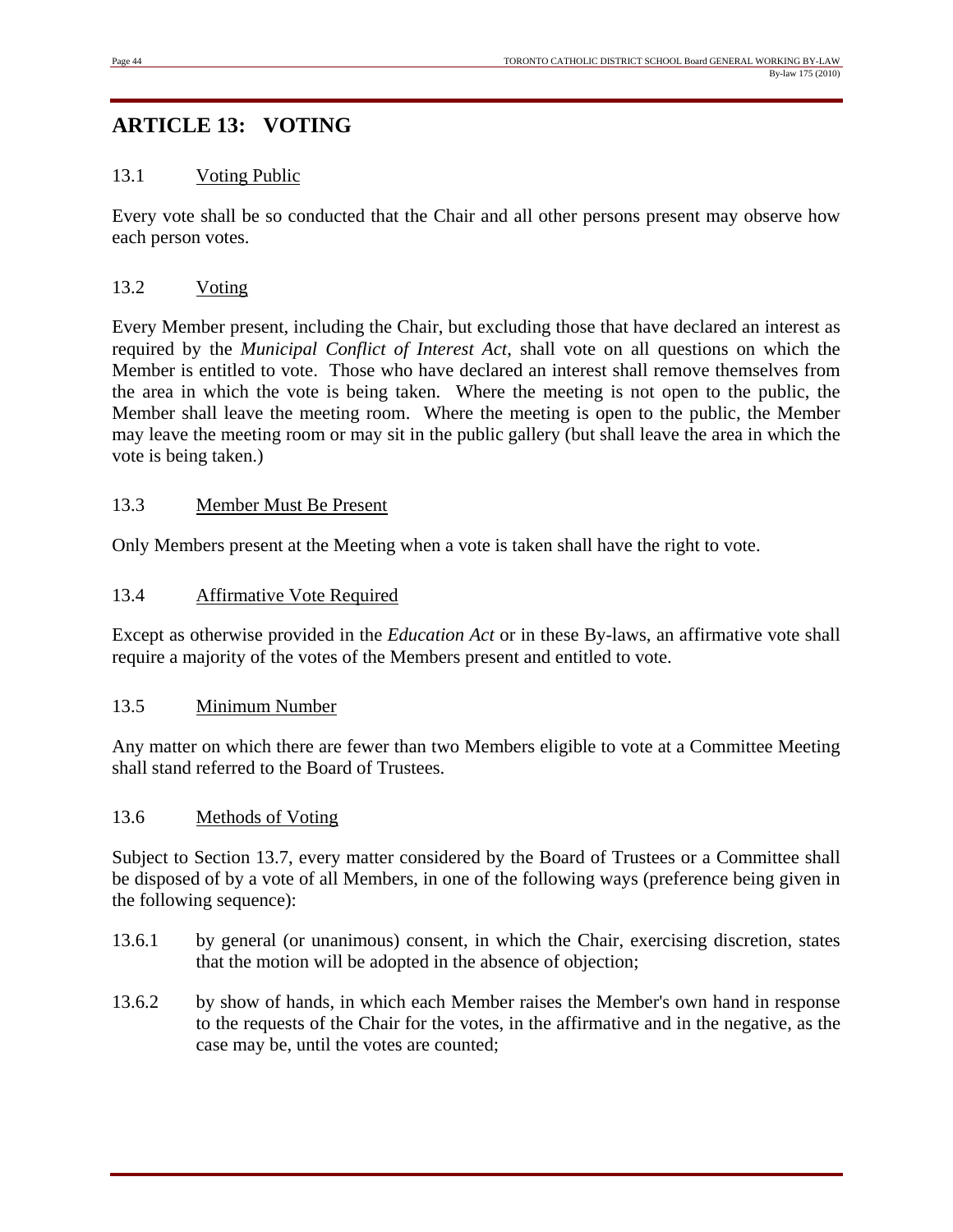- 13.6.3 by rising, in which each Member stands in response to the requests of the Chair for the votes, in the affirmative and in the negative, as the case may be, until the votes are counted;
- 13.6.4 by recorded vote, in which each Member stands in place in response to the requests of the Chair for the votes in the affirmative and in the negative, as the case may be, until the Chair has called the name of each Member as voting, respectively, in the affirmative, or in the negative, or, in the case of selection from three or more alternatives, as voting in succession for one of the alternatives;
- 13.6.5 by ballot, in which each Member shall mark on a paper provided by the Secretary, the Member's choice from among the available alternatives, the papers being collected and counted immediately thereafter;
- 13.6.6 by machine, in which each Member shall indicate the Member's choice from among the available alternatives, in accordance with the operating instructions for the machine.

#### 13.7 Method to be Used

Although the method requested by any Member should be used to the extent practicable, the particular method of voting to be used to dispose of any matter shall be governed by the following rules:

- 13.7.1 determination by general (or unanimous) consent shall be used only when no Member objects or requests another method;
- 13.7.2 notwithstanding that a show of hands vote has been called for and has been taken, on the request of any Member (including the Chair), a rising vote shall be taken whenever there is any doubt as to the accuracy of the count on the show of hands;
- 13.7.3 a recorded vote may only be used at a Meeting of the Board of Trustees or Meetings of Committees upon the request of not less than three Members entitled to vote on the matter, provided that the request is made before the vote is called;
- 13.7.4 subject to the proviso contained in Section 3.12.3, voting by ballot shall be used for, and only for, the purposes of the elections as provided in Article 3;
- 13.7.5 voting by machine shall be used only when machines are available for the purpose.

#### 13.8 Use of Voting Machines

Notwithstanding what is otherwise provided in this By-law, where the Board of Trustees makes use of machine or electronic equipment for the purpose of an election, the internal instructions in the machine shall correspond as much as practicable to the requirements for the balloting otherwise prescribed in this Article. Upon completion of the vote, the Presiding Officer, upon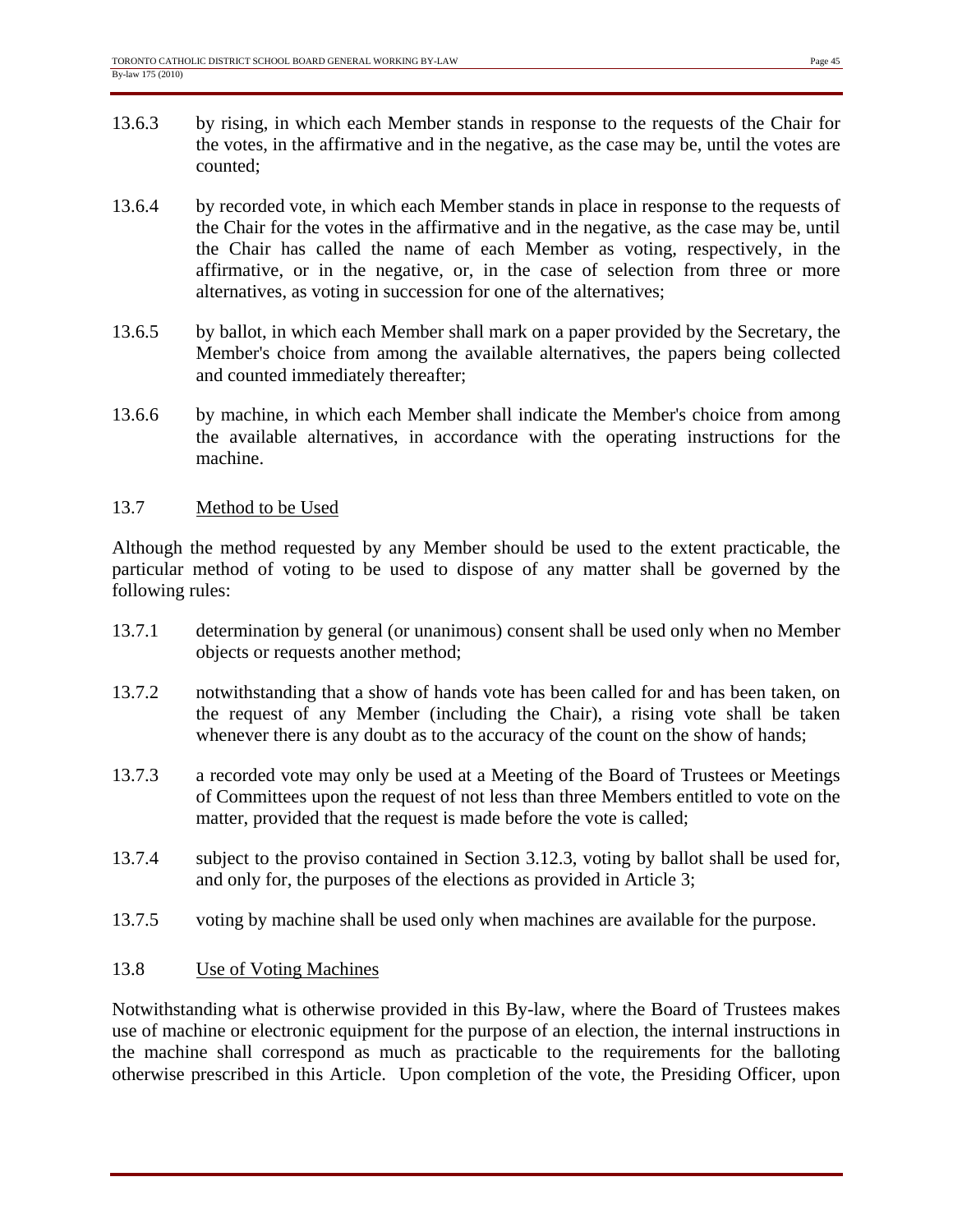receiving any written printout or upon the machine results being produced on the screen, shall declare the results.

#### 13.9 Vote Lost on Equality

Any motion on which there is an equality of votes is lost.

#### 13.10 Declaration of Result

The Chair shall declare the result of all votes.

#### 13.11 Recording Member's Vote

The vote of a Member on any question may be recorded upon the request of the Member at the time of the vote, and in any event, not later than immediately following the declaration of the result of the vote.

#### 13.12 Division of the Question

At the request of any Trustee made before a vote is called by the Chair, any multiple-part question, each individual part of which is capable of independent implementation, shall be divided and voted upon as if each part were a separate motion.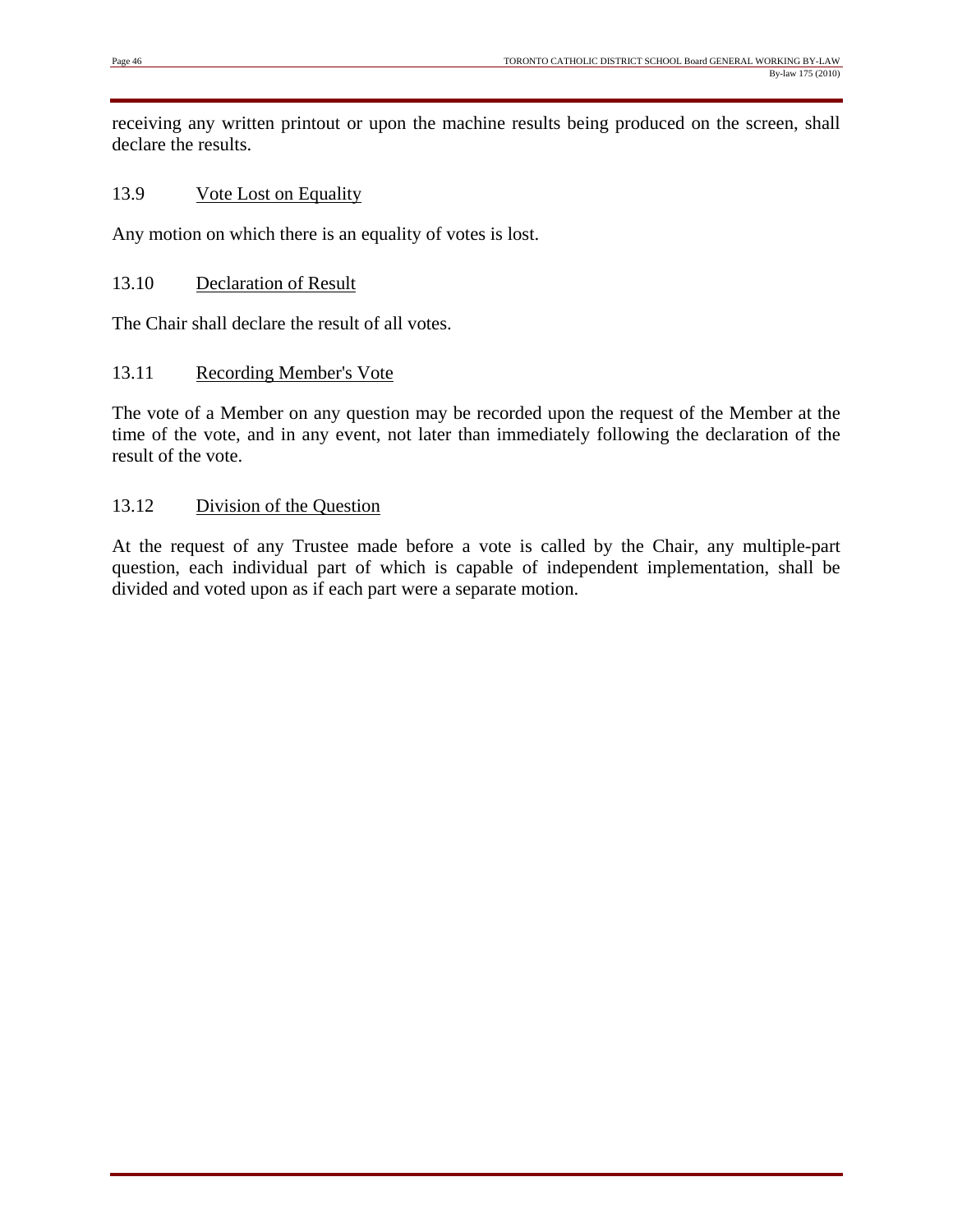## **ARTICLE 14: EXECUTION OF DOCUMENTS**

#### 14.1 Board of Trustees Seal

The Seal in the form affixed in the margin hereof shall be the Corporate Seal of the Board of Trustees.

#### 14.2 Affixing Board of Trustees Seal

The Seal of the Board of Trustees shall be in custody of the Secretary who shall be responsible for affixing it to such documents as may be required.

#### 14.3 Seal Register

The Secretary shall keep a record in a special book of the date and the particulars of each use of the seal.

#### 14.4 Signing Authorities

All deeds, conveyances, mortgages, bonds, debentures, approved by the Board of Trustees shall be sealed with the seal of the Board of Trustees and signed by the Director and any one of the associate Directors.

#### 14.5 Minutes

The Chair of the Board of Trustees or other presiding member and the Secretary shall sign the minutes of all Board of Trustees Meetings.

#### 14.6 By-laws

Every By-law, upon adoption, shall be signed by the Chair of the Board of Trustees or the Chair of the Meeting at which it is adopted, and by the Secretary.

#### 14.7 Certification of Documents

All certificates authenticating By-laws, resolutions or extracts of minutes shall be signed by the Chair of the Board of Trustees and the Secretary, and the seal shall be affixed thereto.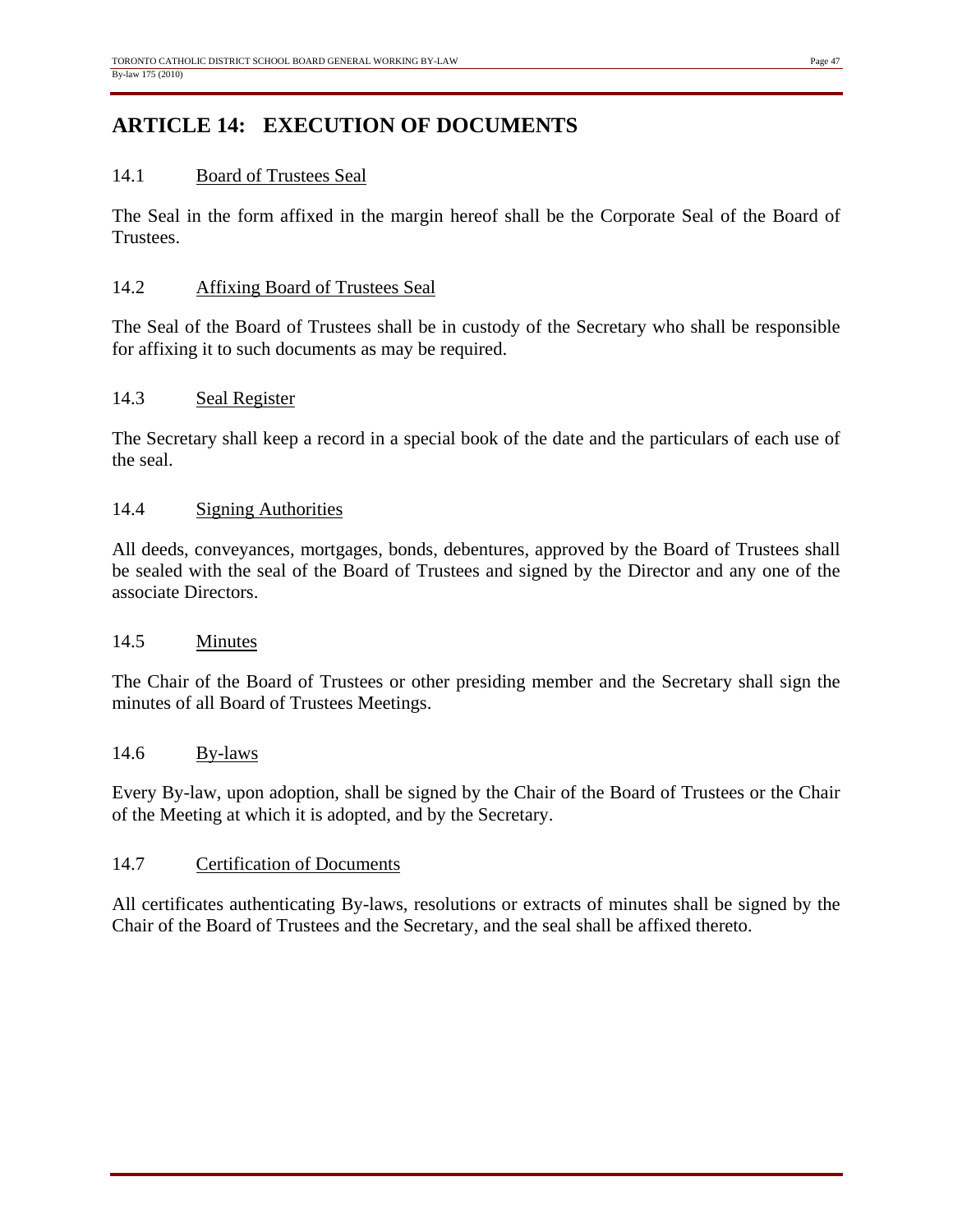## **ARTICLE 15: BANKING**

#### 15.1 Bank Signing Officers

The signatures of two of:

- 15.1.1 the Chair of the Board of Trustees;
- 15.1.2 the Vice-Chair of the Board of Trustees;
- 15.1.3 the Secretary;
- 15.1.4 the Treasurer;

(provided that one of the signatures must be one of Secretary or Treasurer)

are required when:

- 15.1.5 making, drawing, accepting, endorsing, negotiating, lodging, depositing or transferring all or any cheques, promissory notes, drafts, acceptances, bills of exchange, order for payment of money, contracts for letters of credit and forward exchange;
- 15.1.6 issuing cheques, drafts or orders for payment drawn on the bank accounts of the TCDSB.

#### 15.2 Endorsement for Deposit

The Treasurer, by signature or by rubber stamp endorsement, may negotiate or deposit with or transfer to the bankers for the TCDSB, but for the credit only of the account of the TCDSB, all or any cheques, promissory notes, drafts, acceptances, bills of exchange and orders for the payment of money.

#### 15.3 Signatures by Reproduction

Signatures of persons authorized to sign may be printed, lithographed or otherwise mechanically reproduced as provided by *Education Act*.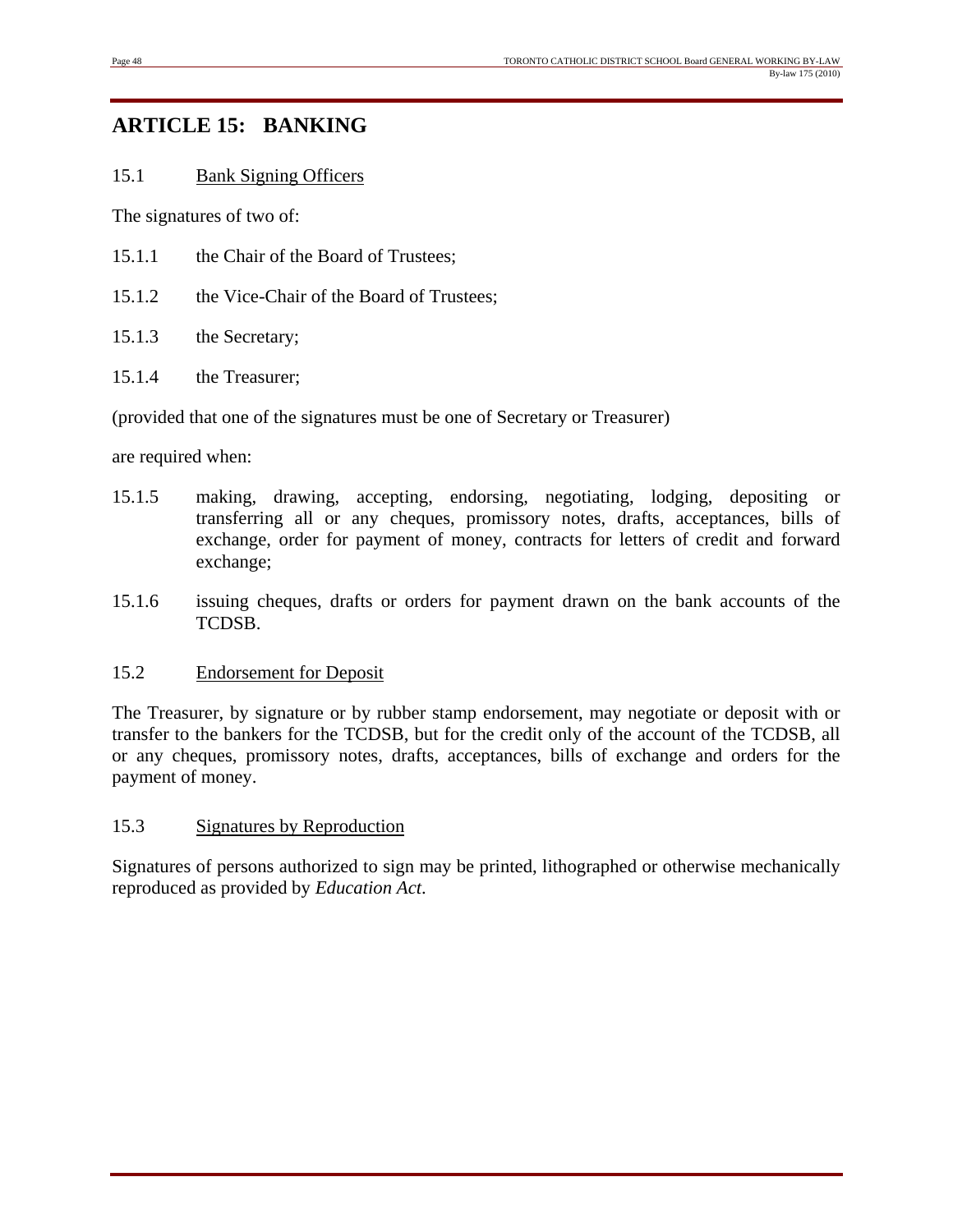## **ARTICLE 16: AMENDMENTS TO BY-LAWS**

#### 16.1 Amendment after Notice

By-laws of the Board of Trustees may be amended from time to time at a Meeting of the Board of Trustees (such Meeting hereinafter referred to as the "later meeting") upon the affirmative vote of two-thirds of all Trustees provided:

- 16.1.1 written notice of motion proposing the amendment shall have been given at a regular meeting held prior to the later meeting;
- 16.1.2 the text and a brief statement of intended purpose of the amendment shall have been included in the notice of motion;
- 16.1.3 the text of the amendment as so enacted is substantially the same as either the text set out in the notice of motion or the text as recommended by the appropriate Committee.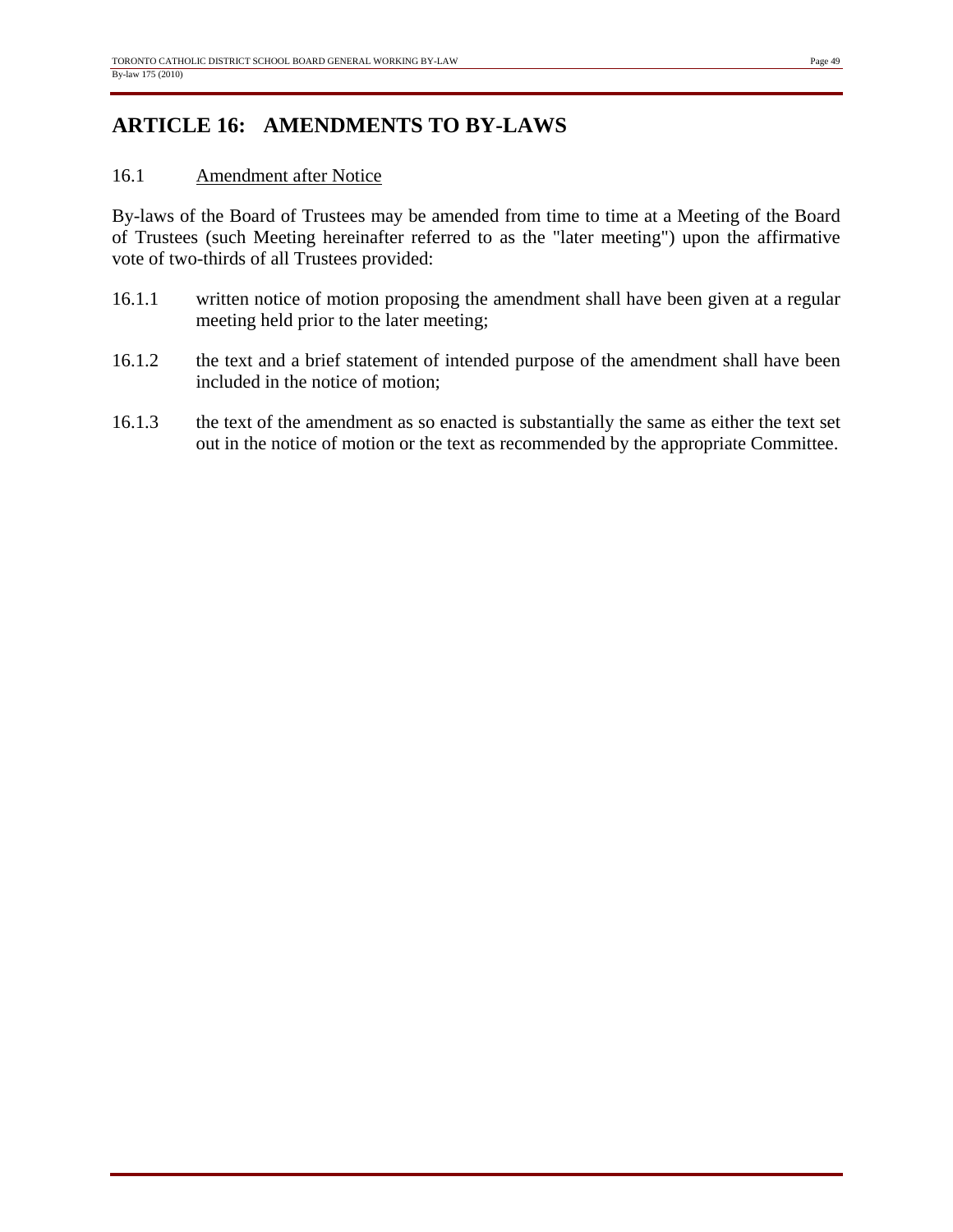## **ARTICLE 17: REPEAL OF PRIOR BY-LAWS**

#### 17.1 Repeal of Prior By-laws

Subject to the provisions of Section 17.2 and Section 17.3 hereof, all prior By-laws, resolutions and other enactments of the Board of Trustees heretofore enacted or made are repealed.

#### 17.2 Exception

The provisions of Section 17.1 shall not extend to any By-law or resolution heretofore enacted for the purpose of providing to the Board of Trustees the power or authority to borrow.

#### 17.3 Proviso

The repeal of prior By-laws, resolutions and other enactments shall not impair in any way the validity of any act or thing done pursuant to any such repealed By-law, resolution or other enactment.